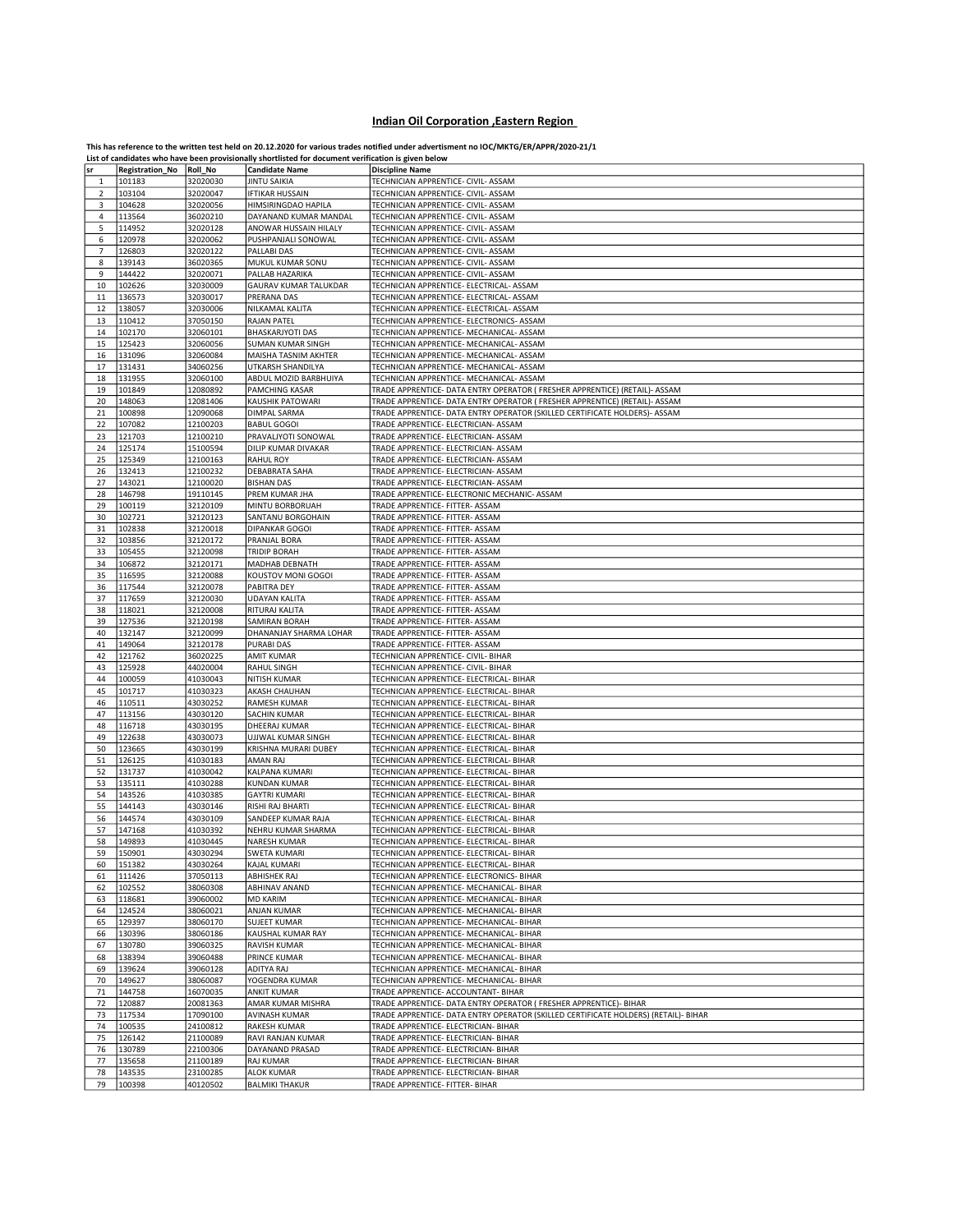| 80  | 102092 | 42120027 | <b>EMTIYAZ AALAM</b>       | TRADE APPRENTICE- FITTER- BIHAR                                                 |
|-----|--------|----------|----------------------------|---------------------------------------------------------------------------------|
| 81  | 104686 | 40120259 | <b>NISHANT KUMAR</b>       | TRADE APPRENTICE- FITTER- BIHAR                                                 |
| 82  | 117888 | 40120311 | RAJNISH KUMAR SAH          | TRADE APPRENTICE- FITTER- BIHAR                                                 |
| 83  | 119657 | 40120676 | DHARMENDRA KUMAR           | TRADE APPRENTICE- FITTER- BIHAR                                                 |
| 84  | 129313 | 44120004 | SNEHAL KUMAR               | TRADE APPRENTICE- FITTER- BIHAR                                                 |
| 85  | 130434 | 42120066 | RANVIJAY KUMAR RANJAN      | TRADE APPRENTICE- FITTER- BIHAR                                                 |
|     |        | 40120460 | <b>KRISHNANDAN KUMAR</b>   | TRADE APPRENTICE- FITTER- BIHAR                                                 |
| 86  | 140132 |          |                            |                                                                                 |
| 87  | 140138 | 40120178 | <b>SANDIP KUMAR</b>        | TRADE APPRENTICE- FITTER- BIHAR                                                 |
| 88  | 144510 | 42120159 | PINTU KUMAR                | TRADE APPRENTICE- FITTER- BIHAR                                                 |
| 89  | 149272 | 40120007 | SANTOSH KUMAR              | TRADE APPRENTICE- FITTER- BIHAR                                                 |
| 90  | 150235 | 40120395 | AMIT KUMAR RAJAK           | TRADE APPRENTICE- FITTER- BIHAR                                                 |
| 91  | 150514 | 42140057 | <b>BIPUL KUMAR</b>         | TRADE APPRENTICE- MACHINST- BIHAR                                               |
| 92  | 101610 | 45020091 | ABHISHEK RAJ               | TECHNICIAN APPRENTICE- CIVIL- JHARKHAND                                         |
| 93  | 106106 | 45020107 | <b>VISHAL KUMAR</b>        | TECHNICIAN APPRENTICE- CIVIL- JHARKHAND                                         |
| 94  | 133150 | 45020025 | PRADEEP KUMAR              | TECHNICIAN APPRENTICE- CIVIL- JHARKHAND                                         |
| 95  | 134377 | 45040014 | RAJ KAMAL                  | TECHNICIAN APPRENTICE- ELECTRICAL AND ELECTRONICS- JHARKHAND                    |
| 96  | 118895 | 41030077 | <b>RUPESH CHAUHAN</b>      | TECHNICIAN APPRENTICE- ELECTRICAL- JHARKHAND                                    |
| 97  | 132635 | 45030116 | SAMEER KUMAR KALINDI       | TECHNICIAN APPRENTICE- ELECTRICAL- JHARKHAND                                    |
| 98  | 136372 | 41030168 | ANUJ MISHRA                | TECHNICIAN APPRENTICE- ELECTRICAL- JHARKHAND                                    |
| 99  | 149153 | 45030097 | SHILPI KUMARI              | TECHNICIAN APPRENTICE- ELECTRICAL- JHARKHAND                                    |
| 100 | 101240 | 45050030 | SUBASH CHANDRA MAJHI       | TECHNICIAN APPRENTICE- ELECTRONICS- JHARKHAND                                   |
| 101 | 118261 | 45050051 | RAJAT NARAYAN              | TECHNICIAN APPRENTICE- ELECTRONICS- JHARKHAND                                   |
| 102 | 101678 | 45060072 | ROUSHAN KUMAR PRAJAPATI    | TECHNICIAN APPRENTICE- MECHANICAL- JHARKHAND                                    |
| 103 | 104082 | 45060119 | PAPPU RAJAK                | TECHNICIAN APPRENTICE- MECHANICAL- JHARKHAND                                    |
| 104 | 122597 | 45060176 | <b>SUMIT TIGGA</b>         | TECHNICIAN APPRENTICE- MECHANICAL- JHARKHAND                                    |
|     |        |          |                            |                                                                                 |
| 105 | 134398 | 45060204 | NITIN KUMAR MAHLI          | TECHNICIAN APPRENTICE- MECHANICAL- JHARKHAND                                    |
| 106 | 135013 | 39060116 | MANOJEET CHATTERJEE        | TECHNICIAN APPRENTICE- MECHANICAL- JHARKHAND                                    |
| 107 | 136677 | 45060170 | CHANDAN BHARTI             | TECHNICIAN APPRENTICE- MECHANICAL- JHARKHAND                                    |
| 108 | 131696 | 25070008 | <b>UJJWAL SINGH</b>        | TRADE APPRENTICE- ACCOUNTANT- JHARKHAND                                         |
| 109 | 141553 | 25080317 | GOURAV                     | TRADE APPRENTICE- DATA ENTRY OPERATOR ( FRESHER APPRENTICE) (RETAIL)- JHARKHAND |
| 110 | 135114 | 25100441 | SHIV BALAK SETH            | TRADE APPRENTICE- ELECTRICIAN- JHARKHAND                                        |
| 111 | 137691 | 25100328 | VINAY KUMAR YADAV          | TRADE APPRENTICE- ELECTRICIAN- JHARKHAND                                        |
| 112 | 139808 | 11100057 | SUBHASH HEMBRAM            | TRADE APPRENTICE- ELECTRICIAN- JHARKHAND                                        |
| 113 | 142631 | 15100615 | <b>SASWAT ROY</b>          | TRADE APPRENTICE- ELECTRICIAN- JHARKHAND                                        |
| 114 | 151711 | 25100027 | ARVIND KUMAR YADAV         | TRADE APPRENTICE- ELECTRICIAN- JHARKHAND                                        |
| 115 | 108303 | 45120174 | <b>SATYAM RAJAK</b>        | TRADE APPRENTICE- FITTER- JHARKHAND                                             |
| 116 | 108955 | 45120072 | <b>DIPESH SAHU</b>         | TRADE APPRENTICE- FITTER- JHARKHAND                                             |
| 117 | 122768 | 45120179 | <b>AKASH KUMAR</b>         | TRADE APPRENTICE- FITTER- JHARKHAND                                             |
| 118 | 136238 | 45120181 | <b>SURAJ MURMU</b>         | TRADE APPRENTICE- FITTER- JHARKHAND                                             |
| 119 | 151770 | 45120045 | PRITAM EKKA                | TRADE APPRENTICE- FITTER- JHARKHAND                                             |
| 120 | 100683 | 31020013 | MANOJ KUMAR MOHANTA        | TECHNICIAN APPRENTICE- CIVIL- ODISHA                                            |
| 121 | 101144 | 31020086 | SUBHASHREE BEHERA          | TECHNICIAN APPRENTICE- CIVIL- ODISHA                                            |
| 122 | 101568 | 31020016 | <b>GARGI MOHANTY</b>       | TECHNICIAN APPRENTICE- CIVIL- ODISHA                                            |
| 123 | 101574 | 31020039 | <b>SAGAR BHOI</b>          | TECHNICIAN APPRENTICE- CIVIL- ODISHA                                            |
| 124 | 102611 | 31020018 | <b>MANTI DAS</b>           | TECHNICIAN APPRENTICE- CIVIL- ODISHA                                            |
| 125 | 111251 | 31020021 | LAXMIPRIYA MAHALI          | TECHNICIAN APPRENTICE- CIVIL- ODISHA                                            |
| 126 | 115148 | 31020067 | JOSHEF KUMAR PARIDA        | TECHNICIAN APPRENTICE- CIVIL- ODISHA                                            |
| 127 | 116858 | 31020050 | NAYAK SHUN SHUN NISHA      | TECHNICIAN APPRENTICE- CIVIL- ODISHA                                            |
| 128 |        |          |                            |                                                                                 |
|     | 136571 | 31040001 | LOSNAMAYEE HOTA            | TECHNICIAN APPRENTICE- ELECTRICAL AND ELECTRONICS- ODISHA                       |
| 129 | 151830 | 31030015 | PRAFULLA KUMAR BEHERA      | TECHNICIAN APPRENTICE- ELECTRICAL- ODISHA                                       |
| 130 | 127636 | 31060014 | SMRUTIRANJAN NAYAK         | TECHNICIAN APPRENTICE- MECHANICAL- ODISHA                                       |
| 131 | 102604 | 11080380 | <b>ALOK PRADHAN</b>        | TRADE APPRENTICE- DATA ENTRY OPERATOR ( FRESHER APPRENTICE) (RETAIL)- ODISHA    |
| 132 | 149746 | 11080496 | TUSARKANTA HOTA            | TRADE APPRENTICE- DATA ENTRY OPERATOR ( FRESHER APPRENTICE) (RETAIL)- ODISHA    |
| 133 | 100504 | 11100119 | <b>BISWAJIT BARIK</b>      | TRADE APPRENTICE- ELECTRICIAN- ODISHA                                           |
| 134 | 100550 | 11100107 | MANAS KUMAR MAHAPATRA      | TRADE APPRENTICE- ELECTRICIAN- ODISHA                                           |
| 135 | 101561 | 11100102 | MESHRAM MAYUR NANAJI       | TRADE APPRENTICE- ELECTRICIAN- ODISHA                                           |
| 136 | 103792 | 11100115 | <b>SURAJ KUMAR ROHIDAS</b> | TRADE APPRENTICE- ELECTRICIAN- ODISHA                                           |
| 137 | 104551 | 11100047 | <b>SITANSU BARIK</b>       | TRADE APPRENTICE- ELECTRICIAN- ODISHA                                           |
| 138 | 106235 | 11100022 | MILU BINDHANI              | TRADE APPRENTICE- ELECTRICIAN- ODISHA                                           |
| 139 | 126921 | 11100137 | <b>KHIROD KISAN</b>        | TRADE APPRENTICE- ELECTRICIAN- ODISHA                                           |
| 140 | 127203 | 11100153 | SRADHANJALI MISHRA         | TRADE APPRENTICE- ELECTRICIAN- ODISHA                                           |
| 141 | 143310 | 11100014 | <b>BIBEK MAHANANDA</b>     | TRADE APPRENTICE- ELECTRICIAN- ODISHA                                           |
| 142 | 106575 | 31120103 | <b>KRISHNA TUDU</b>        | TRADE APPRENTICE- FITTER- ODISHA                                                |
| 143 | 108229 | 31120130 | SWADHIN KIRAN GHADAI       | TRADE APPRENTICE- FITTER- ODISHA                                                |
| 144 | 113424 | 31120112 | RAKESH MOHAPATRA           | TRADE APPRENTICE- FITTER- ODISHA                                                |
| 145 | 120886 | 31120053 | ANMOL KUMAR JENA           | TRADE APPRENTICE- FITTER- ODISHA                                                |
| 146 | 122347 | 31120036 | <b>JITENDRA DORA</b>       | TRADE APPRENTICE- FITTER- ODISHA                                                |
| 147 | 122377 | 31120114 | <b>DEBANANDA SAHOO</b>     | TRADE APPRENTICE- FITTER- ODISHA                                                |
| 148 | 123313 | 31120122 | SAMBEET RANJAN SAHOO       | TRADE APPRENTICE- FITTER- ODISHA                                                |
|     | 123603 | 31120123 |                            |                                                                                 |
| 149 |        |          | MANOJA KUMAR RAULA         | TRADE APPRENTICE- FITTER- ODISHA                                                |
| 150 | 129779 | 31120046 | AJIT GARNAYAK              | TRADE APPRENTICE- FITTER- ODISHA                                                |
| 151 | 130957 | 31120052 | RAKESH KUMAR MALLICK       | TRADE APPRENTICE- FITTER- ODISHA                                                |
| 152 | 131449 | 31120100 | MRUTYUNJAY PANDA           | TRADE APPRENTICE- FITTER- ODISHA                                                |
| 153 | 133949 | 31120031 | <b>DEEPAK KUMAR</b>        | TRADE APPRENTICE- FITTER- ODISHA                                                |
| 154 | 142349 | 31120014 | PRADEEP KUMAR ROY          | TRADE APPRENTICE- FITTER- ODISHA                                                |
| 155 | 143239 | 34120052 | <b>SASHIKANTA RANA</b>     | TRADE APPRENTICE- FITTER- ODISHA                                                |
| 156 | 105245 | 11130002 | CHANDRAKANTA BEHERA        | TRADE APPRENTICE- INSTRUMENT MECHANIC- ODISHA                                   |
|     |        |          |                            |                                                                                 |
| 157 | 100036 | 33020141 | CHANDRANATH DAS            | TECHNICIAN APPRENTICE- CIVIL- WEST BENGAL                                       |
| 158 | 100698 | 32020104 | PRAFULLA DAS               | TECHNICIAN APPRENTICE- CIVIL- WEST BENGAL                                       |
| 159 | 103208 | 45020019 | BIBEKANANDA MAHATO         | TECHNICIAN APPRENTICE- CIVIL- WEST BENGAL                                       |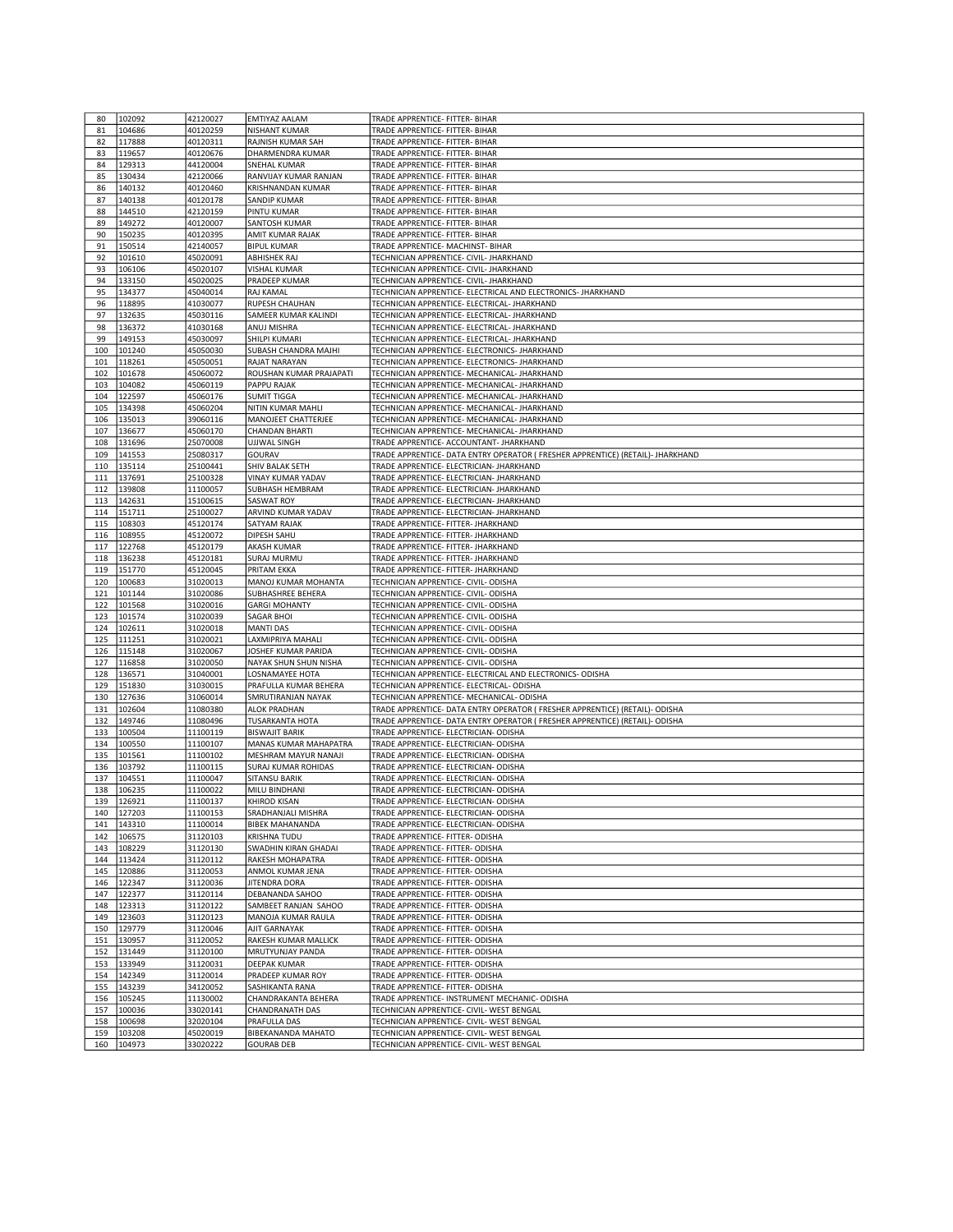| 161        |                  |                      | <b>ASAD JAFAR KHAN</b>         | TECHNICIAN APPRENTICE- CIVIL- WEST BENGAL                                                        |
|------------|------------------|----------------------|--------------------------------|--------------------------------------------------------------------------------------------------|
|            | 105286           | 33020209             |                                |                                                                                                  |
| 162        | 107212           | 33020025             | <b>ARIJIT NAIYA</b>            | TECHNICIAN APPRENTICE- CIVIL- WEST BENGAL                                                        |
| 163        | 117388           | 33020059             | ANAMUL HAQUE                   | TECHNICIAN APPRENTICE- CIVIL- WEST BENGAL                                                        |
| 164        | 118479           | 33020066             | CHIRANJIT SARDAR               | TECHNICIAN APPRENTICE- CIVIL- WEST BENGAL                                                        |
|            |                  |                      |                                |                                                                                                  |
| 165        | 122887           | 36020095             | ASHOK KUMAR GOND               | TECHNICIAN APPRENTICE- CIVIL- WEST BENGAL                                                        |
| 166        | 126109           | 36020291             | RANDHIR KUMAR                  | TECHNICIAN APPRENTICE- CIVIL- WEST BENGAL                                                        |
| 167        | 127526           | 33020023             | SOURAV ADAK                    | TECHNICIAN APPRENTICE- CIVIL- WEST BENGAL                                                        |
| 168        | 131541           | 33020142             | <b>BISWAJIT MONDAL</b>         | TECHNICIAN APPRENTICE- CIVIL- WEST BENGAL                                                        |
|            |                  |                      |                                |                                                                                                  |
| 169        | 133985           | 36020046             | AMAN RAJ                       | TECHNICIAN APPRENTICE- CIVIL- WEST BENGAL                                                        |
| 170        | 134724           | 36020370             | MANOJ SUTRAKAR                 | TECHNICIAN APPRENTICE- CIVIL- WEST BENGAL                                                        |
| 171        | 134898           | 33020216             | <b>SUKRITI CHATTERJEE</b>      | TECHNICIAN APPRENTICE- CIVIL- WEST BENGAL                                                        |
| 172        | 136686           | 36020253             | RAHUL KUMAR                    | TECHNICIAN APPRENTICE- CIVIL- WEST BENGAL                                                        |
| 173        | 137106           | 33020007             | MD ASIF                        | TECHNICIAN APPRENTICE- CIVIL- WEST BENGAL                                                        |
| 174        | 146685           | 33020131             | MONOJIT BHASKAR                | TECHNICIAN APPRENTICE- CIVIL- WEST BENGAL                                                        |
|            |                  |                      |                                |                                                                                                  |
| 175        | 150457           | 33020168             | <b>TANMAY MUKHERJEE</b>        | TECHNICIAN APPRENTICE- CIVIL- WEST BENGAL                                                        |
| 176        | 105894           | 35040023             | RAHUL KUMAR SINGH              | TECHNICIAN APPRENTICE- ELECTRICAL AND ELECTRONICS- WEST BENGAL                                   |
| 177        | 100360           | 43030340             | MUKESH YADAV                   | TECHNICIAN APPRENTICE- ELECTRICAL- WEST BENGAL                                                   |
| 178        | 100615           | 45030071             | PRITY KUMARI                   | TECHNICIAN APPRENTICE- ELECTRICAL- WEST BENGAL                                                   |
| 179        | 101096           | 33030072             | SIDDHARTHA HALDER              | TECHNICIAN APPRENTICE- ELECTRICAL- WEST BENGAL                                                   |
|            |                  |                      |                                |                                                                                                  |
| 180        | 107169           | 33030110             | SANDIP MAJI                    | TECHNICIAN APPRENTICE- ELECTRICAL- WEST BENGAL                                                   |
| 181        | 112994           | 33030308             | <b>RAJU PAUL</b>               | TECHNICIAN APPRENTICE- ELECTRICAL- WEST BENGAL                                                   |
| 182        | 113042           | 33030268             | APURBA ACHARYA                 | TECHNICIAN APPRENTICE- ELECTRICAL- WEST BENGAL                                                   |
| 183        | 115956           | 41030182             | AKHILESH KUMAR BHARTI          | TECHNICIAN APPRENTICE- ELECTRICAL- WEST BENGAL                                                   |
| 184        | 119859           | 41030359             | RAHUL KUMAR VERMA              | TECHNICIAN APPRENTICE- ELECTRICAL- WEST BENGAL                                                   |
| 185        |                  |                      | SACCHITA NAND                  |                                                                                                  |
|            | 123025           | 43030316             |                                | TECHNICIAN APPRENTICE- ELECTRICAL- WEST BENGAL                                                   |
| 186        | 126765           | 33030315             | ANIL PRASAD SHAW               | TECHNICIAN APPRENTICE- ELECTRICAL- WEST BENGAL                                                   |
| 187        | 127032           | 33030088             | <b>SUBHO BERA</b>              | TECHNICIAN APPRENTICE- ELECTRICAL- WEST BENGAL                                                   |
| 188        | 129305           | 33030201             | <b>SOUVIK GHOSH</b>            | TECHNICIAN APPRENTICE- ELECTRICAL- WEST BENGAL                                                   |
| 189        | 132116           | 33030245             | RAHUL DAS                      | TECHNICIAN APPRENTICE- ELECTRICAL- WEST BENGAL                                                   |
| 190        | 132483           | 33030122             | NITISH PRASAD                  | TECHNICIAN APPRENTICE- ELECTRICAL- WEST BENGAL                                                   |
|            |                  |                      |                                |                                                                                                  |
| 191        | 136202           | 33030217             | SUNIRBAN MONDAL                | TECHNICIAN APPRENTICE- ELECTRICAL- WEST BENGAL                                                   |
| 192        | 136888           | 33030062             | SOURAV CHOUDHURY               | TECHNICIAN APPRENTICE- ELECTRICAL- WEST BENGAL                                                   |
| 193        | 137151           | 33030145             | TANAY HALDAR                   | TECHNICIAN APPRENTICE- ELECTRICAL- WEST BENGAL                                                   |
| 194        | 139554           | 41030041             | NITISH KUMAR                   | TECHNICIAN APPRENTICE- ELECTRICAL- WEST BENGAL                                                   |
|            |                  |                      |                                |                                                                                                  |
| 195        | 139564           | 33030097             | KRISHNENDU MANNA               | TECHNICIAN APPRENTICE- ELECTRICAL- WEST BENGAL                                                   |
| 196        | 140593           | 33030045             | QUAZI NAHID AHAMED             | TECHNICIAN APPRENTICE- ELECTRICAL- WEST BENGAL                                                   |
| 197        | 141792           | 33030140             | AMIT KUMAR SHAW                | TECHNICIAN APPRENTICE- ELECTRICAL- WEST BENGAL                                                   |
| 198        | 142718           | 33030156             | <b>AVIK BISWAS</b>             | TECHNICIAN APPRENTICE- ELECTRICAL- WEST BENGAL                                                   |
| 199        | 143925           | 45030012             | SOMNATH MAHATO                 | TECHNICIAN APPRENTICE- ELECTRICAL- WEST BENGAL                                                   |
| 200        | 144303           | 43030222             | ABHINAV ANAND                  | TECHNICIAN APPRENTICE- ELECTRICAL- WEST BENGAL                                                   |
|            |                  |                      |                                |                                                                                                  |
| 201        | 145378           | 33030073             | <b>BHASKAR CHAKRABORTY</b>     | TECHNICIAN APPRENTICE- ELECTRICAL- WEST BENGAL                                                   |
| 202        | 145614           | 33030058             | <b>BIKASH PASWAN</b>           | TECHNICIAN APPRENTICE- ELECTRICAL- WEST BENGAL                                                   |
| 203        | 146344           | 33030254             | <b>TANMOY RAY</b>              | TECHNICIAN APPRENTICE- ELECTRICAL- WEST BENGAL                                                   |
| 204        | 146363           | 33030038             | <b>BISHAL SHARMA</b>           | TECHNICIAN APPRENTICE- ELECTRICAL- WEST BENGAL                                                   |
|            |                  |                      |                                |                                                                                                  |
|            |                  |                      |                                |                                                                                                  |
| 205        | 147090           | 41030165             | RAHUL VERMA                    | TECHNICIAN APPRENTICE- ELECTRICAL- WEST BENGAL                                                   |
| 206        | 149576           | 41030228             | MULAYAM KUMAR YADAV            | TECHNICIAN APPRENTICE- ELECTRICAL- WEST BENGAL                                                   |
| 207        | 100486           | 37050129             | AYUSH PANDEY                   | TECHNICIAN APPRENTICE- ELECTRONICS- WEST BENGAL                                                  |
| 208        | 121058           | 37050209             | <b>KUMARI RAGINI</b>           | TECHNICIAN APPRENTICE- ELECTRONICS- WEST BENGAL                                                  |
| 209        | 122700           | 34050002             | MD SANAM SAIKH                 | TECHNICIAN APPRENTICE- ELECTRONICS- WEST BENGAL                                                  |
| 210        | 146163           | 37050259             | <b>VIKASH KUMAR</b>            | TECHNICIAN APPRENTICE- ELECTRONICS- WEST BENGAL                                                  |
|            |                  |                      |                                |                                                                                                  |
| 211        | 148185           | 37050162             | KISHAN DWIVEDI                 | TECHNICIAN APPRENTICE- ELECTRONICS- WEST BENGAL                                                  |
| 212        | 148948           | 37050070             | <b>ANKIT KUMAR</b>             | TECHNICIAN APPRENTICE- ELECTRONICS- WEST BENGAL                                                  |
| 213        | 148959           | 37050096             | NIRAJ SINGH                    | TECHNICIAN APPRENTICE- ELECTRONICS- WEST BENGAL                                                  |
| 214        | 150074           | 34050008             | <b>NALINI RAI</b>              | TECHNICIAN APPRENTICE- ELECTRONICS- WEST BENGAL                                                  |
| 215        | 151391           | 34050068             | ANAMIKA BHATTACHARYYA          | TECHNICIAN APPRENTICE- ELECTRONICS- WEST BENGAL                                                  |
| 216        | 121756           | 35010024             | AMAN CHANDRA                   | TECHNICIAN APPRENTICE- INSTRUMENTATION- WEST BENGAL                                              |
| 217        |                  |                      |                                |                                                                                                  |
|            | 141481           | 35010002             | SOUMYADEEP GHOSH               | TECHNICIAN APPRENTICE- INSTRUMENTATION- WEST BENGAL                                              |
| 218        | 100734           | 34060086             | RANOJOY BARMON                 | TECHNICIAN APPRENTICE- MECHANICAL- WEST BENGAL                                                   |
| 219        | 100768           | 39060266             | <b>AKSHAY KUMAR</b>            | TECHNICIAN APPRENTICE- MECHANICAL- WEST BENGAL                                                   |
| 220        | 101539           | 34060038             | KOUSIK MONDAL                  | TECHNICIAN APPRENTICE- MECHANICAL- WEST BENGAL                                                   |
| 221        | 101923           | 34060006             | MD MOZAMMIL KHAN               | TECHNICIAN APPRENTICE- MECHANICAL- WEST BENGAL                                                   |
| 222        | 105656           | 34060349             | SHAIBAL DAS                    | TECHNICIAN APPRENTICE- MECHANICAL- WEST BENGAL                                                   |
| 223        | 106847           | 34060304             | <b>AKASH SARKAR</b>            | TECHNICIAN APPRENTICE- MECHANICAL- WEST BENGAL                                                   |
|            |                  |                      |                                |                                                                                                  |
| 224        | 107243           | 38060055             | SAJAN KUMAR                    | TECHNICIAN APPRENTICE- MECHANICAL- WEST BENGAL                                                   |
| 225        | 107396           | 34060187             | HIRANMAY BACHHAR               | TECHNICIAN APPRENTICE- MECHANICAL- WEST BENGAL                                                   |
| 226        | 109980           | 34060089             | SARBOJIT PAUL                  | TECHNICIAN APPRENTICE- MECHANICAL- WEST BENGAL                                                   |
| 227        | 112772           | 34060161             | SOURAV DALAL                   | TECHNICIAN APPRENTICE- MECHANICAL- WEST BENGAL                                                   |
| 228        | 115088           | 39060281             | <b>AYUSH KUMAR</b>             | TECHNICIAN APPRENTICE- MECHANICAL- WEST BENGAL                                                   |
| 229        |                  |                      |                                |                                                                                                  |
|            | 115632           | 34060313             | PRITAM MAHATO                  | TECHNICIAN APPRENTICE- MECHANICAL- WEST BENGAL                                                   |
| 230        | 116112           | 34060233             | <b>MAINAK ROY</b>              | TECHNICIAN APPRENTICE- MECHANICAL- WEST BENGAL                                                   |
| 231        | 116986           | 38060246             | ANIKET KUMAR                   | TECHNICIAN APPRENTICE- MECHANICAL- WEST BENGAL                                                   |
| 232        | 121741           | 34060045             | <b>SUMIT BISWAS</b>            | TECHNICIAN APPRENTICE- MECHANICAL- WEST BENGAL                                                   |
| 233        | 121742           | 34060046             | <b>AMIT BISWAS</b>             | TECHNICIAN APPRENTICE- MECHANICAL- WEST BENGAL                                                   |
| 234        | 126640           | 34060146             | <b>SUJAN BISWAS</b>            | TECHNICIAN APPRENTICE- MECHANICAL- WEST BENGAL                                                   |
|            |                  |                      |                                |                                                                                                  |
| 235        | 128415           | 39060043             | <b>GOVIND KUMAR YADAV</b>      | TECHNICIAN APPRENTICE- MECHANICAL- WEST BENGAL                                                   |
| 236        | 131054           | 38060463             | <b>VIJAY GUPTA</b>             | TECHNICIAN APPRENTICE- MECHANICAL- WEST BENGAL                                                   |
| 237        | 131981           | 34060292             | DHARAM KR VERMA                | TECHNICIAN APPRENTICE- MECHANICAL- WEST BENGAL                                                   |
| 238        | 135330           | 34060369             | SHUJEET PRASAD                 | TECHNICIAN APPRENTICE- MECHANICAL- WEST BENGAL                                                   |
| 239<br>240 | 135828<br>136614 | 34060144<br>34060153 | SOUBHIK BISWAS<br>SAUMITRA PAL | TECHNICIAN APPRENTICE- MECHANICAL- WEST BENGAL<br>TECHNICIAN APPRENTICE- MECHANICAL- WEST BENGAL |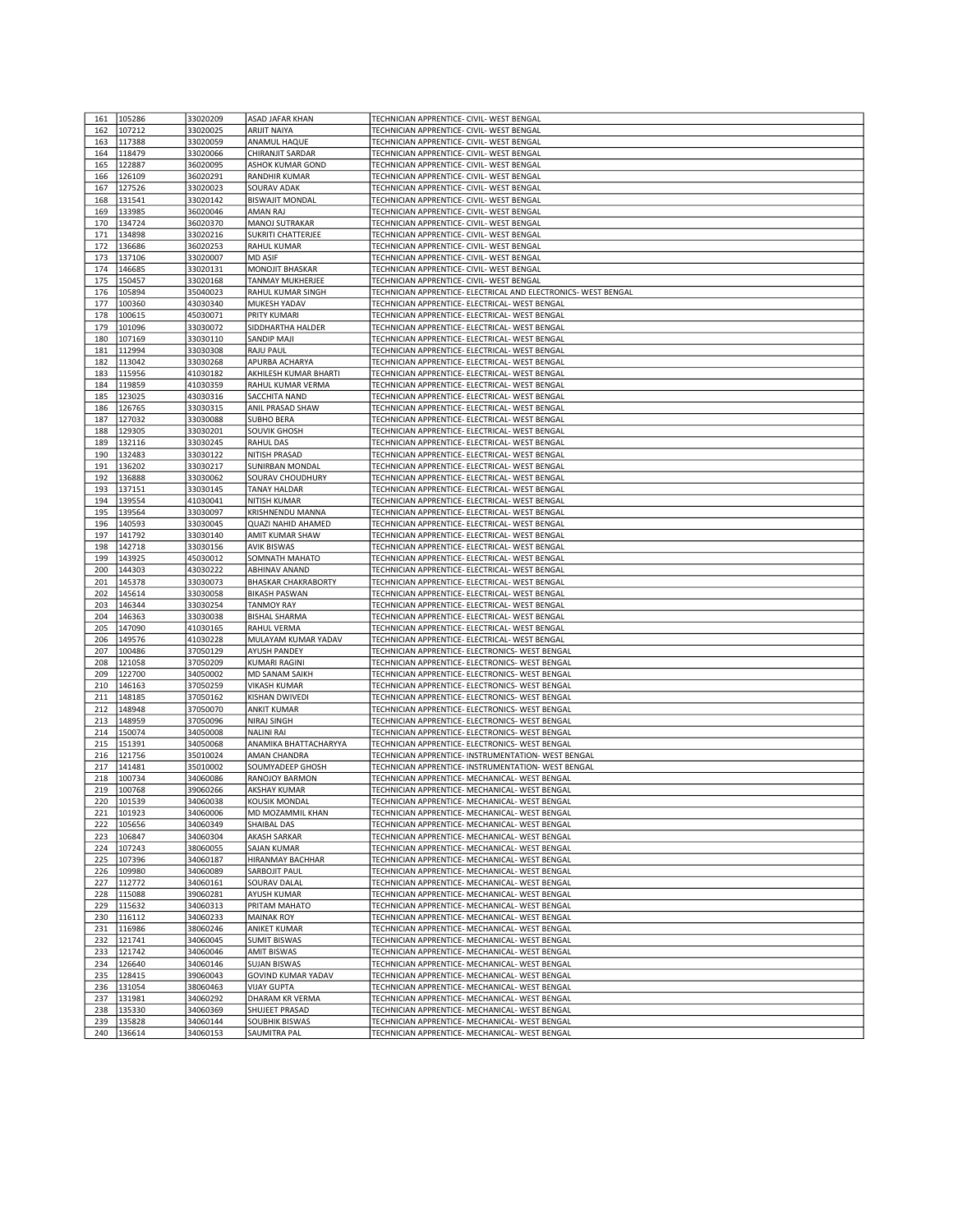| 241        | 137078           | 34060296             | <b>TUFAN DUTTA</b>                         | TECHNICIAN APPRENTICE- MECHANICAL- WEST BENGAL                                     |
|------------|------------------|----------------------|--------------------------------------------|------------------------------------------------------------------------------------|
| 242        | 143401           | 34060262             | CHIRANJIT SINGHA                           | TECHNICIAN APPRENTICE- MECHANICAL- WEST BENGAL                                     |
|            |                  |                      |                                            |                                                                                    |
| 243        | 145745           | 45060084             | <b>TAPAS MONDAL</b>                        | TECHNICIAN APPRENTICE- MECHANICAL- WEST BENGAL                                     |
| 244        | 147581           | 43060011             | <b>VIKAS PANDEY</b>                        | TECHNICIAN APPRENTICE- MECHANICAL- WEST BENGAL                                     |
| 245        | 149251           | 38060105             | <b>KISHAN KUMAR</b>                        | TECHNICIAN APPRENTICE- MECHANICAL- WEST BENGAL                                     |
| 246        | 149271           | 34060139             | <b>AYAN BALA</b>                           | TECHNICIAN APPRENTICE- MECHANICAL- WEST BENGAL                                     |
| 247        | 149763           | 34060002             | MD ZAKIR HUSSAIN                           | TECHNICIAN APPRENTICE- MECHANICAL- WEST BENGAL                                     |
| 248        | 110113           | 14080196             | <b>RAHUL DAS</b>                           | TRADE APPRENTICE- DATA ENTRY OPERATOR ( FRESHER APPRENTICE) (RETAIL)- WEST BENGAL  |
| 249        | 128824           | 13080727             | <b>BIKASH CHOUDHARY</b>                    | TRADE APPRENTICE- DATA ENTRY OPERATOR ( FRESHER APPRENTICE) (RETAIL)- WEST BENGAL  |
| 250        | 132088           | 13080705             | <b>RANA SARKAR</b>                         | TRADE APPRENTICE- DATA ENTRY OPERATOR ( FRESHER APPRENTICE) (RETAIL)- WEST BENGAL  |
| 251        | 134594           | 14080168             | <b>DIPANNITA SWARNAKAR</b>                 | TRADE APPRENTICE- DATA ENTRY OPERATOR ( FRESHER APPRENTICE) (RETAIL)- WEST BENGAL  |
|            |                  |                      |                                            |                                                                                    |
| 252        | 107368           | 13080786             | <b>SOUVIK BARMAN</b>                       | TRADE APPRENTICE- DATA ENTRY OPERATOR ( FRESHER APPRENTICE)- WEST BENGAL           |
| 253        | 100767           | 14090070             | <b>SUKHARANJAN DAS</b>                     | TRADE APPRENTICE- DATA ENTRY OPERATOR (SKILLED CERTIFICATE HOLDERS)- WEST BENGAL   |
| 254        | 101300           | 15100505             | <b>ABHIJIT DUTTA</b>                       | TRADE APPRENTICE- ELECTRICIAN- WEST BENGAL                                         |
| 255        | 101874           | 15100258             | <b>SANJOY PAUL</b>                         | TRADE APPRENTICE- ELECTRICIAN- WEST BENGAL                                         |
| 256        | 102087           | 15100577             | <b>ANKIT KUMAR</b>                         | TRADE APPRENTICE- ELECTRICIAN- WEST BENGAL                                         |
| 257        | 102523           | 23100011             | <b>SITAL PANDEY</b>                        | TRADE APPRENTICE- ELECTRICIAN- WEST BENGAL                                         |
| 258        | 104748           | 15100013             | <b>MD ATAULLAH</b>                         | TRADE APPRENTICE- ELECTRICIAN- WEST BENGAL                                         |
| 259        | 105597           | 15100378             | SAMUDRA DUTTA                              | TRADE APPRENTICE- ELECTRICIAN- WEST BENGAL                                         |
| 260        | 105885           | 15100206             | <b>SUDIPTA PAL</b>                         | TRADE APPRENTICE- ELECTRICIAN- WEST BENGAL                                         |
| 261        | 106406           | 15100438             | ADWAITYA KR DAS                            | TRADE APPRENTICE- ELECTRICIAN- WEST BENGAL                                         |
|            |                  |                      |                                            |                                                                                    |
| 262        | 106425           | 24100143             | NIRAJ KUMAR SINGH                          | TRADE APPRENTICE- ELECTRICIAN- WEST BENGAL                                         |
| 263        | 107802           | 15100235             | <b>BIPUL ROY</b>                           | TRADE APPRENTICE- ELECTRICIAN- WEST BENGAL                                         |
| 264        | 114230           | 22100135             | SHUBHAM SAKET CHAURASIA                    | TRADE APPRENTICE- ELECTRICIAN- WEST BENGAL                                         |
| 265        | 115130           | 15100095             | <b>SAIKAT BERA</b>                         | TRADE APPRENTICE- ELECTRICIAN- WEST BENGAL                                         |
| 266        | 116384           | 23100172             | DHARMENDRA KUMAR                           | TRADE APPRENTICE- ELECTRICIAN- WEST BENGAL                                         |
| 267        | 118531           | 15100540             | <b>BISWAJIT GHOSH</b>                      | TRADE APPRENTICE- ELECTRICIAN- WEST BENGAL                                         |
| 268        | 120181           | 15100454             | SUBHANKAR ROYCHOWDHURI                     | TRADE APPRENTICE- ELECTRICIAN- WEST BENGAL                                         |
| 269        | 131939           | 24100086             | <b>SINTU KUMAR</b>                         | TRADE APPRENTICE- ELECTRICIAN- WEST BENGAL                                         |
| 270        | 133427           | 15100562             | RAJESH CHANDRA ROY                         | TRADE APPRENTICE- ELECTRICIAN- WEST BENGAL                                         |
| 271        | 133686           | 22100355             | SANTOSH KUMAR BHARTI                       | TRADE APPRENTICE- ELECTRICIAN- WEST BENGAL                                         |
| 272        | 135024           | 15100463             | <b>TARUN SAMANTA</b>                       | TRADE APPRENTICE- ELECTRICIAN- WEST BENGAL                                         |
|            |                  |                      |                                            |                                                                                    |
| 273        | 136500           | 15100392             | <b>ANIRBAN KOLE</b>                        | TRADE APPRENTICE- ELECTRICIAN- WEST BENGAL                                         |
| 274        | 136969           | 17100001             | <b>MD AKHTAR ALI</b>                       | TRADE APPRENTICE- ELECTRICIAN- WEST BENGAL                                         |
| 275        | 137184           | 15100543             | <b>DIPANKAR GARAI</b>                      | TRADE APPRENTICE- ELECTRICIAN- WEST BENGAL                                         |
| 276        | 141008           | 15100419             | VISHAL PRASAD SHAW                         | TRADE APPRENTICE- ELECTRICIAN- WEST BENGAL                                         |
| 277        | 144654           | 15100144             | SAJAL DAS                                  | TRADE APPRENTICE- ELECTRICIAN- WEST BENGAL                                         |
| 278        | 147895           | 15100440             | <b>ARIP MAJUMDER</b>                       | TRADE APPRENTICE- ELECTRICIAN- WEST BENGAL                                         |
| 279        | 148505           | 15100604             | RANAJIT MAIKAP                             | TRADE APPRENTICE- ELECTRICIAN- WEST BENGAL                                         |
| 280        | 148637           | 15100301             |                                            | CHANDRA SHEKHAR PRASAD THAN TRADE APPRENTICE- ELECTRICIAN- WEST BENGAL             |
| 281        | 100648           | 35120390             | <b>ABIR DAS</b>                            | TRADE APPRENTICE- FITTER- WEST BENGAL                                              |
| 282        | 101769           | 34120101             | SUBHAM CHOUDHURY                           | TRADE APPRENTICE- FITTER- WEST BENGAL                                              |
| 283        | 101907           | 35120343             |                                            | TRADE APPRENTICE- FITTER- WEST BENGAL                                              |
|            |                  |                      |                                            |                                                                                    |
|            |                  |                      | <b>KUNTAL BAG</b>                          |                                                                                    |
| 284        | 105742           | 35120357             | <b>RAJU PAUL</b>                           | TRADE APPRENTICE- FITTER- WEST BENGAL                                              |
| 285        | 105849           | 35120291             | PRINCE KUMAR GOND                          | TRADE APPRENTICE- FITTER- WEST BENGAL                                              |
| 286        | 106994           | 42120183             | <b>AMAN KUMAR</b>                          | TRADE APPRENTICE- FITTER- WEST BENGAL                                              |
| 287        | 107266           | 35120266             | <b>BAPAN DOLUI</b>                         | TRADE APPRENTICE- FITTER- WEST BENGAL                                              |
| 288        | 107805           | 35120066             | <b>ARGHYA DEY</b>                          | TRADE APPRENTICE- FITTER- WEST BENGAL                                              |
| 289        | 109462           | 35120316             | PARTHA BISWAS                              | TRADE APPRENTICE- FITTER- WEST BENGAL                                              |
| 290        | 111824           | 35120070             | <b>TAPAS HALDER</b>                        | TRADE APPRENTICE- FITTER- WEST BENGAL                                              |
| 291        | 115090           | 40120454             | <b>RANJEET KUMAR</b>                       | TRADE APPRENTICE- FITTER- WEST BENGAL                                              |
| 292        | 118066           | 34120058             | <b>DEBAJIT CHAKRABORTY</b>                 | TRADE APPRENTICE- FITTER- WEST BENGAL                                              |
| 293        | 118437           | 35120018             | <b>RABIN HALDER</b>                        | TRADE APPRENTICE- FITTER- WEST BENGAL                                              |
| 294        | 119616           | 35120395             | HIRAK KANTI MANNA                          | TRADE APPRENTICE- FITTER- WEST BENGAL                                              |
| 295        | 119690           | 34120082             | <b>SAIKAT SIKARI</b>                       |                                                                                    |
| 296        | 120017           |                      | <b>GOURAB PAUL</b>                         | TRADE APPRENTICE- FITTER- WEST BENGAL<br>TRADE APPRENTICE- FITTER- WEST BENGAL     |
| 297        |                  | 35120326             |                                            |                                                                                    |
|            | 120532           | 35120084             | KRISHNA KUMAR KEWAT                        | TRADE APPRENTICE- FITTER- WEST BENGAL                                              |
| 298        | 121638           | 35120331             | <b>BABAN ORANG</b>                         | TRADE APPRENTICE- FITTER- WEST BENGAL                                              |
| 299        | 132074           | 40120078             | <b>RUPA RAJ</b>                            | TRADE APPRENTICE- FITTER- WEST BENGAL                                              |
| 300        | 132080           | 33120013             | LOKE NATH PAL                              | TRADE APPRENTICE- FITTER- WEST BENGAL                                              |
| 301        | 133325           | 33120004             | <b>MD SAIF ALI KHAN</b>                    | TRADE APPRENTICE- FITTER- WEST BENGAL                                              |
| 302        | 134306           | 42120063             | <b>NITESH KUMAR</b>                        | TRADE APPRENTICE- FITTER- WEST BENGAL                                              |
| 303        | 134827           | 35120110             | <b>HARI MANDAL</b>                         | TRADE APPRENTICE- FITTER- WEST BENGAL                                              |
| 304        | 135399           | 34120049             | <b>RANAJIT THANDER</b>                     | TRADE APPRENTICE- FITTER- WEST BENGAL                                              |
| 305        | 135977           | 40120298             | PANKAJ KUMAR SINGH                         | TRADE APPRENTICE- FITTER- WEST BENGAL                                              |
| 306        | 137060           | 40120630             | <b>DEEPAK KUMAR</b>                        | TRADE APPRENTICE- FITTER- WEST BENGAL                                              |
| 307        | 137435           | 35120252             | <b>LIPAN PAUL</b>                          | TRADE APPRENTICE- FITTER- WEST BENGAL                                              |
| 308        | 140641           | 35120356             | <b>BAPI SANFUI</b>                         | TRADE APPRENTICE- FITTER- WEST BENGAL                                              |
| 309        | 140653           | 35120417             | <b>TANMOY PRAMANICK</b>                    | TRADE APPRENTICE- FITTER- WEST BENGAL                                              |
| 310        | 143894           | 35120366             | KRISHNENDU MONDAL                          | TRADE APPRENTICE- FITTER- WEST BENGAL                                              |
| 311        | 146880           | 45120202             | AMAN KUMAR                                 | TRADE APPRENTICE- FITTER- WEST BENGAL                                              |
| 312        | 148363           | 35120235             | SUBHAM MAJUMDER                            | TRADE APPRENTICE- FITTER- WEST BENGAL                                              |
| 313        | 149951           | 34120075             | <b>GOUTAM MONDAL</b>                       | TRADE APPRENTICE- FITTER- WEST BENGAL                                              |
| 314        | 150110           | 37120006             | <b>BASANT KUMAR</b>                        | TRADE APPRENTICE- FITTER- WEST BENGAL                                              |
|            |                  |                      |                                            |                                                                                    |
| 315        | 150285           | 35120416             | <b>SUBHAJIT DAS</b>                        | TRADE APPRENTICE- FITTER- WEST BENGAL                                              |
| 316        | 150546           | 42120153             | PINTU YADAV                                | TRADE APPRENTICE- FITTER- WEST BENGAL                                              |
| 317        | 150918           | 35120269             | MRINMOY BARMAN                             | TRADE APPRENTICE- FITTER- WEST BENGAL                                              |
| 318        | 100236           | 42140102             | <b>ANAND PRAKASH</b>                       | TRADE APPRENTICE- MACHINST- WEST BENGAL                                            |
| 319        | 106550           | 35140014             | MONOJ KUMAR PAUL                           | TRADE APPRENTICE- MACHINST- WEST BENGAL                                            |
| 320        | 112927           | 35140041             | <b>VISHAL PRASAD</b>                       | TRADE APPRENTICE- MACHINST- WEST BENGAL                                            |
| 321        | 138868           | 35140029             | <b>ASHIS PAUL</b>                          | TRADE APPRENTICE- MACHINST- WEST BENGAL                                            |
| 322        | 140247           | 35140042             | SHIBAM SAO                                 | TRADE APPRENTICE- MACHINST- WEST BENGAL                                            |
| 323<br>324 | 141366<br>150622 | 35140031<br>42140104 | <b>HAREN BARUI</b><br><b>DIWAKAR KUMAR</b> | TRADE APPRENTICE- MACHINST- WEST BENGAL<br>TRADE APPRENTICE- MACHINST- WEST BENGAL |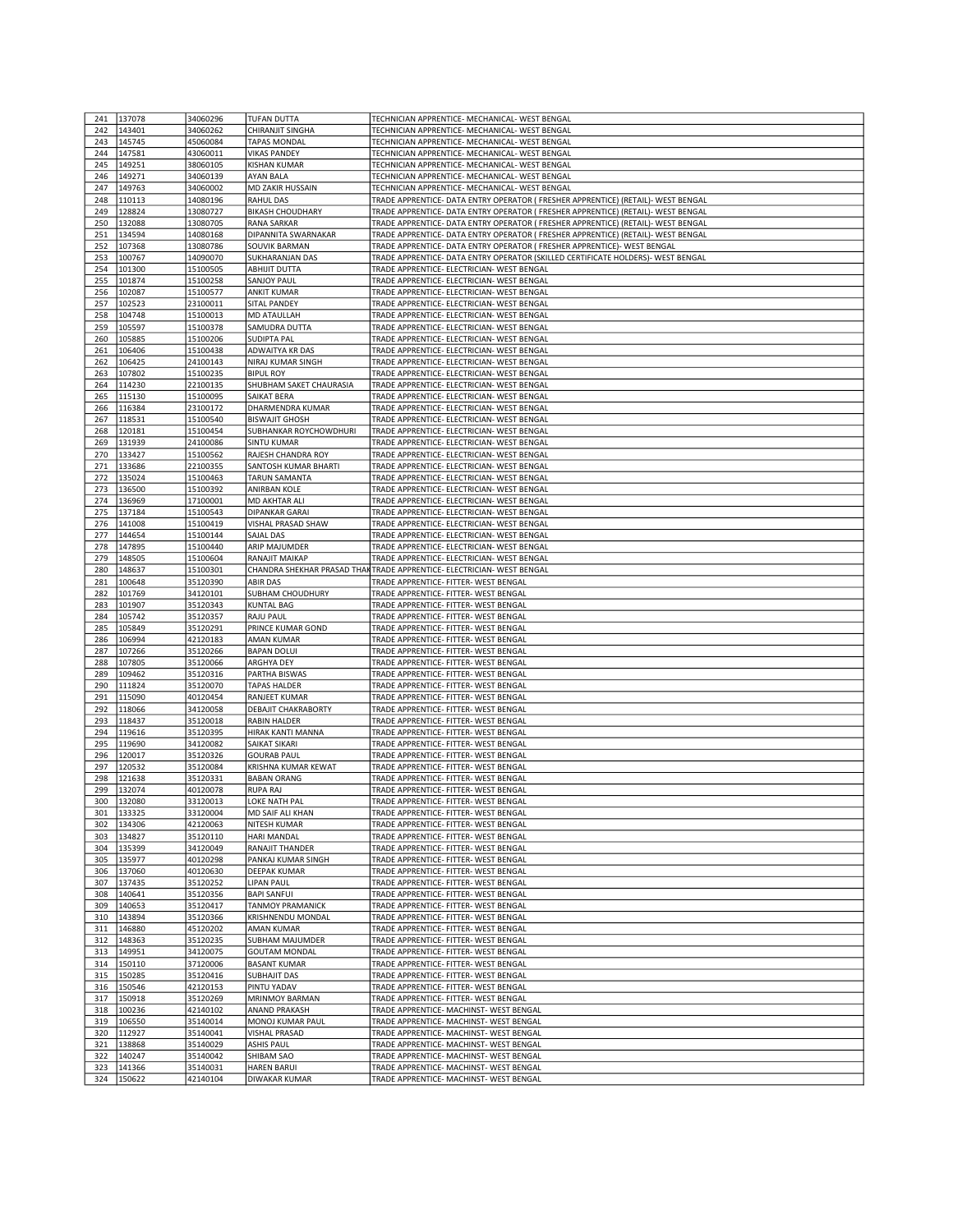## Indian Oil Corporation ,Eastern Region

This has reference to the written test held on 20.12.2020 for various trades notified under advertisment no IOC/MKTG/ER/APPR/2020-21/1<br>List of candidates who have been provisionally waitlisted is given below

| Registration_No  | Roll No              | Candidate Name                             | Discipline Name                                                                                                                          |
|------------------|----------------------|--------------------------------------------|------------------------------------------------------------------------------------------------------------------------------------------|
| 100906           | 12080976             | ANSHAY BASUMATARY                          | TRADE APPRENTICE- DATA ENTRY OPERATOR ( FRESHER APPRENTICE) (RETAIL)- ASSAM                                                              |
| 102673           | 12080971             | RAJ DUTTA                                  | TRADE APPRENTICE- DATA ENTRY OPERATOR ( FRESHER APPRENTICE) (RETAIL)- ASSAM                                                              |
| 102730           | 12080562             | SAURAV NANDI                               | TRADE APPRENTICE- DATA ENTRY OPERATOR ( FRESHER APPRENTICE) (RETAIL)- ASSAM                                                              |
| 103421           | 12081125             | ABHIJIT KAKATI                             | TRADE APPRENTICE- DATA ENTRY OPERATOR ( FRESHER APPRENTICE) (RETAIL)- ASSAM                                                              |
| 104549           | 12080249             | SAMAR KRISHNA THAKURIA                     | TRADE APPRENTICE- DATA ENTRY OPERATOR ( FRESHER APPRENTICE) (RETAIL)- ASSAM                                                              |
| 105039           | 12080535             | <b>IMRAN KHAN</b>                          | TRADE APPRENTICE- DATA ENTRY OPERATOR ( FRESHER APPRENTICE) (RETAIL)- ASSAM                                                              |
| 105273           | 12080656             | DIBYAJYOTI KHAKHLARI                       | TRADE APPRENTICE- DATA ENTRY OPERATOR ( FRESHER APPRENTICE) (RETAIL)- ASSAM                                                              |
| 105346           | 12081118             | MANASH JYOTI MEDHI                         | TRADE APPRENTICE- DATA ENTRY OPERATOR ( FRESHER APPRENTICE) (RETAIL)- ASSAM                                                              |
| 105822           | 12080007             | DEEPJYOTI BARMAN                           | TRADE APPRENTICE- DATA ENTRY OPERATOR ( FRESHER APPRENTICE) (RETAIL)- ASSAM                                                              |
| 106094           | 12080967             | <b>ARJUN RAY</b>                           | TRADE APPRENTICE- DATA ENTRY OPERATOR ( FRESHER APPRENTICE) (RETAIL)- ASSAM                                                              |
| 117809           | 12080767             | BIRSRWAN MUCHAHARY                         | TRADE APPRENTICE- DATA ENTRY OPERATOR ( FRESHER APPRENTICE) (RETAIL)- ASSAM                                                              |
| 121908           | 12081243             | CHIRANJIT CHUTIA                           | TRADE APPRENTICE- DATA ENTRY OPERATOR ( FRESHER APPRENTICE) (RETAIL)- ASSAM                                                              |
| 123328           | 12081315             | PINKU PHUKAN                               | TRADE APPRENTICE- DATA ENTRY OPERATOR ( FRESHER APPRENTICE) (RETAIL)- ASSAM                                                              |
| 128457           | 12080816             | <b>JNANAN DAS</b>                          | TRADE APPRENTICE- DATA ENTRY OPERATOR ( FRESHER APPRENTICE) (RETAIL)- ASSAM                                                              |
| 132401           | 12081347             | ARABINDA TALUKDAR                          | TRADE APPRENTICE- DATA ENTRY OPERATOR ( FRESHER APPRENTICE) (RETAIL)- ASSAM                                                              |
| 133954           | 12081199             | ROHAN BARUAH                               | TRADE APPRENTICE- DATA ENTRY OPERATOR ( FRESHER APPRENTICE) (RETAIL)- ASSAM                                                              |
| 140315           | 12081085             | DEEPJYOTI PANTHA SARMA                     | TRADE APPRENTICE- DATA ENTRY OPERATOR ( FRESHER APPRENTICE) (RETAIL)- ASSAM                                                              |
| 140324           | 12080154             | DHEERAJ JYOTI DAS                          | TRADE APPRENTICE- DATA ENTRY OPERATOR ( FRESHER APPRENTICE) (RETAIL)- ASSAM                                                              |
| 142828           | 12080334             | ABDULLAH                                   | TRADE APPRENTICE- DATA ENTRY OPERATOR ( FRESHER APPRENTICE) (RETAIL)- ASSAM                                                              |
| 148329           | 12081398             | ARPITA PAUL                                | TRADE APPRENTICE- DATA ENTRY OPERATOR ( FRESHER APPRENTICE) (RETAIL)- ASSAM                                                              |
| 148826           | 12081003             | DHRUBA JYOTI NATH                          | TRADE APPRENTICE- DATA ENTRY OPERATOR ( FRESHER APPRENTICE) (RETAIL)- ASSAM                                                              |
| 148943           | 12080047             | BHAINURUDDIN CHOUDHURY                     | TRADE APPRENTICE- DATA ENTRY OPERATOR ( FRESHER APPRENTICE) (RETAIL)- ASSAM                                                              |
| 100747           | 12080427             | JOYSHREE CHOUDHURY                         | TRADE APPRENTICE- DATA ENTRY OPERATOR ( FRESHER APPRENTICE)- ASSAM                                                                       |
| 102215           | 12080890             | <b>SAR IM TIMUNG</b>                       | TRADE APPRENTICE- DATA ENTRY OPERATOR ( FRESHER APPRENTICE)- ASSAM                                                                       |
| 102623           | 12081108             | ANINDITA RANI HAZARIKA                     | TRADE APPRENTICE- DATA ENTRY OPERATOR ( FRESHER APPRENTICE)- ASSAM                                                                       |
| 102787           | 12080934             | DAIMALU BORO                               | TRADE APPRENTICE- DATA ENTRY OPERATOR ( FRESHER APPRENTICE)- ASSAM                                                                       |
| 104818           | 12080831             | TRIDEEP DEKA                               | TRADE APPRENTICE- DATA ENTRY OPERATOR ( FRESHER APPRENTICE)- ASSAM                                                                       |
| 105423           | 12080388             | JYOTISMITA DEKA                            | TRADE APPRENTICE- DATA ENTRY OPERATOR ( FRESHER APPRENTICE)- ASSAM                                                                       |
| 107620           | 12080117             | <b>RUDRA MAGAR</b>                         | TRADE APPRENTICE- DATA ENTRY OPERATOR ( FRESHER APPRENTICE)- ASSAM                                                                       |
| 107722           | 12080858             | PRANJAL BAYAN                              | TRADE APPRENTICE- DATA ENTRY OPERATOR ( FRESHER APPRENTICE)- ASSAM                                                                       |
| 109242           | 20080308             | ABHISHEK KUMAR GUPTA                       | TRADE APPRENTICE- DATA ENTRY OPERATOR ( FRESHER APPRENTICE)- ASSAM                                                                       |
| 115188           | 12080212             | NIKITA CHOUDHURY                           | TRADE APPRENTICE- DATA ENTRY OPERATOR ( FRESHER APPRENTICE)- ASSAM                                                                       |
| 122520<br>140297 | 12081027<br>12080159 | JOYDEEP DAS<br>LAKHYA JYOTI DAS            | TRADE APPRENTICE- DATA ENTRY OPERATOR ( FRESHER APPRENTICE)- ASSAM<br>TRADE APPRENTICE- DATA ENTRY OPERATOR ( FRESHER APPRENTICE)- ASSAM |
| 141937           |                      |                                            |                                                                                                                                          |
| 142547           | 12080351<br>12080213 | <b>TONMOI BARUAH</b><br>PRABAL JYOTI SARMA | TRADE APPRENTICE- DATA ENTRY OPERATOR ( FRESHER APPRENTICE)- ASSAM<br>TRADE APPRENTICE- DATA ENTRY OPERATOR ( FRESHER APPRENTICE)- ASSAM |
| 149317           | 12080067             | KANGKANA DEKA                              | TRADE APPRENTICE- DATA ENTRY OPERATOR ( FRESHER APPRENTICE)- ASSAM                                                                       |
| 122033           | 32120050             | <b>SUKANTA DAS</b>                         | TRADE APPRENTICE- FITTER- ASSAM                                                                                                          |
| 102575           | 36020245             | RANJEEV KUMAR                              | TECHNICIAN APPRENTICE- CIVIL- BIHAR                                                                                                      |
| 103388           | 36020319             | <b>SURAJ KUMAR</b>                         | TECHNICIAN APPRENTICE- CIVIL- BIHAR                                                                                                      |
| 104230           | 36020501             | NISHANT KUMAR RAM                          | TECHNICIAN APPRENTICE- CIVIL- BIHAR                                                                                                      |
| 107916           | 36020167             | SHUBHAM KUMAR                              | TECHNICIAN APPRENTICE- CIVIL- BIHAR                                                                                                      |
| 109720           | 36020356             | AJAY KUMAR                                 | TECHNICIAN APPRENTICE- CIVIL- BIHAR                                                                                                      |
| 109807           | 36020265             | <b>BABLU CHAUDHARY</b>                     | TECHNICIAN APPRENTICE- CIVIL- BIHAR                                                                                                      |
| 110654           | 36020419             | <b>SAURAV KUMAR</b>                        | TECHNICIAN APPRENTICE- CIVIL- BIHAR                                                                                                      |
| 110729           | 36020446             | <b>NEETISH KUMAR</b>                       | TECHNICIAN APPRENTICE- CIVIL- BIHAR                                                                                                      |
| 111383           | 36020024             | MD FAIZAN HAIDER                           | TECHNICIAN APPRENTICE- CIVIL- BIHAR                                                                                                      |
| 111920           | 36020106             | DEEPANKAR BHARTY                           | TECHNICIAN APPRENTICE- CIVIL- BIHAR                                                                                                      |
| 114773           | 36020466             | LALU KUMAR                                 | TECHNICIAN APPRENTICE- CIVIL- BIHAR                                                                                                      |
| 116797           | 36020160             | ADITYA RAJ                                 | TECHNICIAN APPRENTICE- CIVIL- BIHAR                                                                                                      |
| 116880           | 36020546             | <b>RITESH GUPTA</b>                        | TECHNICIAN APPRENTICE- CIVIL- BIHAR                                                                                                      |
| 117922           | 36020079             | HIMANSHU KUMAR                             | TECHNICIAN APPRENTICE- CIVIL- BIHAR                                                                                                      |
| 118824           | 36020552             | <b>ROBIN KUMAR</b>                         | TECHNICIAN APPRENTICE- CIVIL- BIHAR                                                                                                      |
| 120988           | 36020218             | ABHISHEK KUMAR ROCKY                       | TECHNICIAN APPRENTICE- CIVIL- BIHAR                                                                                                      |
| 121507           | 36020423             | <b>VIKRAM KUMAR</b>                        | TECHNICIAN APPRENTICE- CIVIL- BIHAR                                                                                                      |
| 123988           | 36020357             | <b>RAHUL MAURY</b>                         | TECHNICIAN APPRENTICE- CIVIL- BIHAR                                                                                                      |
| 126297           | 36020268             | HIMANSHU RANJAN                            | TECHNICIAN APPRENTICE- CIVIL- BIHAR                                                                                                      |
| 126463           | 36020252             | AJIT KUMAR                                 | TECHNICIAN APPRENTICE- CIVIL- BIHAR                                                                                                      |
| 127081           | 36020407             | <b>MANISH KUMAR</b>                        | TECHNICIAN APPRENTICE- CIVIL- BIHAR                                                                                                      |
| 127237           | 44020010             | SUNIL GANDHI GUPTA                         | TECHNICIAN APPRENTICE- CIVIL- BIHAR                                                                                                      |
| 129916           | 45020028             | SHUBHAM KUMAR                              | TECHNICIAN APPRENTICE- CIVIL- BIHAR                                                                                                      |
| 130286           | 36020161             | <b>AVINASH PATEL</b>                       | TECHNICIAN APPRENTICE- CIVIL- BIHAR                                                                                                      |
| 131775           | 36020344             | VISHAL KANAUJIYA                           | TECHNICIAN APPRENTICE- CIVIL- BIHAR                                                                                                      |
| 133468           | 36020443             | SHIVAM KUMAR                               | TECHNICIAN APPRENTICE- CIVIL- BIHAR                                                                                                      |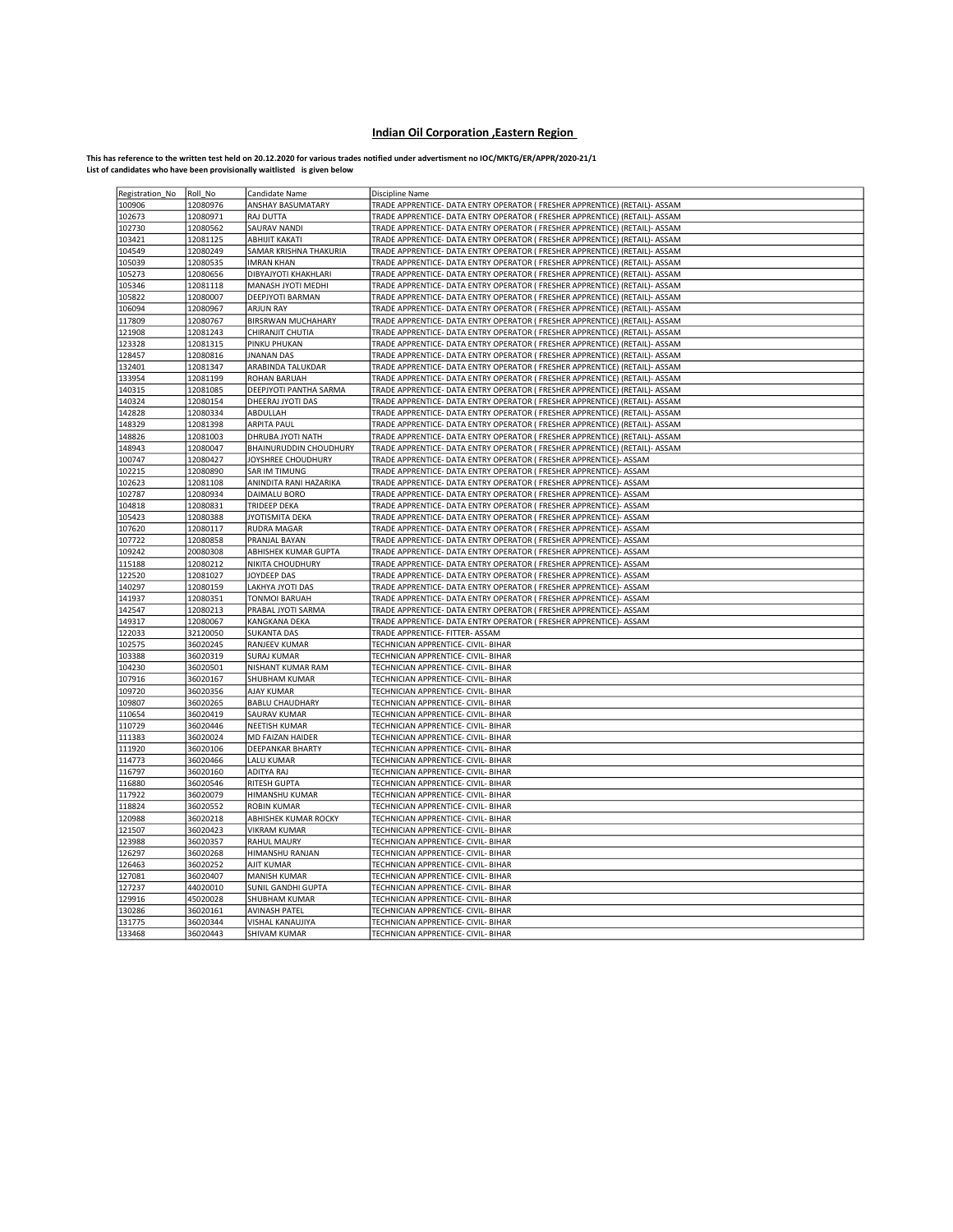| 136099           | 36020364             | RAVIRANJAN KUMAR                     | TECHNICIAN APPRENTICE- CIVIL- BIHAR                                                    |
|------------------|----------------------|--------------------------------------|----------------------------------------------------------------------------------------|
|                  |                      |                                      |                                                                                        |
| 136432           | 36020047             | NITISH KUMAR                         | TECHNICIAN APPRENTICE- CIVIL- BIHAR                                                    |
| 140071           | 36020404             | SHIV ASHISH YADAV                    | TECHNICIAN APPRENTICE- CIVIL- BIHAR                                                    |
| 140586           | 36020450             | NITISH KUMAR                         | TECHNICIAN APPRENTICE- CIVIL- BIHAR                                                    |
| 141227           | 36020389             | SUDHEER KUMAR                        | TECHNICIAN APPRENTICE- CIVIL- BIHAR                                                    |
| 141471           | 36020359             | <b>GAURAV KUMAR</b>                  | TECHNICIAN APPRENTICE- CIVIL- BIHAR                                                    |
|                  |                      |                                      |                                                                                        |
| 143265           | 36020121             | AMARJEET YADAV                       | TECHNICIAN APPRENTICE- CIVIL- BIHAR                                                    |
| 144663           | 36020399             | NITISH KUMAR                         | TECHNICIAN APPRENTICE- CIVIL- BIHAR                                                    |
| 144682           | 36020459             | SOURAV KUMAR                         | TECHNICIAN APPRENTICE- CIVIL- BIHAR                                                    |
| 145346           | 36020564             | RAJVEER SINGH                        | TECHNICIAN APPRENTICE- CIVIL- BIHAR                                                    |
| 148125           | 36020135             | PRAFULL KUMAR SINGH                  | TECHNICIAN APPRENTICE- CIVIL- BIHAR                                                    |
| 148596           | 36020296             | <b>KUNDAN KUMAR</b>                  |                                                                                        |
|                  |                      |                                      | TECHNICIAN APPRENTICE- CIVIL- BIHAR                                                    |
| 150277           | 36020486             | PAWAN KUMAR                          | TECHNICIAN APPRENTICE- CIVIL- BIHAR                                                    |
| 146373           | 44040055             | ANSHUMAN KUMAR                       | TECHNICIAN APPRENTICE- ELECTRICAL AND ELECTRONICS- BIHAR                               |
| 148442           | 44040023             | <b>SAGAR KUMAR</b>                   | TECHNICIAN APPRENTICE- ELECTRICAL AND ELECTRONICS- BIHAR                               |
| 100345           | 41030278             | SANJIV KUMAR                         | TECHNICIAN APPRENTICE- ELECTRICAL- BIHAR                                               |
| 100631           | 41030344             | <b>GUDDU KUMAR</b>                   | TECHNICIAN APPRENTICE- ELECTRICAL- BIHAR                                               |
| 101882           | 41030354             | DHEERAJ KUMAR                        | TECHNICIAN APPRENTICE- ELECTRICAL- BIHAR                                               |
|                  |                      |                                      |                                                                                        |
| 102003           | 41030103             | SHOEB AKHTAR                         | TECHNICIAN APPRENTICE- ELECTRICAL- BIHAR                                               |
| 103397           | 41030096             | <b>RANJAN KUMAR</b>                  | TECHNICIAN APPRENTICE- ELECTRICAL- BIHAR                                               |
| 103836           | 43030110             | <b>GAUTAM KUMAR</b>                  | TECHNICIAN APPRENTICE- ELECTRICAL- BIHAR                                               |
| 104714           | 41030328             | <b>MANISH KUMAR</b>                  | TECHNICIAN APPRENTICE- ELECTRICAL- BIHAR                                               |
| 107008           | 41030388             | PANKAJ KUMAR                         | TECHNICIAN APPRENTICE- ELECTRICAL- BIHAR                                               |
| 110486           | 41030153             | ANURADHA KUMARI                      | TECHNICIAN APPRENTICE- ELECTRICAL- BIHAR                                               |
|                  |                      |                                      |                                                                                        |
| 110892           | 43030069             | ASHUTOSH PUSHKAR                     | TECHNICIAN APPRENTICE- ELECTRICAL- BIHAR                                               |
| 111501           | 41030181             | VIMLESH KUMAR                        | TECHNICIAN APPRENTICE- ELECTRICAL- BIHAR                                               |
| 112930           | 41030210             | PARITOSH KUMAR                       | TECHNICIAN APPRENTICE- ELECTRICAL- BIHAR                                               |
| 114764           | 41030047             | <b>AMAR KUMAR</b>                    | TECHNICIAN APPRENTICE- ELECTRICAL- BIHAR                                               |
| 115336           | 43030256             | KAUSHAL KUMAR                        | TECHNICIAN APPRENTICE- ELECTRICAL- BIHAR                                               |
| 115408           | 43030122             | <b>GAURAV KUMAR</b>                  | TECHNICIAN APPRENTICE- ELECTRICAL- BIHAR                                               |
|                  |                      |                                      |                                                                                        |
| 115420           | 43030111             | SHUBHAM RAJ                          | TECHNICIAN APPRENTICE- ELECTRICAL- BIHAR                                               |
| 115826           | 43030336             | AKASH KUMAR                          | TECHNICIAN APPRENTICE- ELECTRICAL- BIHAR                                               |
| 116148           | 41030002             | MD AMALUDDIN                         | TECHNICIAN APPRENTICE- ELECTRICAL- BIHAR                                               |
| 116314           | 43030121             | <b>SUSHANT KUMAR</b>                 | TECHNICIAN APPRENTICE- ELECTRICAL- BIHAR                                               |
| 117087           | 41030233             | ROHIT KUMAR                          | TECHNICIAN APPRENTICE- ELECTRICAL- BIHAR                                               |
| 117605           | 41030086             | <b>ASMITA KUMARI</b>                 | TECHNICIAN APPRENTICE- ELECTRICAL- BIHAR                                               |
| 117735           | 41030429             | <b>BARUN KUMAR</b>                   | TECHNICIAN APPRENTICE- ELECTRICAL- BIHAR                                               |
| 118009           | 41030114             | <b>VIJAY KUMAR VERMA</b>             | TECHNICIAN APPRENTICE- ELECTRICAL- BIHAR                                               |
| 118599           | 41030017             | <b>RUPAK KUMAR</b>                   | TECHNICIAN APPRENTICE- ELECTRICAL- BIHAR                                               |
|                  |                      |                                      |                                                                                        |
| 118659           | 43030132             | MAYANK KUMAR PANDEY                  | TECHNICIAN APPRENTICE- ELECTRICAL- BIHAR                                               |
| 118871           | 41030376             | ANISH KUMAR VERMA                    | TECHNICIAN APPRENTICE- ELECTRICAL- BIHAR                                               |
| 121165           | 41030011             | VINAY KUMAR CHOUHAN                  | TECHNICIAN APPRENTICE- ELECTRICAL- BIHAR                                               |
| 121195           | 41030269             | <b>SUMANT RAJ</b>                    | TECHNICIAN APPRENTICE- ELECTRICAL- BIHAR                                               |
| 121549           | 41030052             | ARVIND KUMAR                         | TECHNICIAN APPRENTICE- ELECTRICAL- BIHAR                                               |
| 122163           | 41030038             | <b>AMIT KUMAR</b>                    | TECHNICIAN APPRENTICE- ELECTRICAL- BIHAR                                               |
| 122927           | 43030219             | ATUL KUMAR YADAV                     | TECHNICIAN APPRENTICE- ELECTRICAL- BIHAR                                               |
| 122970           | 43030220             | NITISH KUMAR                         | TECHNICIAN APPRENTICE- ELECTRICAL- BIHAR                                               |
| 123197           | 41030380             | HIMANSHU KUMAR                       | TECHNICIAN APPRENTICE- ELECTRICAL- BIHAR                                               |
| 124512           | 41030111             | <b>KARAN KUMAR</b>                   | TECHNICIAN APPRENTICE- ELECTRICAL- BIHAR                                               |
|                  |                      |                                      |                                                                                        |
| 125823           | 43030280             | SARVESH KUMAR GUPTA                  | TECHNICIAN APPRENTICE- ELECTRICAL- BIHAR                                               |
| 126031           | 43030168             | BHAGLU KUMAR CHAUDHARY               | TECHNICIAN APPRENTICE- ELECTRICAL- BIHAR                                               |
| 126548           | 43030325             | VISHWAJEET KUMAR                     | TECHNICIAN APPRENTICE- ELECTRICAL- BIHAR                                               |
| 127020           | 43030009             | RAJNISH KUMAR                        | TECHNICIAN APPRENTICE- ELECTRICAL- BIHAR                                               |
| 127866           | 41030109             | TABIR ALAM                           | TECHNICIAN APPRENTICE- ELECTRICAL- BIHAR                                               |
| 131273           | 41030001             | MD TAUSIF ALAM                       | TECHNICIAN APPRENTICE- ELECTRICAL- BIHAR                                               |
| 132772           | 41030131             | AYUSH KUMAR                          | TECHNICIAN APPRENTICE- ELECTRICAL- BIHAR                                               |
| 132845           | 43030176             |                                      | TECHNICIAN APPRENTICE- ELECTRICAL- BIHAR                                               |
| 133163           |                      | GIRISH KUMAR GUPTA                   |                                                                                        |
|                  |                      |                                      |                                                                                        |
|                  | 41030260             | <b>VUKASH KUMAR</b>                  | TECHNICIAN APPRENTICE- ELECTRICAL- BIHAR                                               |
| 134383           | 41030164             | ANJANI KUMAR                         | TECHNICIAN APPRENTICE- ELECTRICAL- BIHAR                                               |
| 136898           | 41030382             | KM DIMPAL KUMARI                     | TECHNICIAN APPRENTICE- ELECTRICAL- BIHAR                                               |
| 139548           | 43030204             | NEHA KUMARI                          | TECHNICIAN APPRENTICE- ELECTRICAL- BIHAR                                               |
| 140728           | 41030029             | <b>MANISH KUMAR</b>                  | TECHNICIAN APPRENTICE- ELECTRICAL- BIHAR                                               |
| 141274           | 43030012             | <b>GOVIND KUMAR</b>                  | TECHNICIAN APPRENTICE- ELECTRICAL- BIHAR                                               |
| 141936           | 41030156             | RAKESH KUMAR                         | TECHNICIAN APPRENTICE- ELECTRICAL- BIHAR                                               |
| 142534           | 41030147             | <b>YOGENDER</b>                      | TECHNICIAN APPRENTICE- ELECTRICAL- BIHAR                                               |
| 142653           | 43030091             | RAGHUNANDAN KUMAR                    | TECHNICIAN APPRENTICE- ELECTRICAL- BIHAR                                               |
| 144922           | 41030414             | <b>BHANU PRIYA</b>                   | TECHNICIAN APPRENTICE- ELECTRICAL- BIHAR                                               |
|                  |                      |                                      |                                                                                        |
| 145760           | 41030169             | DEEPAK KUMAR BISHWAS                 | TECHNICIAN APPRENTICE- ELECTRICAL- BIHAR                                               |
| 145886           | 41030406             | <b>VIVEK KUMAR</b>                   | TECHNICIAN APPRENTICE- ELECTRICAL- BIHAR                                               |
| 146158           | 43030304             | SHRAWAN KUMAR                        | TECHNICIAN APPRENTICE- ELECTRICAL- BIHAR                                               |
| 146222           | 41030157             | PURUSHOTTAM KUMAR                    | TECHNICIAN APPRENTICE- ELECTRICAL- BIHAR                                               |
| 147035           | 43030080             | <b>SUBODH KUMAR</b>                  | TECHNICIAN APPRENTICE- ELECTRICAL- BIHAR                                               |
| 147359           | 45030070             | SHASHI KANT MISHRA                   | TECHNICIAN APPRENTICE- ELECTRICAL- BIHAR                                               |
| 148620           | 41030255             | VIKASH KUMAR                         | TECHNICIAN APPRENTICE- ELECTRICAL- BIHAR                                               |
| 149889           | 43030246             | PIYUSH KUMAR                         | TECHNICIAN APPRENTICE- ELECTRICAL- BIHAR                                               |
| 150569           | 41030257             | CHANDAN KUMAR                        | TECHNICIAN APPRENTICE- ELECTRICAL- BIHAR                                               |
|                  |                      | <b>GAURAV KUMAR</b>                  |                                                                                        |
| 151688           | 41030379             |                                      | TECHNICIAN APPRENTICE- ELECTRICAL- BIHAR                                               |
| 103296           | 37050320             | DEEPAK KUMAR                         | TECHNICIAN APPRENTICE- ELECTRONICS- BIHAR                                              |
| 106017<br>106436 | 37050168<br>37050338 | MONALI KUMARI<br><b>HARSHA KUMAR</b> | TECHNICIAN APPRENTICE- ELECTRONICS- BIHAR<br>TECHNICIAN APPRENTICE- ELECTRONICS- BIHAR |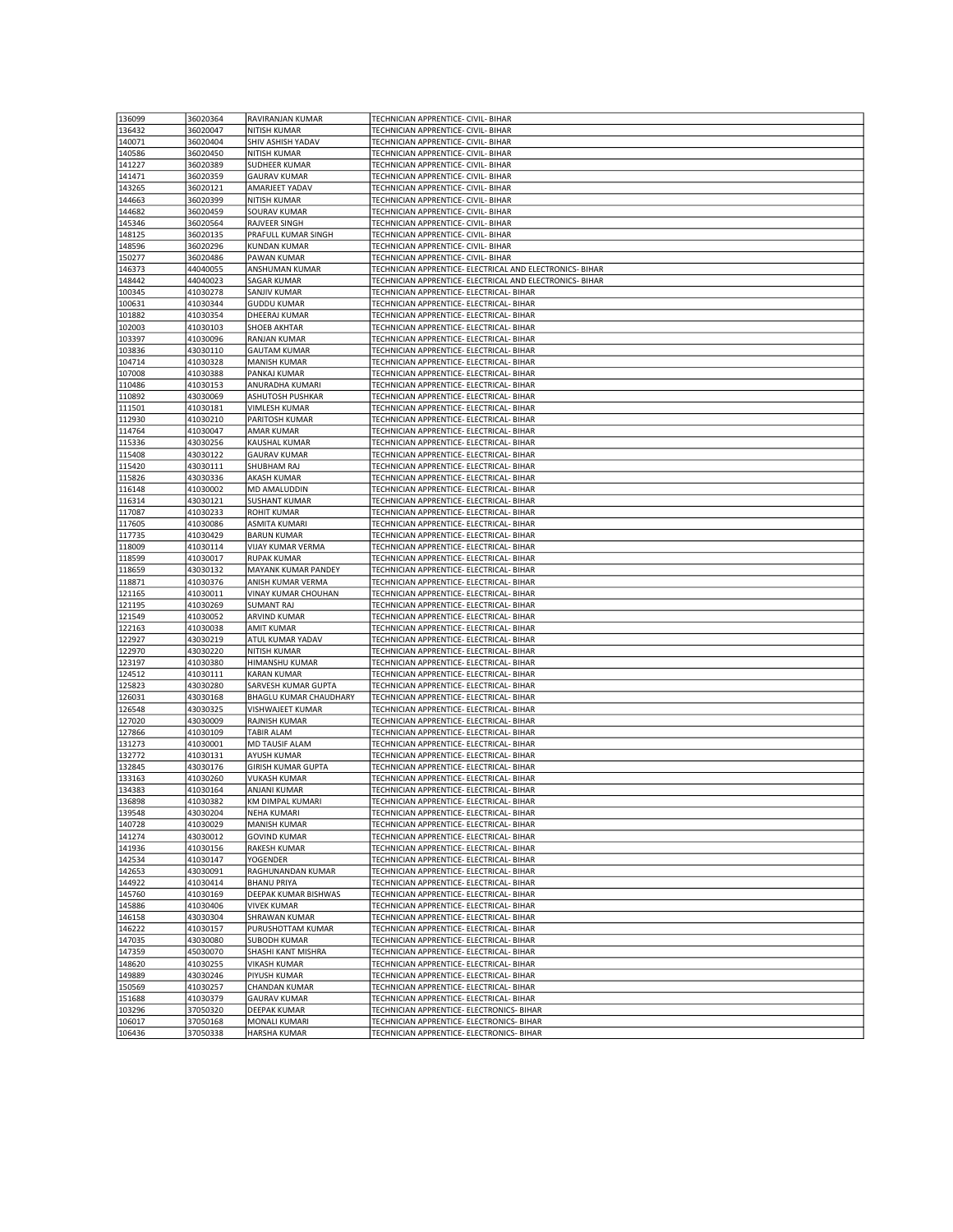| 106812           | 37050261             | <b>SUJEET KUMAR</b>             | TECHNICIAN APPRENTICE- ELECTRONICS- BIHAR                                            |
|------------------|----------------------|---------------------------------|--------------------------------------------------------------------------------------|
|                  |                      |                                 |                                                                                      |
| 108967           | 37050018             | RAJEEV RANJAN                   | TECHNICIAN APPRENTICE- ELECTRONICS- BIHAR                                            |
| 109814           | 37050034             | PRIYANSHU RAJ                   | TECHNICIAN APPRENTICE- ELECTRONICS- BIHAR                                            |
| 110557           | 37050214             | NITISH KUMAR                    | TECHNICIAN APPRENTICE- ELECTRONICS- BIHAR                                            |
| 111996           | 37050104             | RITESH KUMAR                    | TECHNICIAN APPRENTICE- ELECTRONICS- BIHAR                                            |
| 113686           | 37050056             | SHIVAM KUMAR                    | TECHNICIAN APPRENTICE- ELECTRONICS- BIHAR                                            |
|                  |                      |                                 |                                                                                      |
| 114123           | 37050166             | NIKHIL KUMAR                    | TECHNICIAN APPRENTICE- ELECTRONICS- BIHAR                                            |
| 114486           | 37050098             | MD RASHID HUSSAIN               | TECHNICIAN APPRENTICE- ELECTRONICS- BIHAR                                            |
| 116990           | 37050317             | ALAUDDIN SAIFEE                 | TECHNICIAN APPRENTICE- ELECTRONICS- BIHAR                                            |
| 117016           | 37050216             | NITISH KUMAR                    | TECHNICIAN APPRENTICE- ELECTRONICS- BIHAR                                            |
| 118429           | 37050124             | <b>RAMAN KUMAR</b>              | TECHNICIAN APPRENTICE- ELECTRONICS- BIHAR                                            |
|                  |                      |                                 |                                                                                      |
| 118754           | 37050218             | SANTOSH KUMAR                   | TECHNICIAN APPRENTICE- ELECTRONICS- BIHAR                                            |
| 121956           | 37050115             | RACHNA KUMARI                   | TECHNICIAN APPRENTICE- ELECTRONICS- BIHAR                                            |
| 121986           | 37050177             | <b>AMIT KUMAR</b>               | TECHNICIAN APPRENTICE- ELECTRONICS- BIHAR                                            |
| 122170           | 37050250             | <b>VISHAL KUMAR</b>             | TECHNICIAN APPRENTICE- ELECTRONICS- BIHAR                                            |
| 122565           | 37050076             | SANGAM KUMAR SONU               | TECHNICIAN APPRENTICE- ELECTRONICS- BIHAR                                            |
|                  |                      |                                 |                                                                                      |
| 131022           | 37050159             | <b>VIPIN KUMAR</b>              | TECHNICIAN APPRENTICE- ELECTRONICS- BIHAR                                            |
| 136750           | 37050011             | CHHOTU KUMAR                    | TECHNICIAN APPRENTICE- ELECTRONICS- BIHAR                                            |
| 137483           | 37050109             | <b>ABHISHEK KUMAR</b>           | TECHNICIAN APPRENTICE- ELECTRONICS- BIHAR                                            |
| 138949           | 37050282             | KHUSHBU KUMARI                  | TECHNICIAN APPRENTICE- ELECTRONICS- BIHAR                                            |
| 140432           | 37050190             | <b>VINIT KUMAR</b>              | TECHNICIAN APPRENTICE- ELECTRONICS- BIHAR                                            |
| 141286           | 37050055             | ANKIT ANAND                     | TECHNICIAN APPRENTICE- ELECTRONICS- BIHAR                                            |
|                  |                      |                                 |                                                                                      |
| 142974           | 37050329             | UTPAL KUMAR                     | TECHNICIAN APPRENTICE- ELECTRONICS- BIHAR                                            |
| 144703           | 37050287             | RAJA KUMAR                      | TECHNICIAN APPRENTICE- ELECTRONICS- BIHAR                                            |
| 145037           | 37050189             | RISHU KUMAR                     | TECHNICIAN APPRENTICE- ELECTRONICS- BIHAR                                            |
| 145879           | 37050156             | <b>RAJESH KUMAR</b>             | TECHNICIAN APPRENTICE- ELECTRONICS- BIHAR                                            |
| 147067           | 37050069             | <b>ANKIT KUMAR</b>              | TECHNICIAN APPRENTICE- ELECTRONICS- BIHAR                                            |
|                  |                      | RAVI RAUSHAN KUMAR              |                                                                                      |
| 148368           | 37050326             |                                 | TECHNICIAN APPRENTICE- ELECTRONICS- BIHAR                                            |
| 148526           | 37050079             | <b>SAKSHI SUMAN</b>             | TECHNICIAN APPRENTICE- ELECTRONICS- BIHAR                                            |
| 151845           | 37050284             | <b>SUNIL KUMAR</b>              | TECHNICIAN APPRENTICE- ELECTRONICS- BIHAR                                            |
| 112837           | 42010060             | <b>RITIK RAJ</b>                | TECHNICIAN APPRENTICE- INSTRUMENTATION- BIHAR                                        |
| 113096           | 42010062             | SAURABH KUMAR                   | TECHNICIAN APPRENTICE- INSTRUMENTATION- BIHAR                                        |
| 100422           |                      |                                 | TECHNICIAN APPRENTICE- MECHANICAL- BIHAR                                             |
|                  | 38060329             | AVINASH SHARMA                  |                                                                                      |
| 101344           | 38060098             | SAROJ KUMAR                     | TECHNICIAN APPRENTICE- MECHANICAL- BIHAR                                             |
| 102202           | 39060469             | <b>SURAJ KUMAR GUPTA</b>        | TECHNICIAN APPRENTICE- MECHANICAL- BIHAR                                             |
| 102219           | 39060252             | <b>GURUSHRAN YADAV</b>          | TECHNICIAN APPRENTICE- MECHANICAL- BIHAR                                             |
| 103155           | 39060011             | MD ABID ANWAR                   | TECHNICIAN APPRENTICE- MECHANICAL- BIHAR                                             |
| 103565           | 45060079             | KRISHNA KUMAR                   | TECHNICIAN APPRENTICE- MECHANICAL- BIHAR                                             |
|                  |                      |                                 |                                                                                      |
| 106733           | 39060106             | <b>ABHISHEK KUMAR</b>           | TECHNICIAN APPRENTICE- MECHANICAL- BIHAR                                             |
| 106997           | 39060029             | MD TAFAZUL                      | TECHNICIAN APPRENTICE- MECHANICAL- BIHAR                                             |
|                  |                      |                                 |                                                                                      |
| 109036           | 38060136             | RAGHAV KUMAR                    | TECHNICIAN APPRENTICE- MECHANICAL- BIHAR                                             |
| 109621           | 39060139             | NILESH JHA                      | TECHNICIAN APPRENTICE- MECHANICAL- BIHAR                                             |
|                  |                      |                                 |                                                                                      |
| 110194           | 39060119             | PURUSHOTTAM THAKUR              | TECHNICIAN APPRENTICE- MECHANICAL- BIHAR                                             |
| 111504           | 39060253             | VIKASH KUMAR                    | TECHNICIAN APPRENTICE- MECHANICAL- BIHAR                                             |
| 111596           | 38060213             | PRAMOD KUMAR PANDIT             | TECHNICIAN APPRENTICE- MECHANICAL- BIHAR                                             |
| 112545           | 38060322             | HARISHCHANDRA KUMAR             | TECHNICIAN APPRENTICE- MECHANICAL- BIHAR                                             |
| 112777           | 39060358             | <b>VIVEK CHAUHAN</b>            | TECHNICIAN APPRENTICE- MECHANICAL- BIHAR                                             |
|                  |                      |                                 |                                                                                      |
| 114695           | 38060159             | VIKASH KUMAR                    | TECHNICIAN APPRENTICE- MECHANICAL- BIHAR                                             |
| 114744           | 45060018             | SHUBHAM KUMAR                   | TECHNICIAN APPRENTICE- MECHANICAL- BIHAR                                             |
| 116957           | 39060027             | MD WAKIL AHMAD                  | TECHNICIAN APPRENTICE- MECHANICAL- BIHAR                                             |
| 117548           | 39060003             | <b>MD KHALID</b>                | TECHNICIAN APPRENTICE- MECHANICAL- BIHAR                                             |
| 121205           | 38060202             | NISHANT KUMAR TIWARI            | TECHNICIAN APPRENTICE- MECHANICAL- BIHAR                                             |
| 121320           |                      | HARINARAYAN KUMAR               | TECHNICIAN APPRENTICE- MECHANICAL- BIHAR                                             |
|                  | 38060002             |                                 | TECHNICIAN APPRENTICE- MECHANICAL- BIHAR                                             |
| 122945           | 39060396             | <b>ROSHAN KUMAR</b>             |                                                                                      |
| 123893           | 38060250             | <b>RUPESH KUMAR</b>             | TECHNICIAN APPRENTICE- MECHANICAL- BIHAR                                             |
| 124252           | 38060073             | MUNNA MANJHI                    | TECHNICIAN APPRENTICE- MECHANICAL- BIHAR                                             |
| 124282           | 39060460             | DEEPAK KUMAR SHARMA             | TECHNICIAN APPRENTICE- MECHANICAL- BIHAR                                             |
| 125501           | 38060391             | BRAJNANDAN KUMAR RAI            | TECHNICIAN APPRENTICE- MECHANICAL- BIHAR                                             |
| 126176           | 38060029             | NEHA KUMARI                     | TECHNICIAN APPRENTICE- MECHANICAL- BIHAR                                             |
|                  |                      |                                 |                                                                                      |
| 126965           | 38060407             | SAURABH KUMAR CHAURASIA         | TECHNICIAN APPRENTICE- MECHANICAL- BIHAR                                             |
| 127470           | 38060369             | <b>SUJIT KUMAR</b>              | TECHNICIAN APPRENTICE- MECHANICAL- BIHAR                                             |
| 128761           | 39060176             | <b>SURAJ KUMAR SAH</b>          | TECHNICIAN APPRENTICE- MECHANICAL- BIHAR                                             |
| 129098           | 39060284             | SURAJ KUMAR RAM                 | TECHNICIAN APPRENTICE- MECHANICAL- BIHAR                                             |
| 132795           | 43060067             | MANISH KUMAR                    | TECHNICIAN APPRENTICE- MECHANICAL- BIHAR                                             |
| 135137           | 38060089             | DHARMJEET KUMAR SINGH           | TECHNICIAN APPRENTICE- MECHANICAL- BIHAR                                             |
|                  |                      |                                 |                                                                                      |
| 136878           | 38060161             | SANDEEP GUPTA                   | TECHNICIAN APPRENTICE- MECHANICAL- BIHAR                                             |
| 137083           | 39060288             | SHUBHAM KUMAR                   | TECHNICIAN APPRENTICE- MECHANICAL- BIHAR                                             |
| 137150           | 39060130             | <b>ARYAN RAJ</b>                | TECHNICIAN APPRENTICE- MECHANICAL- BIHAR                                             |
| 138287           | 39060167             | ABHIGYAN                        | TECHNICIAN APPRENTICE- MECHANICAL- BIHAR                                             |
| 138350           | 34060078             | <b>AMIT KUMAR</b>               | TECHNICIAN APPRENTICE- MECHANICAL- BIHAR                                             |
|                  |                      |                                 |                                                                                      |
| 139167           | 38060387             | AJIT KUMAR SRIVASTVA            | TECHNICIAN APPRENTICE- MECHANICAL- BIHAR                                             |
| 140375           | 39060192             | VIKASH KUMAR                    | TECHNICIAN APPRENTICE- MECHANICAL- BIHAR                                             |
| 141651           | 39060424             | SATYAM GUPTA                    | TECHNICIAN APPRENTICE- MECHANICAL- BIHAR                                             |
| 142194           | 39060415             | <b>SUJEET KUMAR</b>             | TECHNICIAN APPRENTICE- MECHANICAL- BIHAR                                             |
| 142197           | 38060451             | CHHABINDRA KUMAR                | TECHNICIAN APPRENTICE- MECHANICAL- BIHAR                                             |
| 143266           | 39060012             | MD SHAHNAWAZ ALAM               | TECHNICIAN APPRENTICE- MECHANICAL- BIHAR                                             |
|                  |                      | MADHWENDRA KUMAR                | TECHNICIAN APPRENTICE- MECHANICAL- BIHAR                                             |
| 143312           | 38060348             |                                 |                                                                                      |
| 145088           | 38060144             | <b>DHRUV PRAKASH</b>            | TECHNICIAN APPRENTICE- MECHANICAL- BIHAR                                             |
| 145417<br>147141 | 39060495<br>39060090 | RAKESH KUMAR<br>TRILOCHAN KUMAR | TECHNICIAN APPRENTICE- MECHANICAL- BIHAR<br>TECHNICIAN APPRENTICE- MECHANICAL- BIHAR |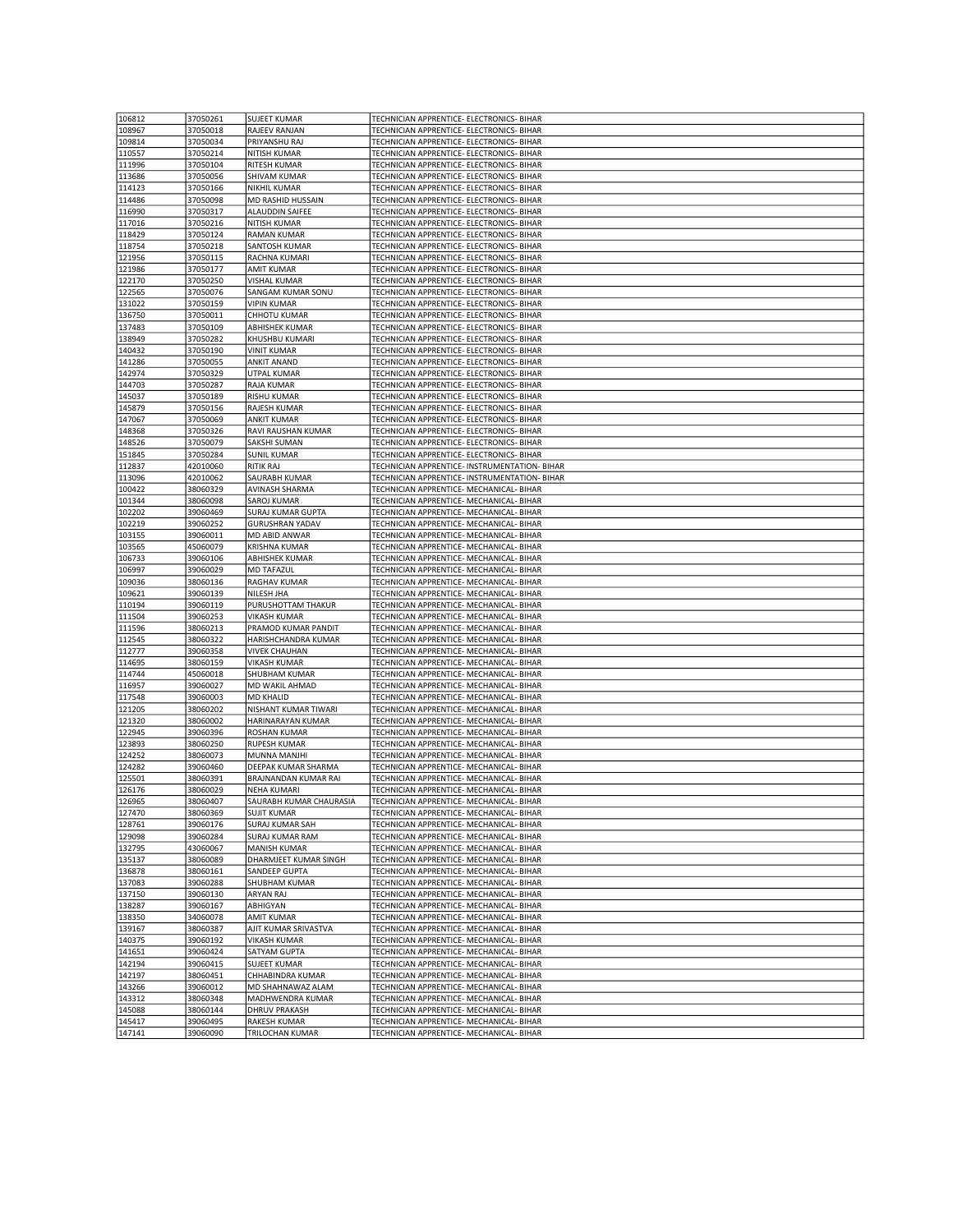| 148474 | 45060203 | <b>SHASHANK SHEKHAR</b>    | TECHNICIAN APPRENTICE- MECHANICAL- BIHAR                                    |
|--------|----------|----------------------------|-----------------------------------------------------------------------------|
|        |          |                            |                                                                             |
| 149319 | 38060468 | KRISHNA KUMAR YADAV        | TECHNICIAN APPRENTICE- MECHANICAL- BIHAR                                    |
| 150031 | 39060484 | DEEPAK KUMAR               | TECHNICIAN APPRENTICE- MECHANICAL- BIHAR                                    |
| 151184 | 38060085 | AKHILESH YADAV             | TECHNICIAN APPRENTICE- MECHANICAL- BIHAR                                    |
| 105362 | 20081237 | YASHVANT KUMAR SINGH       | TRADE APPRENTICE- DATA ENTRY OPERATOR ( FRESHER APPRENTICE) (RETAIL)- BIHAR |
| 107142 | 20081321 | <b>ANKIT KUMAR</b>         | TRADE APPRENTICE- DATA ENTRY OPERATOR ( FRESHER APPRENTICE) (RETAIL)- BIHAR |
|        | 20081035 |                            | TRADE APPRENTICE- DATA ENTRY OPERATOR ( FRESHER APPRENTICE) (RETAIL)- BIHAR |
| 107733 |          | KALYAN KUMAR               |                                                                             |
| 108144 | 16080173 | DHEERAJ KUMAR              | TRADE APPRENTICE- DATA ENTRY OPERATOR ( FRESHER APPRENTICE) (RETAIL)- BIHAR |
| 108180 | 16080404 | <b>BHANU KUMAR</b>         | TRADE APPRENTICE- DATA ENTRY OPERATOR ( FRESHER APPRENTICE) (RETAIL)- BIHAR |
| 109213 | 20081057 | PRANIT KUMAR               | TRADE APPRENTICE- DATA ENTRY OPERATOR ( FRESHER APPRENTICE) (RETAIL)- BIHAR |
| 109230 | 20081703 | AAYUSH PRASAD              | TRADE APPRENTICE- DATA ENTRY OPERATOR ( FRESHER APPRENTICE) (RETAIL)- BIHAR |
| 109569 | 20081468 | ALOK KUMAR PRIYDRSHI       | TRADE APPRENTICE- DATA ENTRY OPERATOR ( FRESHER APPRENTICE) (RETAIL)- BIHAR |
| 109824 | 20081528 | AMAR PRIYADARSHI           | TRADE APPRENTICE- DATA ENTRY OPERATOR ( FRESHER APPRENTICE) (RETAIL)- BIHAR |
| 110059 | 20080910 | <b>KUNDAN KUMAR</b>        | TRADE APPRENTICE- DATA ENTRY OPERATOR ( FRESHER APPRENTICE) (RETAIL)- BIHAR |
| 110482 | 19080352 | PRAKASH KUMAR              | TRADE APPRENTICE- DATA ENTRY OPERATOR ( FRESHER APPRENTICE) (RETAIL)- BIHAR |
|        |          |                            |                                                                             |
| 111411 | 16080270 | AFROZ ALAM                 | TRADE APPRENTICE- DATA ENTRY OPERATOR ( FRESHER APPRENTICE) (RETAIL)- BIHAR |
| 111764 | 19080335 | <b>ROHIT KUMAR</b>         | TRADE APPRENTICE- DATA ENTRY OPERATOR ( FRESHER APPRENTICE) (RETAIL)- BIHAR |
| 112005 | 20081009 | NAVEEN KUMAR SHARMA        | TRADE APPRENTICE- DATA ENTRY OPERATOR ( FRESHER APPRENTICE) (RETAIL)- BIHAR |
| 112329 | 16080062 | MD SARFUDDIN ANSARI        | TRADE APPRENTICE- DATA ENTRY OPERATOR ( FRESHER APPRENTICE) (RETAIL)- BIHAR |
| 112570 | 19080356 | <b>INDRAJEET KUMAR</b>     | TRADE APPRENTICE- DATA ENTRY OPERATOR ( FRESHER APPRENTICE) (RETAIL)- BIHAR |
| 112844 | 16080191 | SAHIL SINHA                | TRADE APPRENTICE- DATA ENTRY OPERATOR ( FRESHER APPRENTICE) (RETAIL)- BIHAR |
| 113136 | 19080108 | CHANDAN KUMAR              | TRADE APPRENTICE- DATA ENTRY OPERATOR ( FRESHER APPRENTICE) (RETAIL)- BIHAR |
| 113404 | 19080166 | DIGVIJAY KUMAR             | TRADE APPRENTICE- DATA ENTRY OPERATOR ( FRESHER APPRENTICE) (RETAIL)- BIHAR |
| 114083 | 20080294 | KAMAL KISHOR KUMAR         | TRADE APPRENTICE- DATA ENTRY OPERATOR ( FRESHER APPRENTICE) (RETAIL)- BIHAR |
|        |          |                            |                                                                             |
| 114323 | 20080168 | <b>BIPIN KUMAR</b>         | TRADE APPRENTICE- DATA ENTRY OPERATOR ( FRESHER APPRENTICE) (RETAIL)- BIHAR |
| 114614 | 19080204 | NAGENDRA KUMAR             | TRADE APPRENTICE- DATA ENTRY OPERATOR ( FRESHER APPRENTICE) (RETAIL)- BIHAR |
| 115455 | 20081485 | <b>VIVEK KUMAR</b>         | TRADE APPRENTICE- DATA ENTRY OPERATOR ( FRESHER APPRENTICE) (RETAIL)- BIHAR |
| 115915 | 18080396 | SANTOSHKUMAR               | TRADE APPRENTICE- DATA ENTRY OPERATOR ( FRESHER APPRENTICE) (RETAIL)- BIHAR |
| 115917 | 19080264 | <b>VISHAL RAJ</b>          | TRADE APPRENTICE- DATA ENTRY OPERATOR ( FRESHER APPRENTICE) (RETAIL)- BIHAR |
| 115940 | 16080439 | MINI KUMARI                | TRADE APPRENTICE- DATA ENTRY OPERATOR ( FRESHER APPRENTICE) (RETAIL)- BIHAR |
| 116397 | 16080013 | MD SAJID ALI               | TRADE APPRENTICE- DATA ENTRY OPERATOR ( FRESHER APPRENTICE) (RETAIL)- BIHAR |
| 117569 | 19080088 | PRADEEP KUMAR              | TRADE APPRENTICE- DATA ENTRY OPERATOR ( FRESHER APPRENTICE) (RETAIL)- BIHAR |
| 118203 | 20080047 | AJIT KUMAR                 | TRADE APPRENTICE- DATA ENTRY OPERATOR ( FRESHER APPRENTICE) (RETAIL)- BIHAR |
|        |          |                            |                                                                             |
| 119096 | 16080472 | RAJA RAM PANDIT            | TRADE APPRENTICE- DATA ENTRY OPERATOR ( FRESHER APPRENTICE) (RETAIL)- BIHAR |
| 119831 | 16080437 | MANISH PRATAP PAL          | TRADE APPRENTICE- DATA ENTRY OPERATOR (FRESHER APPRENTICE) (RETAIL)- BIHAR  |
| 120128 | 25080087 | DHANANJAY KUMAR            | TRADE APPRENTICE- DATA ENTRY OPERATOR ( FRESHER APPRENTICE) (RETAIL)- BIHAR |
| 121664 | 16080343 | MOHIT KUMAR                | TRADE APPRENTICE- DATA ENTRY OPERATOR ( FRESHER APPRENTICE) (RETAIL)- BIHAR |
| 122413 | 20081041 | PRANAV KRISHNA             | TRADE APPRENTICE- DATA ENTRY OPERATOR ( FRESHER APPRENTICE) (RETAIL)- BIHAR |
| 122494 | 16080041 | SARFRAZ HASHMI             | TRADE APPRENTICE- DATA ENTRY OPERATOR ( FRESHER APPRENTICE) (RETAIL)- BIHAR |
| 122957 | 18080079 | ABHIMANYU KUMAR            | TRADE APPRENTICE- DATA ENTRY OPERATOR ( FRESHER APPRENTICE) (RETAIL)- BIHAR |
| 123026 | 20080085 | MITHUN KUMAR               | TRADE APPRENTICE- DATA ENTRY OPERATOR ( FRESHER APPRENTICE) (RETAIL)- BIHAR |
| 123265 | 16080456 | ALOK SHANKAR SINHA         | TRADE APPRENTICE- DATA ENTRY OPERATOR ( FRESHER APPRENTICE) (RETAIL)- BIHAR |
|        |          |                            |                                                                             |
| 123647 | 18080335 | KUNALKUMAR                 | TRADE APPRENTICE- DATA ENTRY OPERATOR ( FRESHER APPRENTICE) (RETAIL)- BIHAR |
| 124850 | 25080030 | ADITYA SUMAN               | TRADE APPRENTICE- DATA ENTRY OPERATOR ( FRESHER APPRENTICE) (RETAIL)- BIHAR |
| 125339 | 20081323 | SONALI SHUKLA              | TRADE APPRENTICE- DATA ENTRY OPERATOR ( FRESHER APPRENTICE) (RETAIL)- BIHAR |
| 126317 | 19080006 | RATNA KUMARI               | TRADE APPRENTICE- DATA ENTRY OPERATOR ( FRESHER APPRENTICE) (RETAIL)- BIHAR |
| 127269 | 18080043 | SANTOSH KUMAR              | TRADE APPRENTICE- DATA ENTRY OPERATOR ( FRESHER APPRENTICE) (RETAIL)- BIHAR |
| 128058 | 20081587 | PRINCE KUMAR               | TRADE APPRENTICE- DATA ENTRY OPERATOR ( FRESHER APPRENTICE) (RETAIL)- BIHAR |
| 129159 | 20080679 | <b>GAURAV KUMAR</b>        | TRADE APPRENTICE- DATA ENTRY OPERATOR ( FRESHER APPRENTICE) (RETAIL)- BIHAR |
| 129244 | 16080513 | SHUBHAM KUMAR              | TRADE APPRENTICE- DATA ENTRY OPERATOR ( FRESHER APPRENTICE) (RETAIL)- BIHAR |
| 130786 | 16080230 | <b>SHANI KUMAR</b>         | TRADE APPRENTICE- DATA ENTRY OPERATOR ( FRESHER APPRENTICE) (RETAIL)- BIHAR |
|        |          |                            |                                                                             |
| 130792 | 19080287 | SHASHI PRAKASH             | TRADE APPRENTICE- DATA ENTRY OPERATOR ( FRESHER APPRENTICE) (RETAIL)- BIHAR |
| 130985 | 20081157 | <b>ANKUR KUMAR</b>         | TRADE APPRENTICE- DATA ENTRY OPERATOR ( FRESHER APPRENTICE) (RETAIL)- BIHAR |
| 132361 | 20081091 | SINDHU KUMAR RAHUL         | TRADE APPRENTICE- DATA ENTRY OPERATOR ( FRESHER APPRENTICE) (RETAIL)- BIHAR |
| 132968 | 20080287 | <b>RAVISH THAKUR</b>       | TRADE APPRENTICE- DATA ENTRY OPERATOR ( FRESHER APPRENTICE) (RETAIL)- BIHAR |
| 134526 | 20081603 | KM JUHI                    | TRADE APPRENTICE- DATA ENTRY OPERATOR ( FRESHER APPRENTICE) (RETAIL)- BIHAR |
| 135058 | 20081389 | DHARMA CHANDRA SAHU        | TRADE APPRENTICE- DATA ENTRY OPERATOR (FRESHER APPRENTICE) (RETAIL)- BIHAR  |
| 135306 | 19080245 | SHRAVAN KUMAR              | TRADE APPRENTICE- DATA ENTRY OPERATOR ( FRESHER APPRENTICE) (RETAIL)- BIHAR |
| 136095 | 20080188 | <b>ANKIT KUMAR</b>         | TRADE APPRENTICE- DATA ENTRY OPERATOR ( FRESHER APPRENTICE) (RETAIL)- BIHAR |
| 136507 | 19080330 | SUDHANSHU SHEKHAR          | TRADE APPRENTICE- DATA ENTRY OPERATOR ( FRESHER APPRENTICE) (RETAIL)- BIHAR |
| 136508 | 18080407 | RAHUL KUMAR MISHRA         | TRADE APPRENTICE- DATA ENTRY OPERATOR ( FRESHER APPRENTICE) (RETAIL)- BIHAR |
| 136860 | 20080375 | <b>KUNDAN KUMAR</b>        | TRADE APPRENTICE- DATA ENTRY OPERATOR ( FRESHER APPRENTICE) (RETAIL)- BIHAR |
| 137034 | 16080108 | MD ZULQARNAIN HAIDER       | TRADE APPRENTICE- DATA ENTRY OPERATOR ( FRESHER APPRENTICE) (RETAIL)- BIHAR |
|        |          |                            |                                                                             |
| 137443 | 19080043 | SURAJ KUMAR                | TRADE APPRENTICE- DATA ENTRY OPERATOR ( FRESHER APPRENTICE) (RETAIL)- BIHAR |
| 138109 | 16080645 | MUKESH KUMAR               | TRADE APPRENTICE- DATA ENTRY OPERATOR ( FRESHER APPRENTICE) (RETAIL)- BIHAR |
| 138517 | 16080179 | SATISH KUMAR PATEL         | TRADE APPRENTICE- DATA ENTRY OPERATOR ( FRESHER APPRENTICE) (RETAIL)- BIHAR |
| 138597 | 19080188 | MANISHA KUMARI             | TRADE APPRENTICE- DATA ENTRY OPERATOR ( FRESHER APPRENTICE) (RETAIL)- BIHAR |
| 141533 | 20080913 | ROHAN KUMAR                | TRADE APPRENTICE- DATA ENTRY OPERATOR ( FRESHER APPRENTICE) (RETAIL)- BIHAR |
| 142375 | 20080735 | KESHAV KUMAR MAHARAJ       | TRADE APPRENTICE- DATA ENTRY OPERATOR ( FRESHER APPRENTICE) (RETAIL)- BIHAR |
| 142790 | 20081293 | <b>DEEPAK KUMAR</b>        | TRADE APPRENTICE- DATA ENTRY OPERATOR ( FRESHER APPRENTICE) (RETAIL)- BIHAR |
| 143397 | 20081770 | <b>SONU KUMAR</b>          | TRADE APPRENTICE- DATA ENTRY OPERATOR ( FRESHER APPRENTICE) (RETAIL)- BIHAR |
| 143565 | 20081354 | SHRUTI KUMARI              | TRADE APPRENTICE- DATA ENTRY OPERATOR ( FRESHER APPRENTICE) (RETAIL)- BIHAR |
| 143988 | 19080071 | <b>ATUL KUMAR</b>          | TRADE APPRENTICE- DATA ENTRY OPERATOR ( FRESHER APPRENTICE) (RETAIL)- BIHAR |
|        |          |                            |                                                                             |
| 145275 | 20081555 | RAVIKESH KUMAR PAL         | TRADE APPRENTICE- DATA ENTRY OPERATOR ( FRESHER APPRENTICE) (RETAIL)- BIHAR |
| 145431 | 16080301 | VISHAL KUMAR MISHRA        | TRADE APPRENTICE- DATA ENTRY OPERATOR ( FRESHER APPRENTICE) (RETAIL)- BIHAR |
| 145445 | 19080407 | <b>AYUSH KUMAR</b>         | TRADE APPRENTICE- DATA ENTRY OPERATOR ( FRESHER APPRENTICE) (RETAIL)- BIHAR |
| 145626 | 20080042 | SHIVAM KUMAR               | TRADE APPRENTICE- DATA ENTRY OPERATOR ( FRESHER APPRENTICE) (RETAIL)- BIHAR |
| 146674 | 25080444 | NIHARIKA MISHRA            | TRADE APPRENTICE- DATA ENTRY OPERATOR ( FRESHER APPRENTICE) (RETAIL)- BIHAR |
| 147183 | 20081031 | <b>BIPIN KUMAR RAVIDAS</b> | TRADE APPRENTICE- DATA ENTRY OPERATOR ( FRESHER APPRENTICE) (RETAIL)- BIHAR |
| 151214 | 19080200 | TANU KUMARI                | TRADE APPRENTICE- DATA ENTRY OPERATOR ( FRESHER APPRENTICE) (RETAIL)- BIHAR |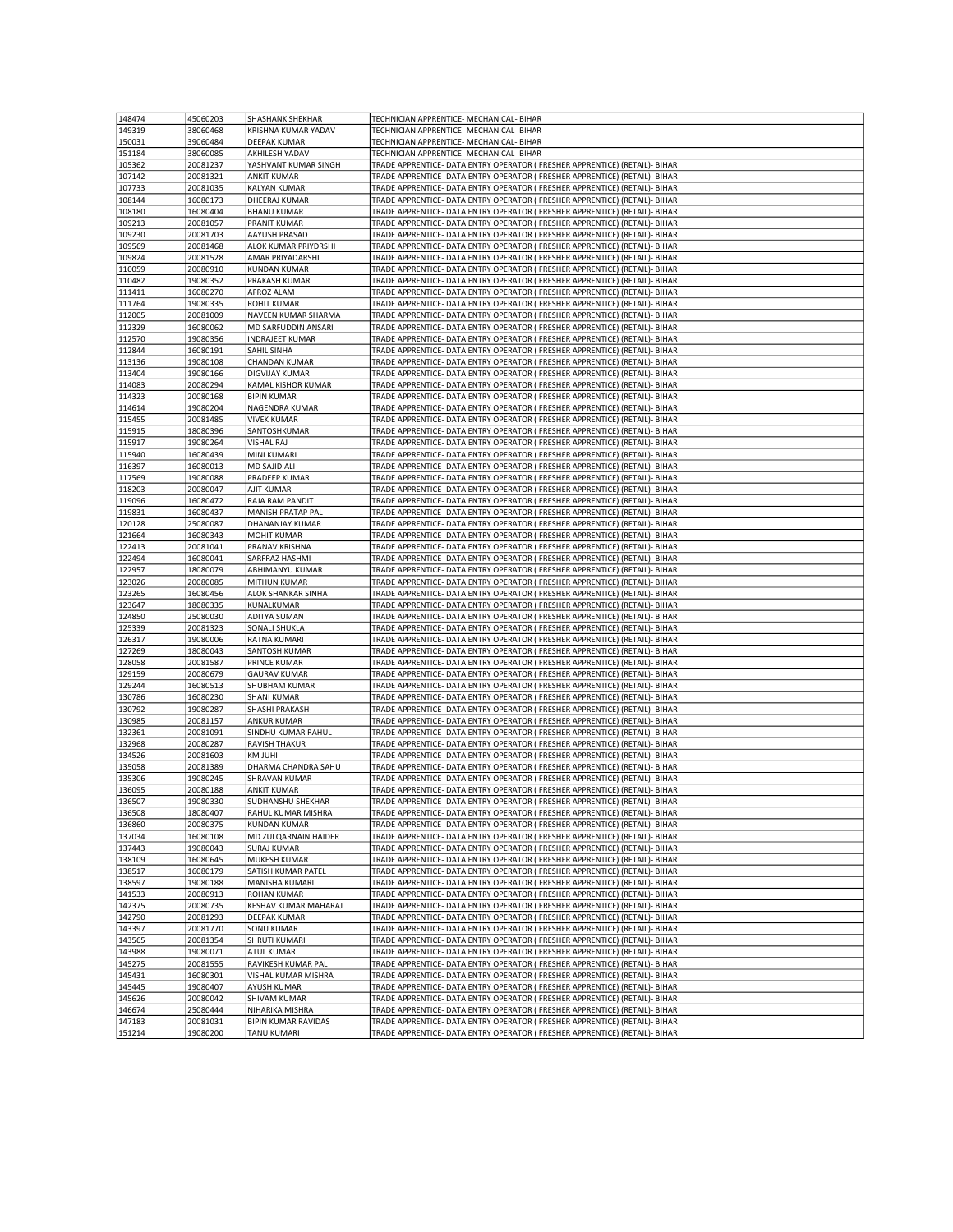| 151245           |                      |                                    |                                                                                     |
|------------------|----------------------|------------------------------------|-------------------------------------------------------------------------------------|
|                  | 16080099             | MD NASIR ALAM                      | TRADE APPRENTICE- DATA ENTRY OPERATOR ( FRESHER APPRENTICE) (RETAIL)- BIHAR         |
| 151687           | 18080141             | <b>SURBHI PRIYA</b>                | TRADE APPRENTICE- DATA ENTRY OPERATOR ( FRESHER APPRENTICE) (RETAIL)- BIHAR         |
| 102002           | 20080110             | <b>BHEEM KUMAR</b>                 | TRADE APPRENTICE- DATA ENTRY OPERATOR ( FRESHER APPRENTICE)- BIHAR                  |
| 102441           | 19080313             | <b>UMANG RAJ</b>                   | TRADE APPRENTICE- DATA ENTRY OPERATOR ( FRESHER APPRENTICE)- BIHAR                  |
| 103055           | 19080308             | ABHIMANYU KUMAR SINGH              | TRADE APPRENTICE- DATA ENTRY OPERATOR ( FRESHER APPRENTICE)- BIHAR                  |
| 107351           | 16080553             | <b>GAUTAM KUMAR</b>                | TRADE APPRENTICE- DATA ENTRY OPERATOR ( FRESHER APPRENTICE)- BIHAR                  |
|                  |                      |                                    |                                                                                     |
| 109174           | 20080539             | VIVEK KUMAR SINGH                  | TRADE APPRENTICE- DATA ENTRY OPERATOR ( FRESHER APPRENTICE)- BIHAR                  |
| 109181           | 20080199             | <b>SUDHIR KUMAR</b>                | TRADE APPRENTICE- DATA ENTRY OPERATOR ( FRESHER APPRENTICE)- BIHAR                  |
| 111694           | 20081270             | ABHINAV MISHRA                     | TRADE APPRENTICE- DATA ENTRY OPERATOR ( FRESHER APPRENTICE)- BIHAR                  |
| 112030           | 20081128             | ABHISHEK KUMAR                     | TRADE APPRENTICE- DATA ENTRY OPERATOR ( FRESHER APPRENTICE)- BIHAR                  |
| 112966           | 16080111             | MD WASHIM                          | TRADE APPRENTICE- DATA ENTRY OPERATOR ( FRESHER APPRENTICE)- BIHAR                  |
| 113944           | 25080350             | SHUDHANSHU RANJAN                  | TRADE APPRENTICE- DATA ENTRY OPERATOR ( FRESHER APPRENTICE)- BIHAR                  |
|                  |                      |                                    |                                                                                     |
| 114242           | 18080426             | ABHISHEK KUMAR                     | TRADE APPRENTICE- DATA ENTRY OPERATOR ( FRESHER APPRENTICE)- BIHAR                  |
| 114591           | 19080336             | AMAN KUMAR                         | TRADE APPRENTICE- DATA ENTRY OPERATOR ( FRESHER APPRENTICE)- BIHAR                  |
| 115014           | 16080316             | <b>BRIJESH KUMAR</b>               | TRADE APPRENTICE- DATA ENTRY OPERATOR ( FRESHER APPRENTICE)- BIHAR                  |
| 116848           | 18080039             | RAJNEESH RANJAN                    | TRADE APPRENTICE- DATA ENTRY OPERATOR ( FRESHER APPRENTICE)- BIHAR                  |
| 117208           | 20080703             | <b>SUBHASH KUMAR</b>               | TRADE APPRENTICE- DATA ENTRY OPERATOR ( FRESHER APPRENTICE)- BIHAR                  |
| 117393           | 20081119             | <b>ROHIT KUMAR</b>                 | TRADE APPRENTICE- DATA ENTRY OPERATOR ( FRESHER APPRENTICE)- BIHAR                  |
| 117479           | 16080562             | SONU KUMAR                         | TRADE APPRENTICE- DATA ENTRY OPERATOR ( FRESHER APPRENTICE)- BIHAR                  |
|                  |                      |                                    |                                                                                     |
| 117596           | 20080936             | SONAL SHRUTI                       | TRADE APPRENTICE- DATA ENTRY OPERATOR ( FRESHER APPRENTICE)- BIHAR                  |
| 118797           | 18080146             | <b>SUJEET KUMAR</b>                | TRADE APPRENTICE- DATA ENTRY OPERATOR ( FRESHER APPRENTICE)- BIHAR                  |
| 120081           | 20081362             | SUNIL KUMAR PANDIT                 | TRADE APPRENTICE- DATA ENTRY OPERATOR ( FRESHER APPRENTICE)- BIHAR                  |
| 120586           | 18080169             | <b>SUMAN KUMAR</b>                 | TRADE APPRENTICE- DATA ENTRY OPERATOR ( FRESHER APPRENTICE)- BIHAR                  |
| 120590           | 16080323             | PANKAJ SAXENA                      | TRADE APPRENTICE- DATA ENTRY OPERATOR ( FRESHER APPRENTICE)- BIHAR                  |
| 120710           | 19080277             | <b>AYUSH KUMAR</b>                 |                                                                                     |
|                  |                      |                                    | TRADE APPRENTICE- DATA ENTRY OPERATOR ( FRESHER APPRENTICE)- BIHAR                  |
| 122763           | 19080304             | <b>GULSHAN KUMAR</b>               | TRADE APPRENTICE- DATA ENTRY OPERATOR ( FRESHER APPRENTICE)- BIHAR                  |
| 125031           | 18080106             | AFREEN ZAFAR                       | TRADE APPRENTICE- DATA ENTRY OPERATOR ( FRESHER APPRENTICE)- BIHAR                  |
| 137116           | 20081341             | PRATIK KUMAR                       | TRADE APPRENTICE- DATA ENTRY OPERATOR ( FRESHER APPRENTICE)- BIHAR                  |
| 137706           | 19080327             | <b>GOLU KUMAR</b>                  | TRADE APPRENTICE- DATA ENTRY OPERATOR ( FRESHER APPRENTICE)- BIHAR                  |
| 137861           | 20080966             | SAKET KUMAR                        | TRADE APPRENTICE- DATA ENTRY OPERATOR ( FRESHER APPRENTICE)- BIHAR                  |
| 138246           | 20081019             | <b>BIPIN KUMAR</b>                 | TRADE APPRENTICE- DATA ENTRY OPERATOR ( FRESHER APPRENTICE)- BIHAR                  |
| 138993           | 20081448             | <b>GURIYA KUMARI</b>               | TRADE APPRENTICE- DATA ENTRY OPERATOR ( FRESHER APPRENTICE)- BIHAR                  |
|                  |                      |                                    |                                                                                     |
| 139389           | 20080450             | RAKESH CHOUDHARY                   | TRADE APPRENTICE- DATA ENTRY OPERATOR ( FRESHER APPRENTICE)- BIHAR                  |
| 141351           | 20081769             | SITARAM KUMAR                      | TRADE APPRENTICE- DATA ENTRY OPERATOR ( FRESHER APPRENTICE)- BIHAR                  |
| 144888           | 20080692             | <b>RAHUL KUMAR</b>                 | TRADE APPRENTICE- DATA ENTRY OPERATOR ( FRESHER APPRENTICE)- BIHAR                  |
| 147554           | 20080746             | RISHABH RAJ CHAUHAN                | TRADE APPRENTICE- DATA ENTRY OPERATOR ( FRESHER APPRENTICE)- BIHAR                  |
| 149004           | 19080016             | OM PRAKASH KUMAR                   | TRADE APPRENTICE- DATA ENTRY OPERATOR ( FRESHER APPRENTICE)- BIHAR                  |
| 151336           | 20080635             | SHUBHAM KUMAR                      | TRADE APPRENTICE- DATA ENTRY OPERATOR ( FRESHER APPRENTICE)- BIHAR                  |
| 111035           | 17090053             | RAJIV KUMAR                        | TRADE APPRENTICE- DATA ENTRY OPERATOR (SKILLED CERTIFICATE HOLDERS) (RETAIL)- BIHAR |
| 123606           | 17090018             | <b>ABHISHEK KUMAR</b>              | TRADE APPRENTICE- DATA ENTRY OPERATOR (SKILLED CERTIFICATE HOLDERS) (RETAIL)- BIHAR |
|                  |                      |                                    |                                                                                     |
|                  |                      |                                    |                                                                                     |
| 113170           | 17090087             | <b>VIKRAM SOURAV</b>               | TRADE APPRENTICE- DATA ENTRY OPERATOR (SKILLED CERTIFICATE HOLDERS)- BIHAR          |
| 147507           | 17090095             | PRINCE PATEL                       | TRADE APPRENTICE- DATA ENTRY OPERATOR (SKILLED CERTIFICATE HOLDERS)- BIHAR          |
| 100437           | 24100029             | SRIKANT KUMAR                      | TRADE APPRENTICE- ELECTRICIAN- BIHAR                                                |
| 101468           | 17100278             | <b>VIKASH PRADHAN</b>              | TRADE APPRENTICE- ELECTRICIAN- BIHAR                                                |
| 101686           | 24100518             | DEEPAKKUMARGUPTA                   | TRADE APPRENTICE- ELECTRICIAN- BIHAR                                                |
| 102156           | 17100225             | NIRAJKUMAR                         | TRADE APPRENTICE- ELECTRICIAN- BIHAR                                                |
| 102563           | 22100125             | RAGHVENDRA KUMAR SINGH             | TRADE APPRENTICE- ELECTRICIAN- BIHAR                                                |
| 106077           | 22100067             | NITISH RANJAN                      | TRADE APPRENTICE- ELECTRICIAN- BIHAR                                                |
|                  |                      |                                    |                                                                                     |
| 106996           | 24100626             | <b>KRISHNA KUMAR</b>               | TRADE APPRENTICE- ELECTRICIAN- BIHAR                                                |
| 107000           | 22100383             | MUKESH KUMAR                       | TRADE APPRENTICE- ELECTRICIAN- BIHAR                                                |
| 108680           | 21100057             | RAJA KUMAR BIN                     | TRADE APPRENTICE- ELECTRICIAN- BIHAR                                                |
| 108973           | 22100131             | AJIT KUMAR MAURYA                  | TRADE APPRENTICE- ELECTRICIAN- BIHAR                                                |
| 109090           | 21100230             | ANURAG SINGH                       | TRADE APPRENTICE- ELECTRICIAN- BIHAR                                                |
| 109446           | 24100718             | <b>SINTU KUMAR</b>                 | TRADE APPRENTICE- ELECTRICIAN- BIHAR                                                |
| 109715           | 24100835             | RANJEET KUMAR                      | TRADE APPRENTICE- ELECTRICIAN- BIHAR                                                |
| 110131           | 18100001             | SACHIN KUMAR THAKUR                | TRADE APPRENTICE- ELECTRICIAN- BIHAR                                                |
| 110761           | 22100038             | <b>SUBHAM KUMAR</b>                | TRADE APPRENTICE- ELECTRICIAN- BIHAR                                                |
|                  | 21100250             |                                    | TRADE APPRENTICE- ELECTRICIAN- BIHAR                                                |
| 111359           |                      | RAVI RANJAN KUMAR                  |                                                                                     |
| 112217           | 18100075             | RIZWAN ALAM                        | TRADE APPRENTICE- ELECTRICIAN- BIHAR                                                |
| 112872           | 21100476             | AKASH KUMAR                        | TRADE APPRENTICE- ELECTRICIAN- BIHAR                                                |
| 113513           | 24100384             | <b>RANJAN KUMAR</b>                | TRADE APPRENTICE- ELECTRICIAN- BIHAR                                                |
| 114101           | 23100322             | RAHUL KUMAR                        | TRADE APPRENTICE- ELECTRICIAN- BIHAR                                                |
| 114678           | 23100469             | SATISH KUMAR                       | TRADE APPRENTICE- ELECTRICIAN- BIHAR                                                |
| 115448           | 24100770             | AJEET KUMAR                        | TRADE APPRENTICE- ELECTRICIAN- BIHAR                                                |
| 115725           | 23100395             | <b>MANISH KUMAR</b>                | TRADE APPRENTICE- ELECTRICIAN- BIHAR                                                |
| 116003           | 24100845             | PRADEEP KUMAR                      | TRADE APPRENTICE- ELECTRICIAN- BIHAR                                                |
|                  |                      |                                    |                                                                                     |
| 116438           | 21100147             | <b>RAHUL KUMAR</b>                 | TRADE APPRENTICE- ELECTRICIAN- BIHAR                                                |
| 116608           | 24100733             | <b>VED PRAKASH</b>                 | TRADE APPRENTICE- ELECTRICIAN- BIHAR                                                |
| 116916           | 21100251             | ANUJ KUMAR                         | TRADE APPRENTICE- ELECTRICIAN- BIHAR                                                |
| 117046           | 22100056             | <b>SURAJ KUMAR</b>                 | TRADE APPRENTICE- ELECTRICIAN- BIHAR                                                |
| 117065           | 24100282             | <b>VIKASH KUMAR</b>                | TRADE APPRENTICE- ELECTRICIAN- BIHAR                                                |
| 118032           | 24100798             | RAJNIKANT KUMAR RAJ                | TRADE APPRENTICE- ELECTRICIAN- BIHAR                                                |
| 118724           | 21100390             | <b>GAUTAM KUMAR MAURYA</b>         | TRADE APPRENTICE- ELECTRICIAN- BIHAR                                                |
| 118770           | 21100392             | <b>ABHISHEK KUMAR</b>              | TRADE APPRENTICE- ELECTRICIAN- BIHAR                                                |
| 119079           |                      | <b>ANIL KUMAR</b>                  | TRADE APPRENTICE- ELECTRICIAN- BIHAR                                                |
|                  | 24100438             |                                    |                                                                                     |
| 119330           | 17100245             | RAVISHANKAR RAM                    | TRADE APPRENTICE- ELECTRICIAN- BIHAR                                                |
| 119532           | 17100134             | RANJEET KUMAR                      | TRADE APPRENTICE- ELECTRICIAN- BIHAR                                                |
| 119940           | 21100206             | RAJ KUMAR YADAV                    | TRADE APPRENTICE- ELECTRICIAN- BIHAR                                                |
| 120119<br>120309 | 21100252<br>21100150 | <b>VICKY KUMAR</b><br>MUKESH KUMAR | TRADE APPRENTICE- ELECTRICIAN- BIHAR<br>TRADE APPRENTICE- ELECTRICIAN- BIHAR        |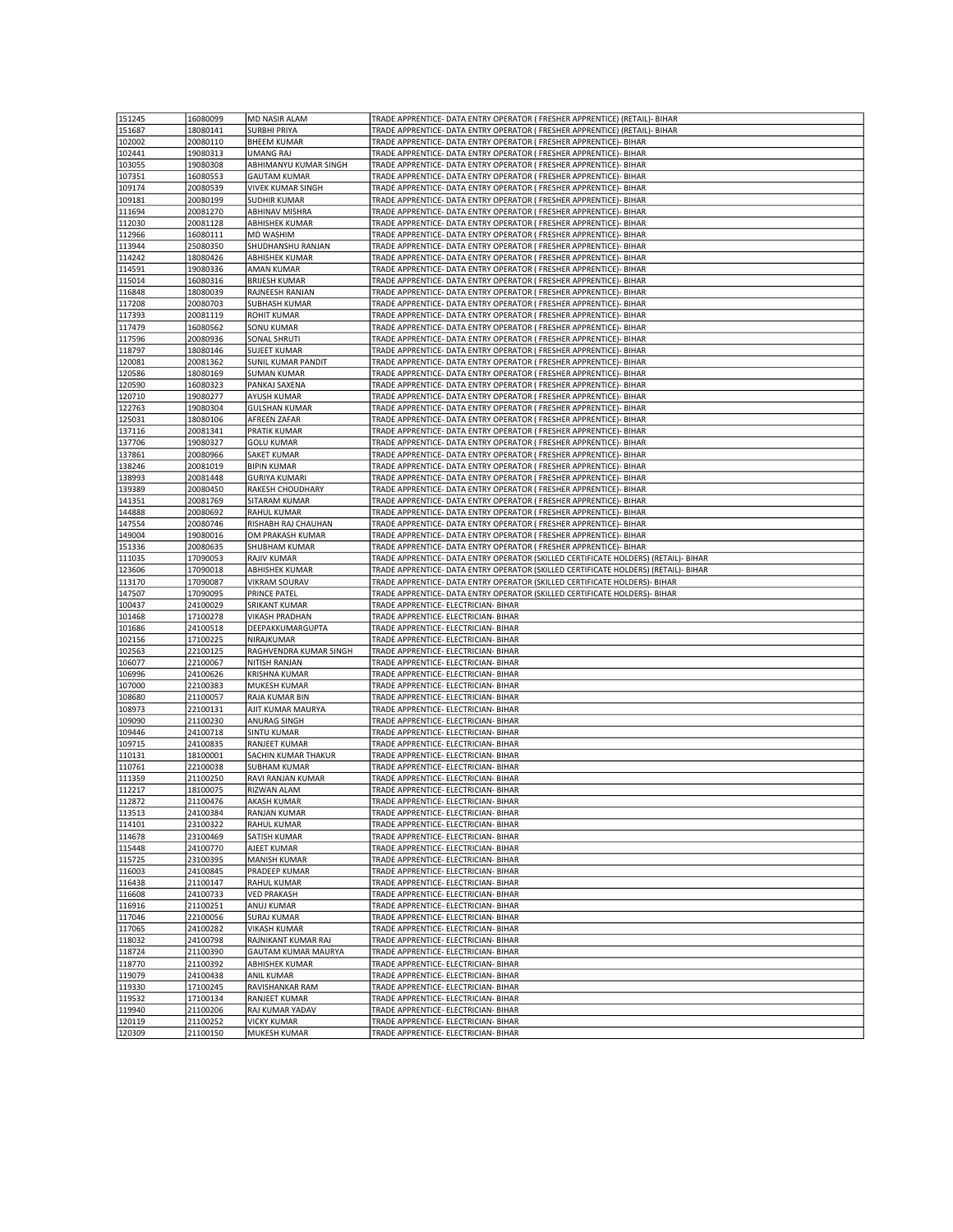| 120620 | 22100345 | <b>ROHIT KUMAR</b>       | TRADE APPRENTICE- ELECTRICIAN- BIHAR |
|--------|----------|--------------------------|--------------------------------------|
|        |          |                          |                                      |
| 120753 | 25100046 | AJIT KUMAR SINGH         | TRADE APPRENTICE- ELECTRICIAN- BIHAR |
| 120921 | 18100008 | SHUBHAM KUMAR            | TRADE APPRENTICE- ELECTRICIAN- BIHAR |
| 121075 | 22100015 | NARENDRA KUMAR           | TRADE APPRENTICE- ELECTRICIAN- BIHAR |
| 121375 | 21100119 | <b>ROHIT KUMAR</b>       | TRADE APPRENTICE- ELECTRICIAN- BIHAR |
|        |          |                          |                                      |
| 122344 | 24100011 | DEEPAK KUMAR             | TRADE APPRENTICE- ELECTRICIAN- BIHAR |
| 122499 | 15100057 | <b>SURAJ KUMAR</b>       | TRADE APPRENTICE- ELECTRICIAN- BIHAR |
| 122767 | 24100012 | <b>SUSHANT KUMAR</b>     | TRADE APPRENTICE- ELECTRICIAN- BIHAR |
| 123038 | 22100286 | SAURAV KUMAR MISHRA      | TRADE APPRENTICE- ELECTRICIAN- BIHAR |
|        |          |                          |                                      |
| 123174 | 24100181 | SAURABH KUMAR            | TRADE APPRENTICE- ELECTRICIAN- BIHAR |
| 123702 | 24100121 | <b>VIKASH KUMAR</b>      | TRADE APPRENTICE- ELECTRICIAN- BIHAR |
| 123880 | 24100746 | <b>VEERMANI KUMAR</b>    | TRADE APPRENTICE- ELECTRICIAN- BIHAR |
| 124315 | 21100181 | PRAHLAD KUMAR            | TRADE APPRENTICE- ELECTRICIAN- BIHAR |
|        |          |                          | TRADE APPRENTICE- ELECTRICIAN- BIHAR |
| 124423 | 24100155 | RANDHIR KUMAR            |                                      |
| 125030 | 17100011 | MD UMAR AYAZ             | TRADE APPRENTICE- ELECTRICIAN- BIHAR |
| 126072 | 21100117 | <b>VIKASH KUMAR</b>      | TRADE APPRENTICE- ELECTRICIAN- BIHAR |
| 126087 | 24100092 | <b>GAURAV KUMAR</b>      | TRADE APPRENTICE- ELECTRICIAN- BIHAR |
| 126379 | 24100014 | ROHIT KUMAR              | TRADE APPRENTICE- ELECTRICIAN- BIHAR |
|        |          |                          |                                      |
| 127235 | 21100038 | RAJEEV KUMAR             | TRADE APPRENTICE- ELECTRICIAN- BIHAR |
| 127843 | 24100638 | SANJEEV KUMAR SINGH      | TRADE APPRENTICE- ELECTRICIAN- BIHAR |
| 128692 | 24100209 | SAURABH KUMAR            | TRADE APPRENTICE- ELECTRICIAN- BIHAR |
| 129814 | 21100237 | <b>RAJAN KUMAR</b>       | TRADE APPRENTICE- ELECTRICIAN- BIHAR |
|        |          |                          |                                      |
| 130023 | 23100119 | HIMANSHU KUMAR           | TRADE APPRENTICE- ELECTRICIAN- BIHAR |
| 131120 | 17100020 | MD RASHID                | TRADE APPRENTICE- ELECTRICIAN- BIHAR |
| 131158 | 17100183 | SAKET SATYAM PASWAN      | TRADE APPRENTICE- ELECTRICIAN- BIHAR |
| 131623 | 17100265 | DEEPAK KUMAR             | TRADE APPRENTICE- ELECTRICIAN- BIHAR |
|        |          |                          |                                      |
| 131822 | 23100250 | DHIRAJ KUMAR             | TRADE APPRENTICE- ELECTRICIAN- BIHAR |
| 132180 | 23100332 | SAMIR KUMAR              | TRADE APPRENTICE- ELECTRICIAN- BIHAR |
| 132217 | 24100235 | ANKIT SURYAVANSHI        | TRADE APPRENTICE- ELECTRICIAN- BIHAR |
| 132390 | 24100824 | <b>VIKASH KUMAR</b>      | TRADE APPRENTICE- ELECTRICIAN- BIHAR |
|        |          |                          |                                      |
| 132727 | 22100048 | RAHUL RAJ                | TRADE APPRENTICE- ELECTRICIAN- BIHAR |
| 133666 | 23100276 | RAJU KUMAR RANJAN        | TRADE APPRENTICE- ELECTRICIAN- BIHAR |
| 133892 | 22100152 | AJAY SHANKAR VISHWAKARMA | TRADE APPRENTICE- ELECTRICIAN- BIHAR |
| 134238 | 24100194 | ARVIND KUMAR             | TRADE APPRENTICE- ELECTRICIAN- BIHAR |
|        |          |                          |                                      |
| 134856 | 24100304 | RAM SHANKAR SINGH        | TRADE APPRENTICE- ELECTRICIAN- BIHAR |
| 136006 | 21100281 | DRONA CHARYA             | TRADE APPRENTICE- ELECTRICIAN- BIHAR |
| 136071 | 17100025 | MD SADDAM ALAM           | TRADE APPRENTICE- ELECTRICIAN- BIHAR |
| 137177 | 18100028 | SHEKHAR KUMAR            | TRADE APPRENTICE- ELECTRICIAN- BIHAR |
|        |          |                          |                                      |
| 137468 | 18100036 | MITHLESH KUMAR           | TRADE APPRENTICE- ELECTRICIAN- BIHAR |
| 137957 | 24100361 | <b>ASHOK KUMAR</b>       | TRADE APPRENTICE- ELECTRICIAN- BIHAR |
| 138016 | 17100234 | <b>ROBIN KUMAR</b>       | TRADE APPRENTICE- ELECTRICIAN- BIHAR |
| 138105 | 22100159 | RAM PUKAR KUMAR          | TRADE APPRENTICE- ELECTRICIAN- BIHAR |
|        |          | RAJU KUMAR PANDIT        |                                      |
| 138362 | 23100197 |                          | TRADE APPRENTICE- ELECTRICIAN- BIHAR |
| 139392 | 25100210 | <b>BISHNUDEV RANA</b>    | TRADE APPRENTICE- ELECTRICIAN- BIHAR |
| 139405 | 22100211 | CHANDAN KUMAR            | TRADE APPRENTICE- ELECTRICIAN- BIHAR |
| 139815 | 21100409 | AMAR KUMAR               | TRADE APPRENTICE- ELECTRICIAN- BIHAR |
|        |          |                          |                                      |
| 139933 | 22100376 | VIJAY KUMAR CHAUDHARI    | TRADE APPRENTICE- ELECTRICIAN- BIHAR |
| 140037 | 18100074 | <b>ROHIT KUMAR</b>       | TRADE APPRENTICE- ELECTRICIAN- BIHAR |
| 140472 | 15100179 | TINKU KUMAR ROY          | TRADE APPRENTICE- ELECTRICIAN- BIHAR |
| 140549 | 24100570 | UJJWAL KUMAR             | TRADE APPRENTICE- ELECTRICIAN- BIHAR |
| 140762 | 22100247 | AMIT KUMAR MISHRA        | TRADE APPRENTICE- ELECTRICIAN- BIHAR |
|        |          |                          |                                      |
| 141060 | 15100609 | SITUL KUMAR SINGH        | TRADE APPRENTICE- ELECTRICIAN- BIHAR |
| 141353 | 24100834 | <b>VAKIL YADAV</b>       | TRADE APPRENTICE- ELECTRICIAN- BIHAR |
| 141424 | 18100097 | HITESH KUMAR             | TRADE APPRENTICE- ELECTRICIAN- BIHAR |
| 141574 | 22100287 | RAHUL KUMAR              | TRADE APPRENTICE- ELECTRICIAN- BIHAR |
|        |          |                          | TRADE APPRENTICE- ELECTRICIAN- BIHAR |
| 141709 | 24100366 | <b>MOHIT KUMAR</b>       |                                      |
| 142442 | 23100351 | <b>GOPAL KUNAR</b>       | TRADE APPRENTICE- ELECTRICIAN- BIHAR |
| 142455 | 24100249 | NITISH KUMAR             | TRADE APPRENTICE- ELECTRICIAN- BIHAR |
| 142979 | 21100300 | NEERAJ KUMAR SHUKLA      | TRADE APPRENTICE- ELECTRICIAN- BIHAR |
| 143190 | 21100266 | <b>SURYA PRAKASH</b>     | TRADE APPRENTICE- ELECTRICIAN- BIHAR |
|        |          |                          |                                      |
| 143213 | 21100012 | RAHUL KUMAR              | TRADE APPRENTICE- ELECTRICIAN- BIHAR |
| 143470 | 22100219 | ANIL KUMAR               | TRADE APPRENTICE- ELECTRICIAN- BIHAR |
| 143950 | 21100271 | DHIRENDRA KUMAR          | TRADE APPRENTICE- ELECTRICIAN- BIHAR |
| 144975 | 18100039 | SONU KUMAR SHARMA        | TRADE APPRENTICE- ELECTRICIAN- BIHAR |
| 145337 | 17100123 | ASHISH PRATAP SONI       | TRADE APPRENTICE- ELECTRICIAN- BIHAR |
|        |          |                          |                                      |
| 145435 | 24100641 | AMIT KUMAR PANDEY        | TRADE APPRENTICE- ELECTRICIAN- BIHAR |
| 145624 | 21100003 | <b>SUNNY KUMAR</b>       | TRADE APPRENTICE- ELECTRICIAN- BIHAR |
| 146241 | 17100188 | AMARDEEP KUMAR           | TRADE APPRENTICE- ELECTRICIAN- BIHAR |
| 146449 | 22100420 | <b>BIKASH KUMAR</b>      | TRADE APPRENTICE- ELECTRICIAN- BIHAR |
|        |          |                          |                                      |
| 146552 | 24100642 | <b>SUMIT KUMAR</b>       | TRADE APPRENTICE- ELECTRICIAN- BIHAR |
| 146867 | 21100207 | RAJESH SHARMA            | TRADE APPRENTICE- ELECTRICIAN- BIHAR |
| 147302 | 23100126 | <b>ASHVIN ANSH</b>       | TRADE APPRENTICE- ELECTRICIAN- BIHAR |
| 147504 | 18100033 | SACHIN KUMAR             | TRADE APPRENTICE- ELECTRICIAN- BIHAR |
| 147717 | 21100025 | MUKESH KUMAR             | TRADE APPRENTICE- ELECTRICIAN- BIHAR |
|        |          |                          |                                      |
| 148066 | 24100678 | <b>SUBHASH KUMAR</b>     | TRADE APPRENTICE- ELECTRICIAN- BIHAR |
| 148095 | 17100007 | MD ARMAAN                | TRADE APPRENTICE- ELECTRICIAN- BIHAR |
| 148553 | 21100342 | <b>NITESH KUMAR</b>      | TRADE APPRENTICE- ELECTRICIAN- BIHAR |
| 149845 | 23100176 | <b>BHARAT VISHAL</b>     | TRADE APPRENTICE- ELECTRICIAN- BIHAR |
|        |          |                          |                                      |
| 149991 | 24100089 | ABHISHEK KUMAR           | TRADE APPRENTICE- ELECTRICIAN- BIHAR |
| 150026 | 21100376 | RAVISHANKAR KUMAR        | TRADE APPRENTICE- ELECTRICIAN- BIHAR |
| 150030 | 22100069 | PRASHANT KUMAR           | TRADE APPRENTICE- ELECTRICIAN- BIHAR |
| 150202 | 22100281 | RAKESH SINGH             | TRADE APPRENTICE- ELECTRICIAN- BIHAR |
| 150379 |          |                          | TRADE APPRENTICE- ELECTRICIAN- BIHAR |
|        |          |                          |                                      |
|        | 22100394 | DEEPAK KUMAR             |                                      |
| 150505 | 17100038 | MD NOORTAJ ANSARI        | TRADE APPRENTICE- ELECTRICIAN- BIHAR |
| 150899 | 21100538 | <b>VIDHAN RAJA</b>       | TRADE APPRENTICE- ELECTRICIAN- BIHAR |
| 151308 | 24100196 | ROHIT KUMAR              | TRADE APPRENTICE- ELECTRICIAN- BIHAR |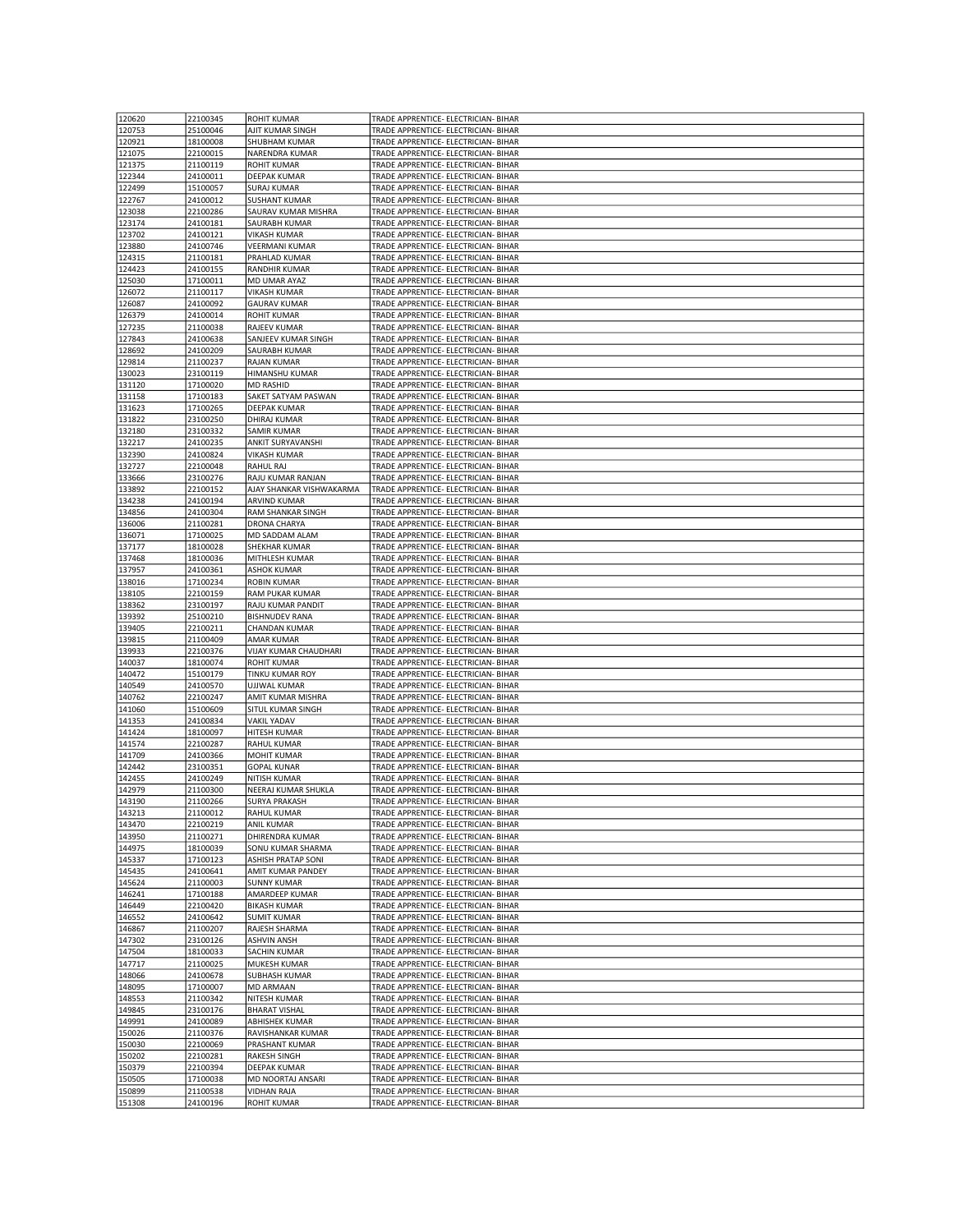| 151697           | 21100200 | <b>SAGAR KUMAR</b>    | TRADE APPRENTICE- ELECTRICIAN- BIHAR                      |
|------------------|----------|-----------------------|-----------------------------------------------------------|
| 151813           | 22100051 | <b>UDIT KUMAR</b>     | TRADE APPRENTICE- ELECTRICIAN- BIHAR                      |
|                  |          |                       |                                                           |
| 124866           | 19110067 | NAUMI NATH SHARMA     | TRADE APPRENTICE- ELECTRONIC MECHANIC- BIHAR              |
| 141360           | 19110051 | ROHAN KUMAR           | TRADE APPRENTICE- ELECTRONIC MECHANIC- BIHAR              |
| 144516           | 19110011 | ANAND KUMAR           | TRADE APPRENTICE- ELECTRONIC MECHANIC- BIHAR              |
| 150517           | 19110028 | AJIT KUMAR VERMA      | TRADE APPRENTICE- ELECTRONIC MECHANIC- BIHAR              |
| 101252           | 44120064 | MUKESH KUMAR          | TRADE APPRENTICE- FITTER- BIHAR                           |
| 103151           | 40120705 | RANJAN RAJ            | TRADE APPRENTICE- FITTER- BIHAR                           |
| 103521           | 40120530 | RAUSHAN KUMAR         | TRADE APPRENTICE- FITTER- BIHAR                           |
| 104439           | 40120588 | <b>SUMANT RAJ</b>     | TRADE APPRENTICE- FITTER- BIHAR                           |
|                  |          |                       |                                                           |
| 104582           | 42120087 | SHUBHAM KUMAR         | TRADE APPRENTICE- FITTER- BIHAR                           |
| 105097           | 40120202 |                       | ABHIMANAU KUMAR CHAUDHARI TRADE APPRENTICE- FITTER- BIHAR |
| 106382           | 44120235 | <b>RAKESH KUMAR</b>   | TRADE APPRENTICE- FITTER- BIHAR                           |
| 106516           | 37120064 | PRAKASH TIWARI        | TRADE APPRENTICE- FITTER- BIHAR                           |
| 106741           | 45120231 | <b>KUMOD KUMAR</b>    | TRADE APPRENTICE- FITTER- BIHAR                           |
| 107259           | 40120633 | ADITYA RAJ            | TRADE APPRENTICE- FITTER- BIHAR                           |
| 107537           | 40120265 | <b>SHASHI KUMAR</b>   | TRADE APPRENTICE- FITTER- BIHAR                           |
| 108050           | 40120106 | RANDHEER KUMAR        | TRADE APPRENTICE- FITTER- BIHAR                           |
| 108284           | 40120163 | <b>RAVI KUMAR</b>     | TRADE APPRENTICE- FITTER- BIHAR                           |
|                  |          |                       |                                                           |
| 108473           | 44120270 | RAJNISH KUMAR         | TRADE APPRENTICE- FITTER- BIHAR                           |
| 113160           | 40120759 | DHANANJAY KUMAR GUPTA | TRADE APPRENTICE- FITTER- BIHAR                           |
| 114728           | 42120128 | RAJESH KUMAR SINGH    | TRADE APPRENTICE- FITTER- BIHAR                           |
| 115397           | 42120052 | RAHUL GUPTA           | TRADE APPRENTICE- FITTER- BIHAR                           |
| 115765           | 35120323 | SHUBHAM KUMAR PANDIT  | TRADE APPRENTICE- FITTER- BIHAR                           |
| 116139           | 40120280 | <b>VIKAS KUMAR</b>    | TRADE APPRENTICE- FITTER- BIHAR                           |
| 116662           | 42120191 | SHUBHAM KUMAR         | TRADE APPRENTICE- FITTER- BIHAR                           |
| 118284           | 40120425 | SATYAM KUMAR          | TRADE APPRENTICE- FITTER- BIHAR                           |
| 119658           | 37120014 | RAJNISH KUMAR         | TRADE APPRENTICE- FITTER- BIHAR                           |
|                  |          | <b>GUFRAN ALI</b>     |                                                           |
| 119659           | 44120195 |                       | TRADE APPRENTICE- FITTER- BIHAR                           |
| 119969           | 44120102 | SANJAY KUMAR          | TRADE APPRENTICE- FITTER- BIHAR                           |
| 120113           | 44120096 | SIYARAM KUMAR         | TRADE APPRENTICE- FITTER- BIHAR                           |
| 120717           | 44120018 | SHIVAM RAJ            | TRADE APPRENTICE- FITTER- BIHAR                           |
| 120815           | 40120473 | SURAJ NARAYAN SHARMA  | TRADE APPRENTICE- FITTER- BIHAR                           |
| 120987           | 40120350 | RAHUL KUMAR           | TRADE APPRENTICE- FITTER- BIHAR                           |
| 121330           | 40120616 | NITYANAND PANDIT      | TRADE APPRENTICE- FITTER- BIHAR                           |
| 122612           | 40120725 | <b>ABHISHEK KUMAR</b> | TRADE APPRENTICE- FITTER- BIHAR                           |
| 122715           | 40120707 | NITISH KUMAR          | TRADE APPRENTICE- FITTER- BIHAR                           |
| 124243           | 40120170 | RAKESH KUMAR          | TRADE APPRENTICE- FITTER- BIHAR                           |
| 124909           | 40120730 | RAJESH KUMAR          | TRADE APPRENTICE- FITTER- BIHAR                           |
| 126086           | 44120258 | <b>SUNNY KUMAR</b>    | TRADE APPRENTICE- FITTER- BIHAR                           |
| 126823           | 40120494 | LAVKUSH KUMAR         | TRADE APPRENTICE- FITTER- BIHAR                           |
| 126887           | 40120249 | SETBANDHU KUMAR       | TRADE APPRENTICE- FITTER- BIHAR                           |
|                  |          |                       |                                                           |
|                  |          |                       |                                                           |
| 128435           | 44120106 | DHEERAJ KUMAR         | TRADE APPRENTICE- FITTER- BIHAR                           |
| 130654           | 42120180 | <b>ABHISHEK RAY</b>   | TRADE APPRENTICE- FITTER- BIHAR                           |
| 132152           | 40120354 | <b>SURAJ KUMAR</b>    | TRADE APPRENTICE- FITTER- BIHAR                           |
| 132346           | 44120337 | <b>VIKASH KUMAR</b>   | TRADE APPRENTICE- FITTER- BIHAR                           |
| 133303           | 40120586 | CHICKU KUMAR RAVIDAS  | TRADE APPRENTICE- FITTER- BIHAR                           |
| 134502           | 44120021 | IRFAN HUSSAIN         | TRADE APPRENTICE- FITTER- BIHAR                           |
| 134648           | 40120647 | ANMOL KUMAR           | TRADE APPRENTICE- FITTER- BIHAR                           |
| 135230           | 42120103 | RAMAN KUMAR           | TRADE APPRENTICE- FITTER- BIHAR                           |
| 135926           | 44120356 | RANJEET KUMAR RAM     | TRADE APPRENTICE- FITTER- BIHAR                           |
| 135976           | 42120058 | PRADUM KUMAR SAH      | TRADE APPRENTICE- FITTER- BIHAR                           |
|                  |          |                       |                                                           |
| 136438           | 40120767 | SHUBHAM KUMAR ANAND   | TRADE APPRENTICE- FITTER- BIHAR                           |
| 137056           | 40120590 | NITISH KUMAR          | TRADE APPRENTICE- FITTER- BIHAR                           |
| 137670           | 40120516 | AMARDEEP KUMAR        | TRADE APPRENTICE- FITTER- BIHAR                           |
| 139189           | 40120300 | MANISH KUMAR          | TRADE APPRENTICE- FITTER- BIHAR                           |
| 139500           | 45120183 | <b>GAURAV KUMAR</b>   | TRADE APPRENTICE- FITTER- BIHAR                           |
| 139592           | 45120194 | MOHIT KUMAR RAI       | TRADE APPRENTICE- FITTER- BIHAR                           |
| 140356           | 44120325 | <b>MANIKRAM KUMAR</b> | TRADE APPRENTICE- FITTER- BIHAR                           |
| 140362           | 40120255 | RAJESH KUMAR          | TRADE APPRENTICE- FITTER- BIHAR                           |
| 140731           | 40120390 | RAUSHAN KUMAR         | TRADE APPRENTICE- FITTER- BIHAR                           |
| 141794           | 40120594 | RAMDHANI PATEL        | TRADE APPRENTICE- FITTER- BIHAR                           |
| 142112           | 40120192 | DHEERAJ KUMAR         | TRADE APPRENTICE- FITTER- BIHAR                           |
| 143667           | 40120149 | RAKESH PRASAD         | TRADE APPRENTICE- FITTER- BIHAR                           |
|                  | 44120069 | <b>SAROJ KUMAR</b>    | TRADE APPRENTICE- FITTER- BIHAR                           |
| 144211<br>144299 | 44120364 | <b>SURAJ KUMAR</b>    | TRADE APPRENTICE- FITTER- BIHAR                           |
|                  |          |                       | TRADE APPRENTICE- FITTER- BIHAR                           |
| 145197           | 40120182 | <b>SURAJ KUMAR</b>    |                                                           |
| 145444           | 40120120 | SATISH KUMAR YADAV    | TRADE APPRENTICE- FITTER- BIHAR                           |
| 146120           | 42120178 | RITESH KUMAR          | TRADE APPRENTICE- FITTER- BIHAR                           |
| 146565           | 44120115 | NIRAJ KUMAR           | TRADE APPRENTICE- FITTER- BIHAR                           |
| 148554           | 42120043 | SURAJ KUMAR TIWARI    | TRADE APPRENTICE- FITTER- BIHAR                           |
| 148728           | 40120632 | <b>BITTU KUMAR</b>    | TRADE APPRENTICE- FITTER- BIHAR                           |
| 149257           | 42120189 | <b>SINTU KUMAR</b>    | TRADE APPRENTICE- FITTER- BIHAR                           |
| 149330           | 40120273 | SHYAM KUMAR           | TRADE APPRENTICE- FITTER- BIHAR                           |
| 149919           | 44120265 | DHEERAJ KUMAR         | TRADE APPRENTICE- FITTER- BIHAR                           |
| 150049           | 40120362 | <b>INDRJEET KUMAR</b> | TRADE APPRENTICE- FITTER- BIHAR                           |
| 150310           | 40120269 | PRASHANT KUMAR        | TRADE APPRENTICE- FITTER- BIHAR                           |
| 150577           | 40120033 |                       | SATYANARAYAN KUMAR MANDAL TRADE APPRENTICE- FITTER- BIHAR |
| 150657           | 40120207 | <b>SUSHANT KUMAR</b>  | TRADE APPRENTICE- FITTER- BIHAR                           |
| 150956           | 44120279 | <b>ABHISHEK KUMAR</b> | TRADE APPRENTICE- FITTER- BIHAR                           |
| 151154           | 40120501 | AKHILESH KUMAR        | TRADE APPRENTICE- FITTER- BIHAR                           |
| 151272           | 40120465 | SANJAY KUMAR          | TRADE APPRENTICE- FITTER- BIHAR                           |
| 100055           | 19130014 | AKASH KUMAR           | TRADE APPRENTICE- INSTRUMENT MECHANIC- BIHAR              |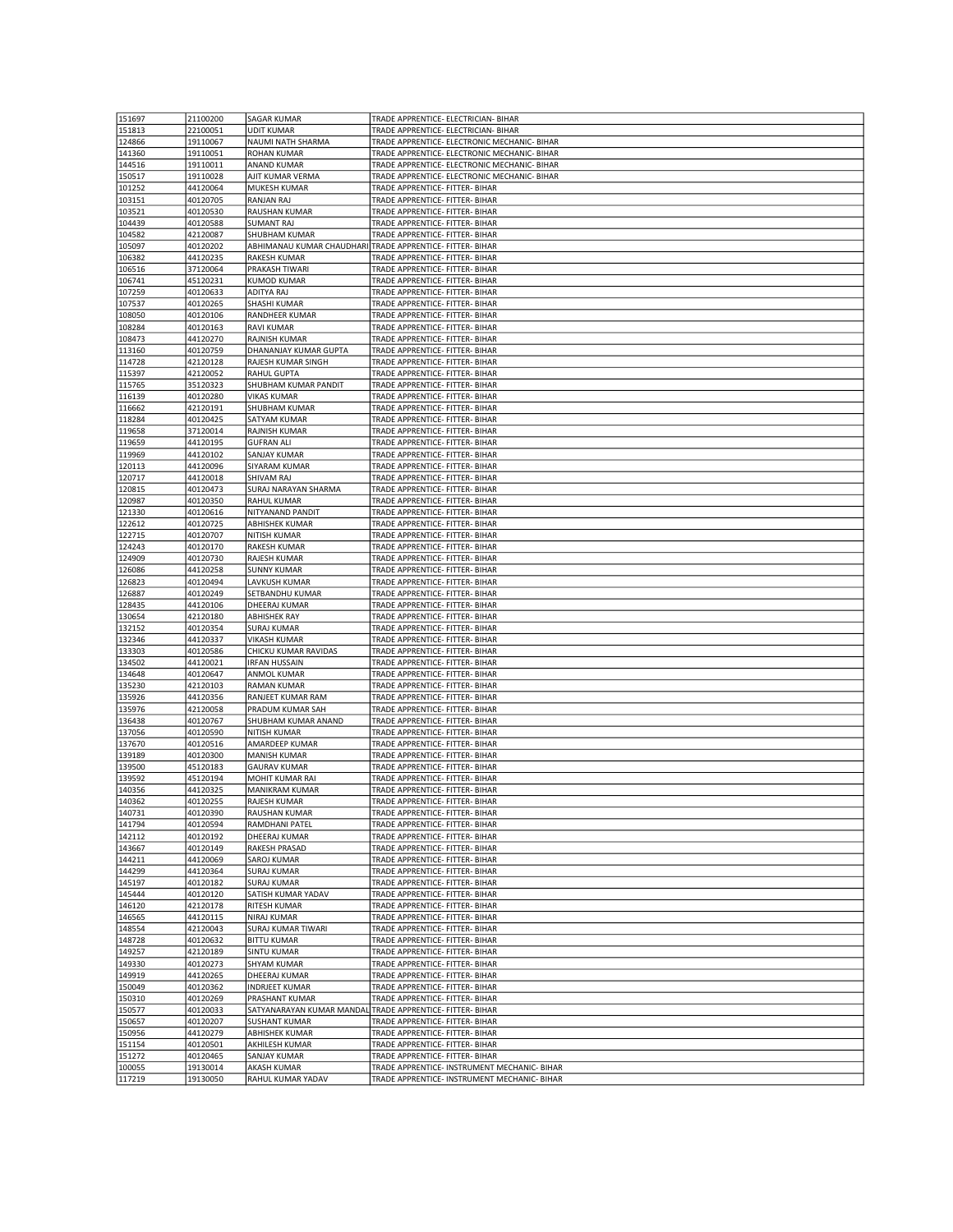| 139182           | 19130020             | <b>ABHISHEK KUMAR</b>                   | TRADE APPRENTICE- INSTRUMENT MECHANIC- BIHAR                                                                                                                 |
|------------------|----------------------|-----------------------------------------|--------------------------------------------------------------------------------------------------------------------------------------------------------------|
|                  |                      |                                         |                                                                                                                                                              |
| 150389           | 19130037             | NITISH KUMAR                            | TRADE APPRENTICE- INSTRUMENT MECHANIC- BIHAR                                                                                                                 |
| 112151           | 42140071             | PAPPU KUMAR                             | TRADE APPRENTICE- MACHINST- BIHAR                                                                                                                            |
| 112879           | 42140055             | <b>MAHESH KUMAR</b>                     | TRADE APPRENTICE- MACHINST- BIHAR                                                                                                                            |
| 121010           | 42140023             | DEEPAK KUMAR                            | TRADE APPRENTICE- MACHINST- BIHAR                                                                                                                            |
| 131895           | 42140024             | RAHUL RANJAN                            | TRADE APPRENTICE- MACHINST- BIHAR                                                                                                                            |
|                  |                      |                                         |                                                                                                                                                              |
| 138800           | 42140047             | DEEPU KUMAR                             | TRADE APPRENTICE- MACHINST- BIHAR                                                                                                                            |
| 139708           | 42140036             | <b>SURAJ KUMAR</b>                      | TRADE APPRENTICE- MACHINST- BIHAR                                                                                                                            |
| 144246           | 42140014             | PINTU KUMAR                             | TRADE APPRENTICE- MACHINST- BIHAR                                                                                                                            |
| 150742           | 42140039             | SATRUDHAN KUMAR CHAUHAN                 | TRADE APPRENTICE- MACHINST- BIHAR                                                                                                                            |
| 100303           | 45020076             | SHREYAS KUMAR GUPTA                     | TECHNICIAN APPRENTICE- CIVIL- JHARKHAND                                                                                                                      |
| 132070           | 36020418             | ABHINANDAN BHARDWAJ                     | TECHNICIAN APPRENTICE- CIVIL- JHARKHAND                                                                                                                      |
|                  |                      |                                         |                                                                                                                                                              |
| 138659           | 45020105             | <b>SUBHAM KUMAR</b>                     | TECHNICIAN APPRENTICE- CIVIL- JHARKHAND                                                                                                                      |
| 139064           | 45020005             | MD ASIF KHAN                            | TECHNICIAN APPRENTICE- CIVIL- JHARKHAND                                                                                                                      |
| 148986           | 45020052             | MD SARFARAZ ALAM                        | TECHNICIAN APPRENTICE- CIVIL- JHARKHAND                                                                                                                      |
| 100655           | 41030325             | <b>VIVEK PRASAD</b>                     | TECHNICIAN APPRENTICE- ELECTRICAL- JHARKHAND                                                                                                                 |
| 116031           | 41030316             | SANYUKT KUMAR PAL                       | TECHNICIAN APPRENTICE- ELECTRICAL- JHARKHAND                                                                                                                 |
| 123685           | 45030002             | MD IRSHAD ANSARI                        | TECHNICIAN APPRENTICE- ELECTRICAL- JHARKHAND                                                                                                                 |
|                  |                      |                                         |                                                                                                                                                              |
| 132536           | 45030095             | ARPITA KUMARI                           | TECHNICIAN APPRENTICE- ELECTRICAL- JHARKHAND                                                                                                                 |
| 137319           | 33030286             | AYUSH RANJAN                            | TECHNICIAN APPRENTICE- ELECTRICAL- JHARKHAND                                                                                                                 |
| 143275           | 45030087             | NITESH MANDAL                           | TECHNICIAN APPRENTICE- ELECTRICAL- JHARKHAND                                                                                                                 |
| 139327           | 45050027             | MAHADEO SAW                             | TECHNICIAN APPRENTICE- ELECTRONICS- JHARKHAND                                                                                                                |
| 145096           | 37050091             | CHANDAN KUMAR                           | TECHNICIAN APPRENTICE- ELECTRONICS- JHARKHAND                                                                                                                |
| 126479           | 45060026             | NISHU KUMAR                             | TECHNICIAN APPRENTICE- MECHANICAL- JHARKHAND                                                                                                                 |
|                  |                      |                                         |                                                                                                                                                              |
| 126735           | 38060448             | SAURABH KUMAR MAURYA                    | TECHNICIAN APPRENTICE- MECHANICAL- JHARKHAND                                                                                                                 |
| 135496           | 39060398             | ABHISHEK KUMAR SINGH                    | TECHNICIAN APPRENTICE- MECHANICAL- JHARKHAND                                                                                                                 |
| 140062           | 45060003             | MD KHURSHID ANSARI                      | TECHNICIAN APPRENTICE- MECHANICAL- JHARKHAND                                                                                                                 |
| 148767           | 39060510             | SHUBHAM GUPTA                           | TECHNICIAN APPRENTICE- MECHANICAL- JHARKHAND                                                                                                                 |
| 104255           | 25080492             | SOUVIK CHATTERJEE                       | TRADE APPRENTICE- DATA ENTRY OPERATOR ( FRESHER APPRENTICE) (RETAIL)- JHARKHAND                                                                              |
| 115030           | 25080447             | ABHISHEK KUMAR SINGH                    | TRADE APPRENTICE- DATA ENTRY OPERATOR ( FRESHER APPRENTICE) (RETAIL)- JHARKHAND                                                                              |
| 116385           | 25080286             | ROHIT CHATURVEDI                        | TRADE APPRENTICE- DATA ENTRY OPERATOR ( FRESHER APPRENTICE) (RETAIL)- JHARKHAND                                                                              |
|                  |                      |                                         |                                                                                                                                                              |
| 122206           | 25080021             | RAJU GHOSH                              | TRADE APPRENTICE- DATA ENTRY OPERATOR ( FRESHER APPRENTICE) (RETAIL)- JHARKHAND                                                                              |
| 128825           | 25080269             | PRIYANKA KUMARI                         | TRADE APPRENTICE- DATA ENTRY OPERATOR ( FRESHER APPRENTICE) (RETAIL)- JHARKHAND                                                                              |
| 137263           | 25080280             | RAJESH KUMAR                            | TRADE APPRENTICE- DATA ENTRY OPERATOR ( FRESHER APPRENTICE) (RETAIL)- JHARKHAND                                                                              |
| 145567           | 20081113             | SAURAV KUMAR                            | TRADE APPRENTICE- DATA ENTRY OPERATOR ( FRESHER APPRENTICE) (RETAIL)- JHARKHAND                                                                              |
| 146697           | 25080418             | RAHUL KUMAR RANJAN                      | TRADE APPRENTICE- DATA ENTRY OPERATOR ( FRESHER APPRENTICE) (RETAIL)- JHARKHAND                                                                              |
| 100370           | 11080474             | <b>SUSMITA BADHUK</b>                   | TRADE APPRENTICE- DATA ENTRY OPERATOR ( FRESHER APPRENTICE)- JHARKHAND                                                                                       |
| 101583           | 25080124             | NIKITA NEHA                             | TRADE APPRENTICE- DATA ENTRY OPERATOR ( FRESHER APPRENTICE)- JHARKHAND                                                                                       |
| 105884           | 25080044             | MD SADDAM HUSSAIN                       | TRADE APPRENTICE- DATA ENTRY OPERATOR ( FRESHER APPRENTICE)- JHARKHAND                                                                                       |
|                  |                      |                                         |                                                                                                                                                              |
| 105888           | 14080263             | KARAN KUMAR MEHRA                       | TRADE APPRENTICE- DATA ENTRY OPERATOR ( FRESHER APPRENTICE)- JHARKHAND                                                                                       |
|                  |                      |                                         |                                                                                                                                                              |
| 108289           | 25080592             | SANJAY YADAV                            | TRADE APPRENTICE- DATA ENTRY OPERATOR ( FRESHER APPRENTICE)- JHARKHAND                                                                                       |
| 108983           | 25080637             | <b>AMAN PANDEY</b>                      | TRADE APPRENTICE- DATA ENTRY OPERATOR ( FRESHER APPRENTICE)- JHARKHAND                                                                                       |
| 109772           | 20081629             | SHUBHAM KUMAR PANDEY                    | TRADE APPRENTICE- DATA ENTRY OPERATOR ( FRESHER APPRENTICE)- JHARKHAND                                                                                       |
| 111933           | 14080070             | SOURAV BANERJEE                         | TRADE APPRENTICE- DATA ENTRY OPERATOR ( FRESHER APPRENTICE)- JHARKHAND                                                                                       |
| 117032           | 16080149             | <b>ANKIT YADAV</b>                      | TRADE APPRENTICE- DATA ENTRY OPERATOR ( FRESHER APPRENTICE)- JHARKHAND                                                                                       |
|                  |                      |                                         |                                                                                                                                                              |
| 133439           | 25080424             | <b>VIKAS KUMAR</b>                      | TRADE APPRENTICE- DATA ENTRY OPERATOR ( FRESHER APPRENTICE)- JHARKHAND                                                                                       |
| 133610           | 25080543             | AAKASH ORAON                            | TRADE APPRENTICE- DATA ENTRY OPERATOR ( FRESHER APPRENTICE)- JHARKHAND                                                                                       |
| 133927           | 25080647             | SHITAL BHARTI                           | TRADE APPRENTICE- DATA ENTRY OPERATOR ( FRESHER APPRENTICE)- JHARKHAND                                                                                       |
| 134044           | 19080182             | ANUKUL BHARDWAJ                         | TRADE APPRENTICE- DATA ENTRY OPERATOR ( FRESHER APPRENTICE)- JHARKHAND                                                                                       |
| 137702           | 25080393             | <b>SUDHIR ORAON</b>                     | TRADE APPRENTICE- DATA ENTRY OPERATOR ( FRESHER APPRENTICE)- JHARKHAND                                                                                       |
| 144907           | 25080289             | AYUSH VERMA                             | TRADE APPRENTICE- DATA ENTRY OPERATOR ( FRESHER APPRENTICE)- JHARKHAND                                                                                       |
| 147112           | 25080384             | SONU KUMAR SAHU                         | TRADE APPRENTICE- DATA ENTRY OPERATOR ( FRESHER APPRENTICE)- JHARKHAND                                                                                       |
| 147694           | 25080065             | RAJESH KUSHWAHA                         | TRADE APPRENTICE- DATA ENTRY OPERATOR ( FRESHER APPRENTICE)- JHARKHAND                                                                                       |
| 147757           | 25080396             | PRAKASH MISHRA                          | TRADE APPRENTICE- DATA ENTRY OPERATOR ( FRESHER APPRENTICE)- JHARKHAND                                                                                       |
| 101930           | 25100384             | <b>MOHAN KUMAR</b>                      | TRADE APPRENTICE- ELECTRICIAN- JHARKHAND                                                                                                                     |
|                  |                      |                                         |                                                                                                                                                              |
| 102852           | 25100305             | RATNESH KUMAR SINGH                     | TRADE APPRENTICE- ELECTRICIAN- JHARKHAND                                                                                                                     |
| 103013           | 25100233             | SAURAV KUMAR PASWAN                     | TRADE APPRENTICE- ELECTRICIAN- JHARKHAND                                                                                                                     |
| 108522           | 25100209             | <b>NEHA KUMARI</b>                      | TRADE APPRENTICE- ELECTRICIAN- JHARKHAND                                                                                                                     |
| 110246           | 25100467             | MAYANK KUMAR                            | TRADE APPRENTICE- ELECTRICIAN- JHARKHAND                                                                                                                     |
| 117989           | 25100400             | ROHIT KUMAR SINGH                       | TRADE APPRENTICE- ELECTRICIAN- JHARKHAND                                                                                                                     |
| 121201           | 25100200             | RANJAN KUMAR                            | TRADE APPRENTICE- ELECTRICIAN- JHARKHAND                                                                                                                     |
| 122010           | 25100114             | KAMDEO HAZRA                            | TRADE APPRENTICE- ELECTRICIAN- JHARKHAND                                                                                                                     |
| 126934           | 21100288             | <b>TARANG YADAV</b>                     | TRADE APPRENTICE- ELECTRICIAN- JHARKHAND                                                                                                                     |
|                  |                      |                                         |                                                                                                                                                              |
| 137566           | 25100034             | DEEPAK KUMAR SAHA                       | TRADE APPRENTICE- ELECTRICIAN- JHARKHAND                                                                                                                     |
| 143158           | 24100646             | <b>SUMIT KUMAR GUPTA</b>                | TRADE APPRENTICE- ELECTRICIAN- JHARKHAND                                                                                                                     |
| 149505           | 25100432             | SAURAV KUMAR PRASAD                     | TRADE APPRENTICE- ELECTRICIAN- JHARKHAND                                                                                                                     |
| 150548           | 24100164             | <b>BANTY KUMAR DAS</b>                  | TRADE APPRENTICE- ELECTRICIAN- JHARKHAND                                                                                                                     |
| 102868           | 45120159             | SHUBHAM KUMAR JHA                       | TRADE APPRENTICE- FITTER- JHARKHAND                                                                                                                          |
| 106053           | 45120009             | OSAMA ANSARI                            | TRADE APPRENTICE- FITTER- JHARKHAND                                                                                                                          |
| 130579           | 35120312             | SUKUMAR MURMU                           | TRADE APPRENTICE- FITTER- JHARKHAND                                                                                                                          |
| 132487           | 45120103             | RAUSHAN KUMAR                           | TRADE APPRENTICE- FITTER- JHARKHAND                                                                                                                          |
| 142812           | 40120598             | <b>SANCHIT KUMAR</b>                    | TRADE APPRENTICE- FITTER- JHARKHAND                                                                                                                          |
|                  |                      | VIKRAM KUMAR RAY                        | TRADE APPRENTICE- FITTER- JHARKHAND                                                                                                                          |
| 147959           | 45120044             |                                         |                                                                                                                                                              |
| 110968           | 45140011             | PREM KISKU                              | TRADE APPRENTICE- MACHINST- JHARKHAND                                                                                                                        |
| 150601           | 45140017             | KULDEEP GOPE                            | TRADE APPRENTICE- MACHINST- JHARKHAND                                                                                                                        |
| 100527           | 11080706             | BIPLABA KUMAR SENAPATI                  | TRADE APPRENTICE- DATA ENTRY OPERATOR ( FRESHER APPRENTICE) (RETAIL)- ODISHA                                                                                 |
| 101754           | 11080349             | MANAS RANJAN PATRA                      | TRADE APPRENTICE- DATA ENTRY OPERATOR ( FRESHER APPRENTICE) (RETAIL)- ODISHA                                                                                 |
| 102318           | 11080395             | SUNIL KUMAR SENDH                       | TRADE APPRENTICE- DATA ENTRY OPERATOR ( FRESHER APPRENTICE) (RETAIL)- ODISHA                                                                                 |
| 107395<br>107543 | 11080048<br>11080516 | <b>ASHIRBAD MATI</b><br>AISHWARYA SWAIN | TRADE APPRENTICE- DATA ENTRY OPERATOR ( FRESHER APPRENTICE) (RETAIL)- ODISHA<br>TRADE APPRENTICE- DATA ENTRY OPERATOR ( FRESHER APPRENTICE) (RETAIL)- ODISHA |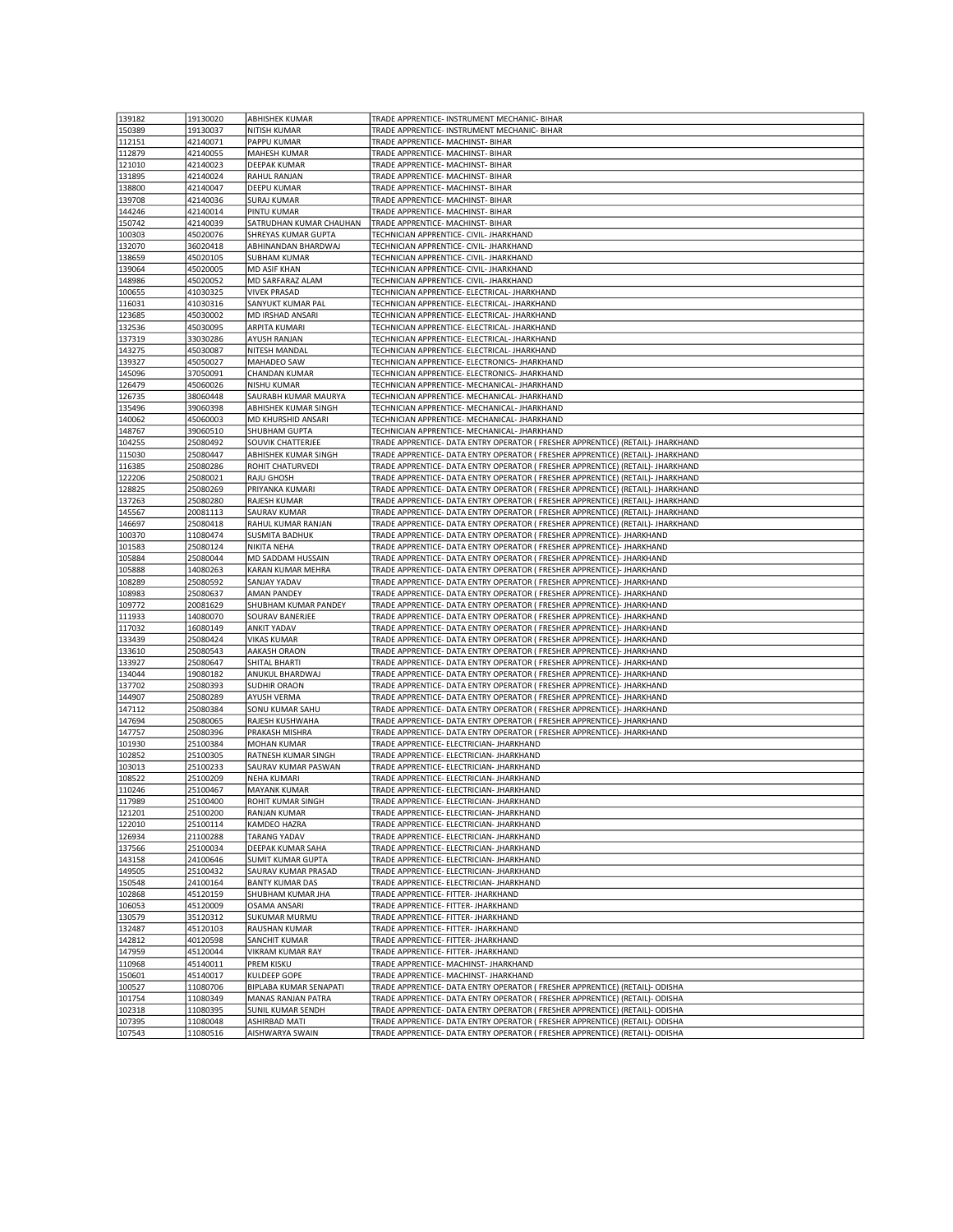| 107580 |          |                            |                                                                                   |
|--------|----------|----------------------------|-----------------------------------------------------------------------------------|
|        | 11080158 | SOUMYARANJAN NAYAK         | TRADE APPRENTICE- DATA ENTRY OPERATOR ( FRESHER APPRENTICE) (RETAIL)- ODISHA      |
| 111888 | 11080606 | <b>GOUTTAM KUMAR MANNA</b> | TRADE APPRENTICE- DATA ENTRY OPERATOR ( FRESHER APPRENTICE) (RETAIL)- ODISHA      |
| 114107 | 11080312 | <b>BISWAMOHAN SAHOO</b>    | TRADE APPRENTICE- DATA ENTRY OPERATOR ( FRESHER APPRENTICE) (RETAIL)- ODISHA      |
| 114992 | 11080469 | TAPAS RANJAN DAS           | TRADE APPRENTICE- DATA ENTRY OPERATOR ( FRESHER APPRENTICE) (RETAIL)- ODISHA      |
|        |          |                            |                                                                                   |
| 118152 | 11080436 | JAY KISHAN SWAIN           | TRADE APPRENTICE- DATA ENTRY OPERATOR ( FRESHER APPRENTICE) (RETAIL)- ODISHA      |
| 120335 | 11080004 | SK IMTEYAJ                 | TRADE APPRENTICE- DATA ENTRY OPERATOR ( FRESHER APPRENTICE) (RETAIL)- ODISHA      |
| 128033 | 11080383 | SAROJ KUMAR MOHAPATRA      | TRADE APPRENTICE- DATA ENTRY OPERATOR ( FRESHER APPRENTICE) (RETAIL)- ODISHA      |
| 137406 | 11080517 | SASWAT SAHOO               | TRADE APPRENTICE- DATA ENTRY OPERATOR ( FRESHER APPRENTICE) (RETAIL)- ODISHA      |
|        |          |                            |                                                                                   |
| 138053 | 11080189 | JEEBAN SETHI               | TRADE APPRENTICE- DATA ENTRY OPERATOR ( FRESHER APPRENTICE) (RETAIL)- ODISHA      |
| 139491 | 11080296 | <b>ELEEN BARAL</b>         | TRADE APPRENTICE- DATA ENTRY OPERATOR ( FRESHER APPRENTICE) (RETAIL)- ODISHA      |
| 142690 | 11080716 | AMIYA KUMAR BARAL          | TRADE APPRENTICE- DATA ENTRY OPERATOR ( FRESHER APPRENTICE) (RETAIL)- ODISHA      |
| 143258 | 11080028 | SUBHRAJYOTI SAHOO          | TRADE APPRENTICE- DATA ENTRY OPERATOR ( FRESHER APPRENTICE) (RETAIL)- ODISHA      |
|        |          |                            |                                                                                   |
| 143448 | 11080404 | SMRUTIRANJAN BEHERA        | TRADE APPRENTICE- DATA ENTRY OPERATOR ( FRESHER APPRENTICE) (RETAIL)- ODISHA      |
| 143995 | 11080650 | RAJESH KUMAR SAHOO         | TRADE APPRENTICE- DATA ENTRY OPERATOR ( FRESHER APPRENTICE) (RETAIL)- ODISHA      |
| 144159 | 11080118 | ZEBA KHANAM                | TRADE APPRENTICE- DATA ENTRY OPERATOR ( FRESHER APPRENTICE) (RETAIL)- ODISHA      |
| 144579 | 11080492 | RAJESH KUMAR SAHOO         | TRADE APPRENTICE- DATA ENTRY OPERATOR ( FRESHER APPRENTICE) (RETAIL)- ODISHA      |
|        |          |                            |                                                                                   |
| 150649 | 11080338 | DURGA PRASAD SAHOO         | TRADE APPRENTICE- DATA ENTRY OPERATOR ( FRESHER APPRENTICE) (RETAIL)- ODISHA      |
| 100822 | 11080471 | SWATISILPA BASTIA          | TRADE APPRENTICE- DATA ENTRY OPERATOR ( FRESHER APPRENTICE)- ODISHA               |
| 103978 | 11080401 | MRUTYUNJAYA PANDA          | TRADE APPRENTICE- DATA ENTRY OPERATOR ( FRESHER APPRENTICE)- ODISHA               |
| 104478 | 11080249 | <b>ALOK MAJHI</b>          | TRADE APPRENTICE- DATA ENTRY OPERATOR ( FRESHER APPRENTICE)- ODISHA               |
|        |          |                            |                                                                                   |
| 104988 | 11080667 | <b>SANATAN NAYAK</b>       | TRADE APPRENTICE- DATA ENTRY OPERATOR ( FRESHER APPRENTICE)- ODISHA               |
| 106545 | 11080284 | SWARNAMITA PRADHAN         | TRADE APPRENTICE- DATA ENTRY OPERATOR ( FRESHER APPRENTICE)- ODISHA               |
| 119357 | 16080195 | <b>SUMIT KUMAR</b>         | TRADE APPRENTICE- DATA ENTRY OPERATOR ( FRESHER APPRENTICE)- ODISHA               |
| 125457 | 11080127 | SWARNALATA SUBUDHI         | TRADE APPRENTICE- DATA ENTRY OPERATOR ( FRESHER APPRENTICE)- ODISHA               |
|        |          |                            |                                                                                   |
| 131404 | 11080681 | DHRUTI SUNDAR SAHU         | TRADE APPRENTICE- DATA ENTRY OPERATOR ( FRESHER APPRENTICE)- ODISHA               |
| 138521 | 11080613 | PREMANANDA BAI             | TRADE APPRENTICE- DATA ENTRY OPERATOR ( FRESHER APPRENTICE)- ODISHA               |
| 149457 | 11080146 | PRAVATI JENA               | TRADE APPRENTICE- DATA ENTRY OPERATOR ( FRESHER APPRENTICE)- ODISHA               |
|        |          |                            | TECHNICIAN APPRENTICE- CIVIL- WEST BENGAL                                         |
| 104274 | 33020190 | <b>SUJOY MALLIK</b>        |                                                                                   |
| 112476 | 33020160 | <b>ARSH AFROZ</b>          | TECHNICIAN APPRENTICE- CIVIL- WEST BENGAL                                         |
| 137131 | 36020257 | NITESH PANDEY              | TECHNICIAN APPRENTICE- CIVIL- WEST BENGAL                                         |
| 136637 | 44040061 | <b>PAWAN KUMAR</b>         | TECHNICIAN APPRENTICE- ELECTRICAL AND ELECTRONICS- WEST BENGAL                    |
|        |          |                            |                                                                                   |
| 103511 | 33030103 | <b>AVHIJIT BHUNIA</b>      | TECHNICIAN APPRENTICE- ELECTRICAL- WEST BENGAL                                    |
| 104338 | 33030240 | SHUBHAM DAS                | TECHNICIAN APPRENTICE- ELECTRICAL- WEST BENGAL                                    |
| 125269 | 33030218 | TUHINANGSHU DAS            | TECHNICIAN APPRENTICE- ELECTRICAL- WEST BENGAL                                    |
| 144675 | 33030089 | <b>GOURAV KUMAR</b>        | TECHNICIAN APPRENTICE- ELECTRICAL- WEST BENGAL                                    |
|        |          |                            |                                                                                   |
| 148337 | 37050270 | <b>VIRENDRA KUMAR</b>      | TECHNICIAN APPRENTICE- ELECTRONICS- WEST BENGAL                                   |
| 136142 | 42010033 | <b>SANU KUMAR</b>          | TECHNICIAN APPRENTICE- INSTRUMENTATION- WEST BENGAL                               |
| 121525 | 34060022 | KHOKAN BARMAN              | TECHNICIAN APPRENTICE- MECHANICAL- WEST BENGAL                                    |
|        |          | <b>BIPLAB DAS</b>          |                                                                                   |
| 136903 | 34060021 |                            | TECHNICIAN APPRENTICE- MECHANICAL- WEST BENGAL                                    |
| 137868 | 39060501 | RAJU RANJAN KUMAR          | TECHNICIAN APPRENTICE- MECHANICAL- WEST BENGAL                                    |
| 139776 | 38060263 | <b>RAJAN DEV</b>           | TECHNICIAN APPRENTICE- MECHANICAL- WEST BENGAL                                    |
| 100073 | 14080472 | <b>DIPANJAN DAS</b>        | TRADE APPRENTICE- DATA ENTRY OPERATOR ( FRESHER APPRENTICE) (RETAIL)- WEST BENGAL |
|        |          |                            |                                                                                   |
| 100166 | 18080477 | MANISH KUMAR PANDEY        | TRADE APPRENTICE- DATA ENTRY OPERATOR ( FRESHER APPRENTICE) (RETAIL)- WEST BENGAL |
| 100304 | 14080636 | <b>SAMIRAN ROY</b>         | TRADE APPRENTICE- DATA ENTRY OPERATOR ( FRESHER APPRENTICE) (RETAIL)- WEST BENGAL |
| 102373 | 14080595 | MANU KUMAR JANA            | TRADE APPRENTICE- DATA ENTRY OPERATOR ( FRESHER APPRENTICE) (RETAIL)- WEST BENGAL |
|        |          |                            | TRADE APPRENTICE- DATA ENTRY OPERATOR ( FRESHER APPRENTICE) (RETAIL)- WEST BENGAL |
| 103933 | 14080336 | <b>MAHIMA GUPTA</b>        |                                                                                   |
| 106236 | 13080744 | <b>KALYAN ROY</b>          | TRADE APPRENTICE- DATA ENTRY OPERATOR ( FRESHER APPRENTICE) (RETAIL)- WEST BENGAL |
| 106621 | 14080604 | NIKITA RAJAK               | TRADE APPRENTICE- DATA ENTRY OPERATOR ( FRESHER APPRENTICE) (RETAIL)- WEST BENGAL |
|        |          |                            |                                                                                   |
|        |          |                            |                                                                                   |
| 111001 | 13080060 | DIPAN CHAKRABORTY          | TRADE APPRENTICE- DATA ENTRY OPERATOR ( FRESHER APPRENTICE) (RETAIL)- WEST BENGAL |
| 112508 | 14080465 | SUCHISMITA DUTTA           | TRADE APPRENTICE- DATA ENTRY OPERATOR ( FRESHER APPRENTICE) (RETAIL)- WEST BENGAL |
| 117058 | 14080225 | <b>SUBHAJIT MAITI</b>      | TRADE APPRENTICE- DATA ENTRY OPERATOR ( FRESHER APPRENTICE) (RETAIL)- WEST BENGAL |
| 117564 | 14080175 | RAHUL MANDAI               | TRADE APPRENTICE- DATA ENTRY OPERATOR ( FRESHER APPRENTICE) (RETAIL)- WEST BENGAL |
|        |          |                            |                                                                                   |
| 120067 | 14080630 | <b>SUBHOJIT SAHA</b>       | TRADE APPRENTICE- DATA ENTRY OPERATOR ( FRESHER APPRENTICE) (RETAIL)- WEST BENGAL |
| 122487 | 13080236 | <b>INDRAKSHI DAM</b>       | TRADE APPRENTICE- DATA ENTRY OPERATOR ( FRESHER APPRENTICE) (RETAIL)- WEST BENGAL |
| 126560 | 13080186 | <b>SAYAN DEY</b>           | TRADE APPRENTICE- DATA ENTRY OPERATOR ( FRESHER APPRENTICE) (RETAIL)- WEST BENGAL |
| 129136 | 13080158 | <b>RAJ GUPTA</b>           | TRADE APPRENTICE- DATA ENTRY OPERATOR ( FRESHER APPRENTICE) (RETAIL)- WEST BENGAL |
|        |          |                            |                                                                                   |
| 129410 | 13080311 | MOUMITA BURMAN             | TRADE APPRENTICE- DATA ENTRY OPERATOR ( FRESHER APPRENTICE) (RETAIL)- WEST BENGAL |
| 129751 | 14080032 | SANJU KUMAR MALIK          | TRADE APPRENTICE- DATA ENTRY OPERATOR ( FRESHER APPRENTICE) (RETAIL)- WEST BENGAL |
| 130291 | 14080562 | PAYAL PAL                  | TRADE APPRENTICE- DATA ENTRY OPERATOR ( FRESHER APPRENTICE) (RETAIL)- WEST BENGAL |
| 130660 | 13080064 | PRERONA BANERJEE           | TRADE APPRENTICE- DATA ENTRY OPERATOR ( FRESHER APPRENTICE) (RETAIL)- WEST BENGAL |
|        |          |                            |                                                                                   |
| 137716 | 13080423 | <b>SUJAY BASAK</b>         | TRADE APPRENTICE- DATA ENTRY OPERATOR ( FRESHER APPRENTICE) (RETAIL)- WEST BENGAL |
| 137753 | 14080448 | <b>AVIJIT PRAMANIK</b>     | TRADE APPRENTICE- DATA ENTRY OPERATOR ( FRESHER APPRENTICE) (RETAIL)- WEST BENGAL |
| 137906 | 13080225 | RISHAV KUMAR PANDEY        | TRADE APPRENTICE- DATA ENTRY OPERATOR ( FRESHER APPRENTICE) (RETAIL)- WEST BENGAL |
| 139118 | 13080273 | SOURIT CHANDRA             | TRADE APPRENTICE- DATA ENTRY OPERATOR ( FRESHER APPRENTICE) (RETAIL)- WEST BENGAL |
|        |          |                            |                                                                                   |
| 143313 | 14080169 | PROSENJIT GHOSH            | TRADE APPRENTICE- DATA ENTRY OPERATOR ( FRESHER APPRENTICE) (RETAIL)- WEST BENGAL |
| 143388 | 13080712 | <b>DEBABRATA PAL</b>       | TRADE APPRENTICE- DATA ENTRY OPERATOR ( FRESHER APPRENTICE) (RETAIL)- WEST BENGAL |
| 144370 | 14080566 | SANCHARI MUKHERJEE         | TRADE APPRENTICE- DATA ENTRY OPERATOR ( FRESHER APPRENTICE) (RETAIL)- WEST BENGAL |
| 146220 | 13080538 | SHANTANU NASKAR            | TRADE APPRENTICE- DATA ENTRY OPERATOR ( FRESHER APPRENTICE) (RETAIL)- WEST BENGAL |
|        |          |                            |                                                                                   |
| 100588 | 13080640 | <b>ARYAN GUPTA</b>         | TRADE APPRENTICE- DATA ENTRY OPERATOR ( FRESHER APPRENTICE)- WEST BENGAL          |
| 100661 | 20080011 | MD ARIF ANSARI             | TRADE APPRENTICE- DATA ENTRY OPERATOR ( FRESHER APPRENTICE)- WEST BENGAL          |
| 103393 | 14080205 | TAMAL HOWLADER             | TRADE APPRENTICE- DATA ENTRY OPERATOR ( FRESHER APPRENTICE)- WEST BENGAL          |
|        |          |                            |                                                                                   |
| 103904 | 14080112 | SABITA KUMARI              | TRADE APPRENTICE- DATA ENTRY OPERATOR ( FRESHER APPRENTICE)- WEST BENGAL          |
| 104193 | 13080459 | <b>ATANU DAS</b>           | TRADE APPRENTICE- DATA ENTRY OPERATOR ( FRESHER APPRENTICE)- WEST BENGAL          |
| 104742 | 20080378 | <b>VIKASH KUMAR</b>        | TRADE APPRENTICE- DATA ENTRY OPERATOR ( FRESHER APPRENTICE)- WEST BENGAL          |
| 104933 | 14080398 | <b>SUROJ BAG</b>           | TRADE APPRENTICE- DATA ENTRY OPERATOR ( FRESHER APPRENTICE)- WEST BENGAL          |
|        |          |                            |                                                                                   |
| 106226 | 14080453 | <b>DIBYENDU SAHA</b>       | TRADE APPRENTICE- DATA ENTRY OPERATOR ( FRESHER APPRENTICE)- WEST BENGAL          |
| 106483 | 14080181 | PARTHA DAS                 | TRADE APPRENTICE- DATA ENTRY OPERATOR ( FRESHER APPRENTICE)- WEST BENGAL          |
| 106934 | 13080188 | <b>DEEPAK GUPTA</b>        | TRADE APPRENTICE- DATA ENTRY OPERATOR ( FRESHER APPRENTICE)- WEST BENGAL          |
| 107420 | 13080568 | SHOVAN KHANRA              | TRADE APPRENTICE- DATA ENTRY OPERATOR ( FRESHER APPRENTICE)- WEST BENGAL          |
| 112457 | 13080540 | NITESH SAHANI              | TRADE APPRENTICE- DATA ENTRY OPERATOR ( FRESHER APPRENTICE)- WEST BENGAL          |